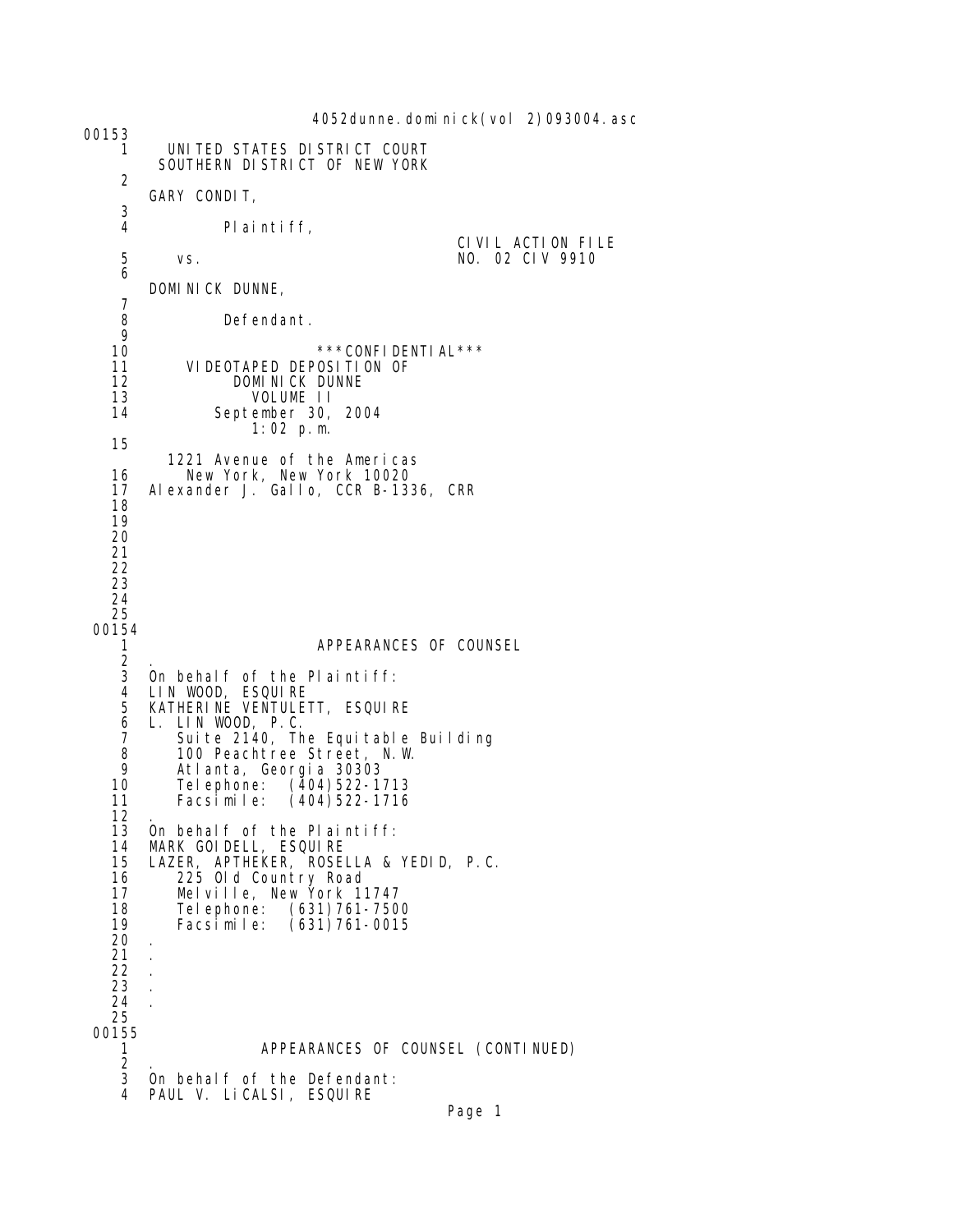4052dunne.dominick(vol 2)093004.asc 5 DEVEREUX CHATILLON, ESQUIRE 6 SONNENSCHEIN NATH & ROSENTHAL LLP<br>7 1221 Avenue of the Americas 7 1221 Avenue of the Americas 8 New York, New York 10020 9 Telephone: (212)398-8334 10 Facsimile: (212)768-6800 11 E-mail: Plicalsi@sonnenschein.com  $\frac{12}{13}$  13 Videographer: Richard Bly, LegalLink Action Video 15<br>16 16 Also Present:<br>17 Gary Condi 17 Gary Condit<br>18 Cadee Condi Cadee Condit 19 . 20 . 21 . 22 . 23 . 24 . 25 . 00156 1 Videotaped Deposition of Dominick Dunne 2 Volume II<br>3 September 30 3 September 30, 2004 4 THE VIDEOGRAPHER:<br>5 video operaptor speaking. video operaptor speaking. We are beginning 6 Volume II, the videotape number three, in the 7 deposition of Dominick Dunne. Today's date 8 is September 30, 2004. The time on the  $9$  record is 1:02 p m 9 record is 1:02 p.m. 10 MR. WOOD: Before we start the 11 continuation of the testimony, I want to go ahead and make part of the record what has 13 been marked for purpose of identification as<br>14 Dunne-5 and Dunne-6. And counsel for Mr. 14 Dunne-5 and Dunne-6.<br>15 Dunne and I have agre 15 Dunne and I have agreed and stipulated that 16 these exhibits are true and correct copies of 17 the two insurance policies providing coverage<br>18 with respect to this case; is that right? 18 with respect to this case; is that right? 19 MR. LiCALSI: Yes. I mean, I am 20 not representing that the insurance company<br>21 has conceded coverage, but these are the has conceded coverage, but these are the 22 policies that we have put in claims on. 23 (Whereupon, Exhibits-Dunne-5&6 are 24 marked for identification.)<br>25 MR. WOOD: Good a MR. WOOD: Good afternoon, Mr. 00157 1 Dunne. Just to remind you that you are still 2 under oath from yesterday. 3 FURTHER EXAMIÑATION<br>4 BY-MR.WOOD: 4 BY-MR.WOOD: 5 Q. With respect to your insurance<br>6 policies, is your insurance company pres policies, is your insurance company presently 7 providing you with the defense in the case 8 under those policies?<br>9 A You know L 9 A. You know, I don't know. 10 Q. You don't know whether you are<br>11 paving for the lawyers or the insurance 11 paying for the lawyers or the insurance<br>12 company? 12 company?<br>13 A. I actually don't know. I am 14 paying, I think. I don't know. I have a  $b$ usiness manager that takes care of that. I Page 2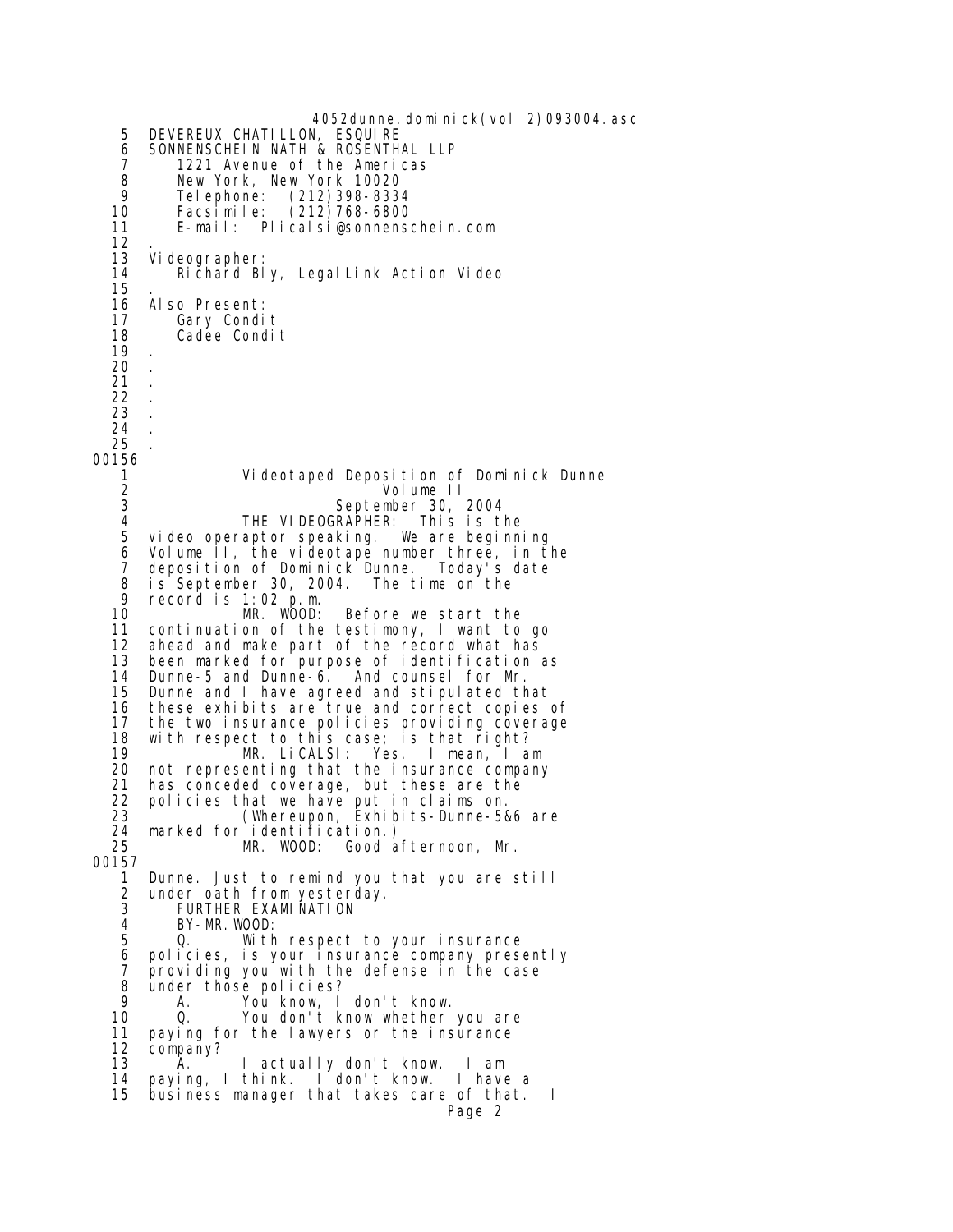4052dunne.dominick(vol 2)093004.asc 16 don't know.<br>17 0. 17 Q. That is something you could find 18 out?<br>19 A 19 A. Oh, yes. 20 MR. WOOD: Do you have Dunne-3 21 from yesterday? 22 MR. LiCALSI: Give us a second and 23 we will get our copy. 24 MR. WOOD: I have got an extra 25 copy. It's just -- 00158 1 MR. LiCALSI: Would you?<br>2 MR. WOOD: It's one that 2 MR. WOOD: It's one that I --<br>3 MS. VENTULETT: It's the one MS. VENTULETT: It's the one we --<br>MR. WOOD: -- gave you. Actually, 4 MR. WOOD: -- gave you. Actually, 5 this one is marked. It is the one you gave 6 us, the same thing. MR. LiCALSI: Correct. 8 MR. WOOD: Do you want to go 9 ahead and proceed? 10 MR. LiCALSI: Sure. Why don't we start. 12 Q. (By Mr. Wood) Mr. Dunne, if you 13 want to take a moment and review Dunne 14 Exhibit 3, my first question is simply whether that document is a true and correct 16 copy of your Dominick Dunne's Diary published 17 in the March 2002 issue of Vanity Fair? 18 A. Yes, it is. 19 0. And if you would like to take a<br>20 moment and review the article,I am going 20 moment and review the article, I am going to<br>21 be asking you some questions about that 21 be asking you some questions about that 22 portion that starts with the second paragraph<br>23 on page 1, 142 of the issue but page 1 of on page 1, 142 of the issue but page 1 of 24 the exhibit, down through the end of first  $25$  column on the next page. column on the next page. 00159 1 A. (Witness reviews document.) 2 Q. Have you had a chance to review 3 those portions of the article? 4 A. Yes. 5 Q. You write in here -- and I am on<br>6 the first page -- but then Gary Condit -the first page -- but then Gary Condit -- 7 let me go back. 8 You talk about receiving a phone 9 call from a stranger in Hamburg who had heard<br>10 from the man who procured women. That is 10 from the man who procured women. That is<br>11 the horse whisperer story: right? the horse whisperer story; right? 12 A. That is correct. 13 Q. And you said: I wrote about it 14 elliptically in this magazine because I wasn't at liberty to tell everything I knew. 16 What did you mean when you said<br>17 that you were not at liberty to tell that you were not at liberty to tell 18 everything that you knew?<br>19 A. From -- there w 19 A. From -- there were things that<br>20 Jerry Gruner asked me not to write about 20 Jerry Gruner asked me not to write about.<br>21 Jerry Gruner was the investigator for the 21 Jerry Gruner was the investigator for the 22 Levys' legal team. 23 Q. Is there anything else you were 24 referring to in that statement other than 25 what Mr. Gruner had asked you not to write 00160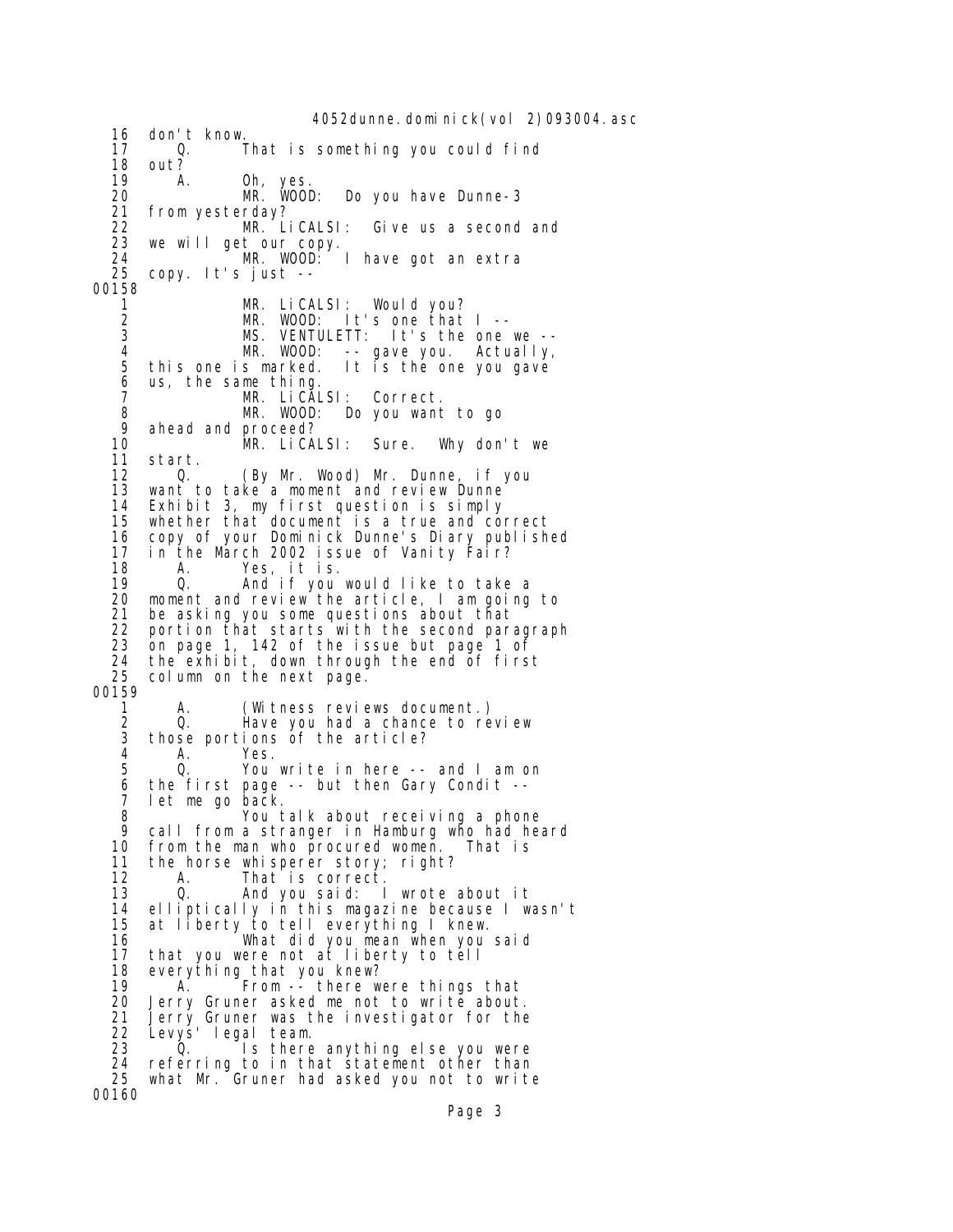4052dunne.dominick(vol 2)093004.asc 1 about?<br>2 A.<br>3 Q. 2 A. I don't think so. 3 Q. What was it Mr. Gruner did not 4 want you to write about? A. I think -- he put restrictions on 6 me. But they didn't want me to write about 7 anything, if you want to know the truth; but 8 I said I had to because I had gone to<br>9 Fooland spent all that money I just 9 England, spent all that money. I just can't 10 remember specifically what it was he didn't 11 want me to write about. 12 O. Then you go on to say: But then<br>13 Gary Condit announced he was going to run i Gary Condit announced he was going to run for 14 office again and finance his own campaign, 15 and I have to tell you that made me crazy. 16 A. Yeah.<br>17 Q. Why Why did it make you crazy that 18 Gary Condit was going to run for reelection? 19 A. It made me crazy, Mr. Wood,<br>20 because Chandra Levy was still missir 20 because Chandra Levy was still missing. 21 Chandra Levy had been forgotten, practically, 22 since 9/11. Mr. Condit had been involved<br>23 romantically with Chandra Levy right up um 23 romantically with Chandra Levy right up until 24 before her disappearance. And in his 25 announcement there was no word about Chandra 00161 Levy. There had never been any sort of 2 feeling from him about her. And I just 3 wanted to bring up Chandra Levy again. 4 Q. You weren't trying to get Gary Condit, were you? 6 A. I was trying to get Chandra Levy's 7 name back out into the media. 8 Q. Not Gary Condit's, but Chandra -- 9 your concern was that people -- A. My concern always has been Chandra 11 Levy in this case. 12 Q. Not -- your concern has been 13 Chandra Levy, not focused on a concern 14 somehow that you had to punish or exact some 15 measure of punishment against Gary Condit; 16 right?<br>17 A. My concern always has been Chandra 18 Levy. 19 Q. Well, you didn't go out and tell 20 the story, then, in order to somehow harm 21 Gary Condit; you went out and decided to tell 22 the story in order to get people again 23 talking about Chandra Levy; is that right? 24 A. That is correct.<br>25 Q. And then you go And then you go on to state: 00162 1 Where, I wanted to know, would he get the money? Did he think we had all forgotten 3 about Chandra Levy?<br>4 **b** nean d 4 I mean, do you think, sir -- you 5 understand that the Washington, D.C. Police 6 Department in charge of the investigation into 7 the disappearance, and now we know tragically 8 the murder of Chandra Levy, has publicly 9 stated on a number of occasions that Gary 10 Condit is not and has not been a suspect 11 with respect to the Chandra Levy case. Page 4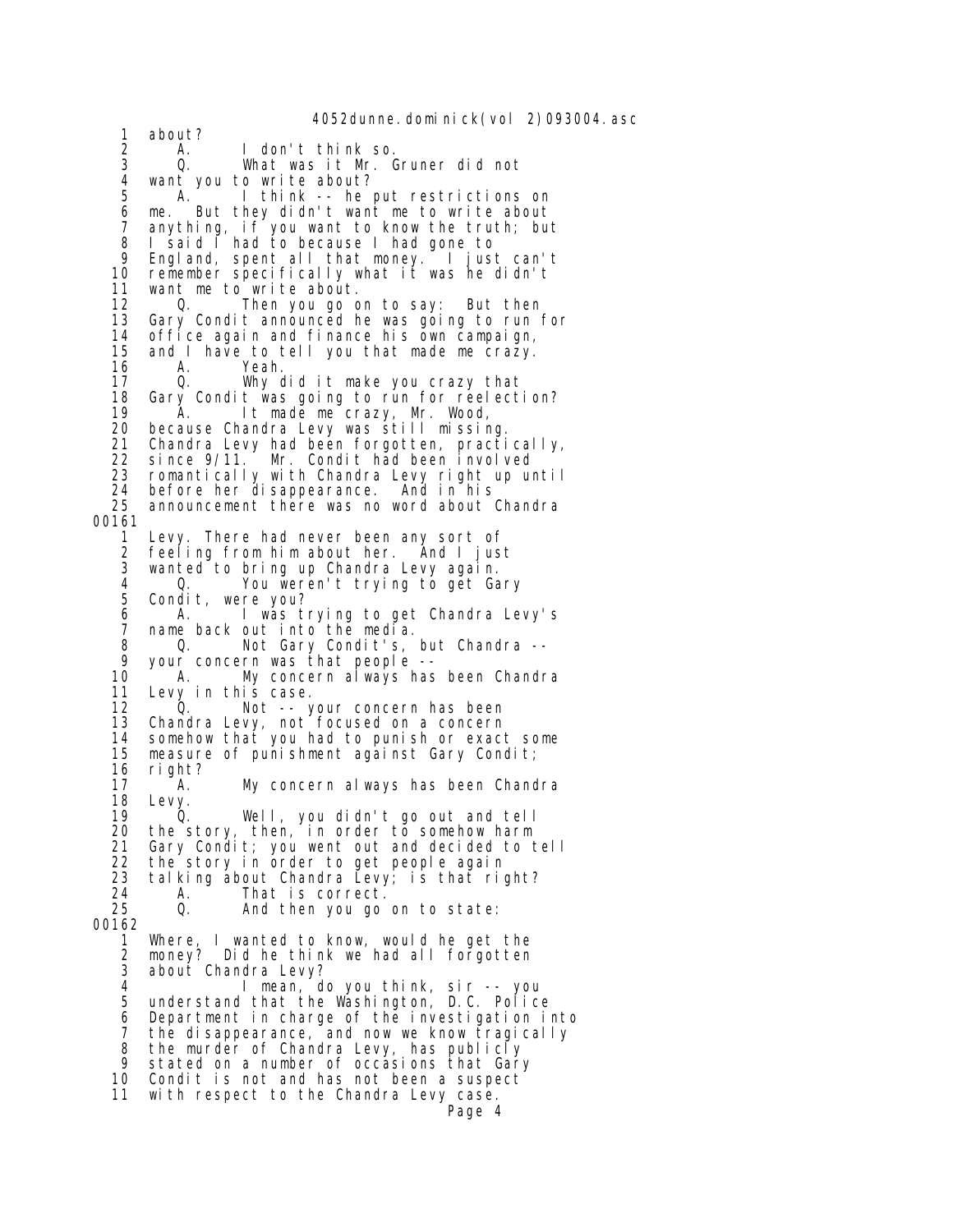4052dunne.dominick(vol 2)093004.asc 12 You know that to be true; don't 13 you, sir? 14 A. I know it -- wait a minute. I<br>15 certainly have heard that. But on the c certainly have heard that. But on the other 16 hand, on the other hand, they got a search<br>17 warrant to search his apartment. They did 17 warrant to search his apartment. 18 DNA tests on his sofa. They found five different sperm samples. They may not have 20 called him a suspect, but I think that could 21 be because of the position that he held in<br>22 the House of Representatives and specifical 22 the House of Representatives and specifically on the Intelligence Committee. But I believe 24 he was a suspect without being called one.<br>25  $\qquad$  0.  $\qquad$  So you don't believe the 25 Q. So you don't believe the 00163 1 Washington, D.C. police when they said Gary Condit is not a suspect, you don't believe 3 that because you believe he was a suspect; is 4 that your testimony?<br>5 A. Yes. 5 A. Yes. 6 Q. And wouldn't you think with your experience in covering murder investigations 8 and murder trials -- and you have extensive 9 experience; do you not? 10 A. Ido.<br>11 Q. Would 11 Q. Wouldn't you agree that when law<br>12 enforcement investigates an individual the enforcement investigates an individual the mere 13 fact they are investigated does not make that  $14$  individual a suspect: does it? Many people 14 individual a suspect; does it? Many people are investigated as part of a full and 16 thorough investigation; true?<br>17 A. True. 17 A. True. 18 Q. So when we start with the mere fact that Mr. Condit was investigated to some 20 extent, that fact alone does not make him a<br>21 suspect; does it, sir? 21 suspect; does it, sir? 22 A. It makes him suspicious. Yes, but in terms of the police 24 who are in charge of the criminal investigation, the mere fact that he is 00164 1 investigated does not make him a police suspect; does it? 3 MR. LiCALSI: I am going to object 4 to the term suspect because I think that is 5 an ambiguous term.<br>6 But go a 6 But go ahead and answer it. 7 THE WITNESS: Well, they certainly 8 said he wasn't a suspect, yes. 9 Q. (By Mr. Wood) But my question is, 10 in terms of the police who are in charge of 11 the criminal investigation, the mere fact that 12 Mr. Condit is investigated, that fact alone 13 does not make him a police suspect; does it? 14 MR. LiCALSI: Same objection. 15 Q. (By Mr. Wood) What is your answer, 16 sir? 17 And I'm right; am I not? Just 18 like you told me, people investigated does 19 not mean that just because you are 20 investigated you are a police suspect; right? 21 MR. LiCALSI: I am going to object 22 because that calls for speculation as to the Page 5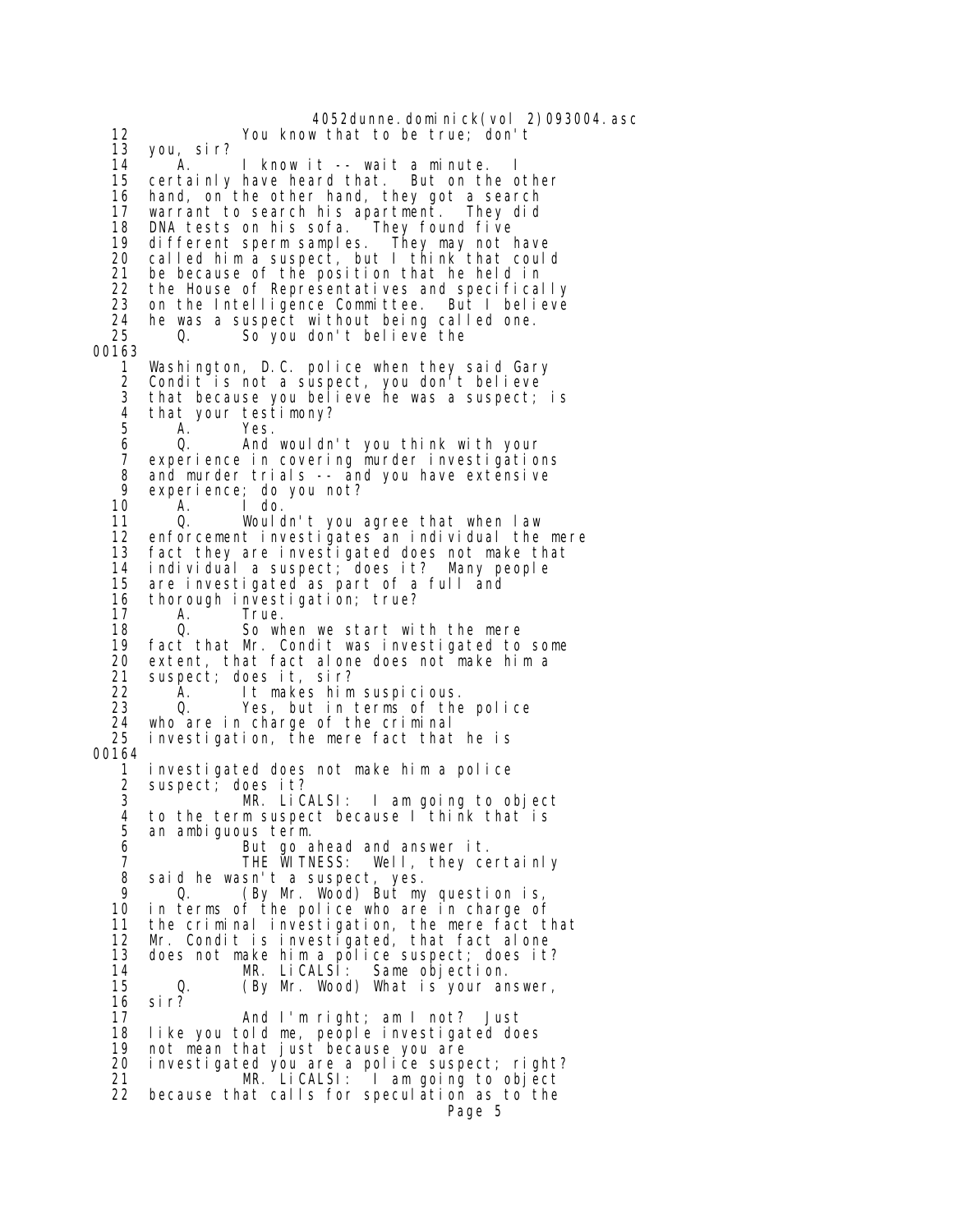4052dunne.dominick(vol 2)093004.asc 23 police's thinking in this case. 24 Q. (By Mr. Wood) Would you answer my<br>25 question, please, sir? question, please, sir? 00165 1 A. Yeah, I mean, I always felt that 2 the police did a rotten job, that the 3 Washington police did a rotten job. I mean, 4 they waited 65 days before, or something like 5 that, before looking at Mr. Condit's 6 apartment. 7 I always felt also -- I don't know 8 this for a fact -- I always felt also that 9 because of his high position in politics and 10 in the Democratic Party and in the House 11 Intelligence Committee that they cut him a 12 little slack and didn't call him a suspect. That's just pure speculation on 14 your part; isn't it, sir? 15 A. That is. 16 Q. Is that what you write about at 17 times in your articles, just pure speculation<br>18 about individuals? about individuals? 19 A. No.<br>20 MR. 20 MR. LiCALSI: Objection. 21 Argumentative.<br>22 0. (By 22 Q. (By Mr. Wood) You wouldn't put that in an article, would you sir, because 24 that is pure and simple speculation on your 25 part; right? 00166 1 MR. LiCALSI: Objection. 2 Ambiguous.<br>3 THE WITNESS: I would put it in 4 my article that he had had a romantic 5 relationship with a missing woman and had 6 shown no concern about it from the beginning. 7 Q. (By Mr. Wood) In your opinion, he 8 had shown no concern about it from the<br>9 heginning? 9 begi nni ng?<br>10 A. A. No, more than in my opinion. In 11 the -- in pretty much the national opinion. 12 Q. And what do you base that<br>13 statement on? statement on? 14 A. On every television show he was 15 never treated as anything but -- although he 16 is not called a suspect, he was treated on 17 all the television shows, at least all the television shows I was on, and all the news 19 reports as a suspicious character. 20 Q. Who contributed to a reward fund 21 for Chandra Levy; right?<br>22 A. Yeah. 22 A. Yeah. 23 Q. You forgot that part? 24 A. No, I didn't forget that. But, I mean,  $l$  never -- it's --00167 1 Q. What did you want him to do?<br>2 MR. LiCALSI: By the way, I 2 MR. LiCALSI: By the way, I am 3 going to object to that because I think it 4 is misleading. My understanding is that Mr. 5 Condit did not personally contribute to any 6 reward fund. I think that is misleading. Q. (By Mr. Wood) What did you want Page 6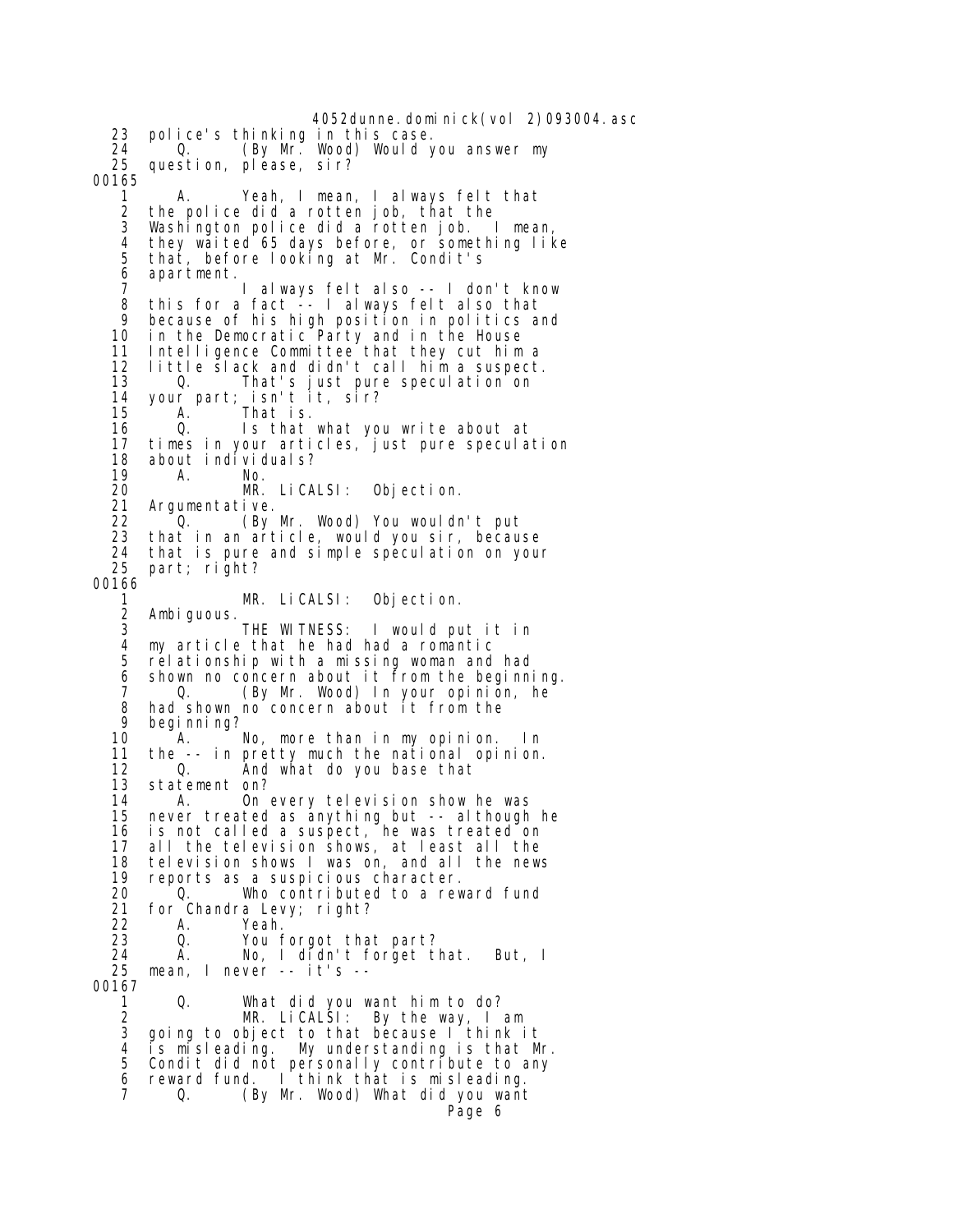4052dunne.dominick(vol 2)093004.asc 8 Mr. Condit to do?<br>9 A. I wante 9 A. I wanted Mr. Condit to show some 10 concern.<br>11 0. 11 Q. How? 12 A. How?<br>13 Q. Yes, 13 Q. Yes, sir. How?<br>14 A. He had an affai 14 A. He had an affair with her for a<br>15 year. I mean, a little thought for her. year. I mean, a little thought for her, 16 caring for her. It was just a big 17 performances that was going on, waving to the 18 cameras. I thought his behavior was 19 di sgraceful.<br>20 0. 20 Q. Because he waved to the cameras? 21 A. Just his general attitude during<br>22 that time. 22 that time. 23 Q. Because he smiled?<br>24 A. Among other things 24 A. Among other things.<br>25 Q. Well, I mean, I hea 25 Q. Well, I mean, I hear you saying 00168 1 this. And it sounds like you didn't feel 2 Gary Condit acted right; is that what you are sayi ng? 4 A. I didn't feel he felt right about her, yes.<br> $Q$ . 6 Q. Did that make you angry?<br>7 A. Yes. 7 A. Yes. 8 Q. And as it continued and -- started 9 in June, right, or was it May? When did you 10 begin to really observe what you thought was<br>11 inappropriate conduct on his part? 11 inappropriate conduct on his part? 12 A. Well, almostimmediately.<br>13 Q. So May, June, July? 13 Q. So May, June, July? 14 A. Yeah. 0. August? It is going on 16 constantly, isn't it, and you are seeing it on TV; right? 18 A. Yeah. 19 Q. And it makes you angry; doesn't 20 it, sir? 21 A. Yeah. I am a victim's advocate. 22 Q. Yes, sir. 23 MR. LiCALSI: Let him finish his 24 answer.<br>25 MR. WOOD: Well, I sometimes --00169 1 listen, sometimes I am not sure. I think he 2 is through and he is not. Nobody is trying to jump in on him. 4 MR. LiCALSI: I'm not accusing<br>5 you. I'm iust correcting you. 5 you. I'm just correcting you. 6 MR. WOOD: I want him to talk and 7 talk and talk. I'm not -- I don't want to 8 stop any answer. I want to hear it all.<br>9 THE WITNESS: I am a victim's 9 THE WITNESS: I am a victim's advocate. I cared greatly about Chandra Levy. 11 She was my interest in this case. 12 **And quite honestly, I never felt**<br>13 he showed the proper concern. And I don't 13 he showed the proper concern. And I don't 14 call a check fulfilling that function. 15 Q. (By Mr. Wood) I am sorry. I 16 don't call it what?<br>17 A. I don't ca A. I don't call a check --<br>Q. A check, I see. 18 Q. A check, I see.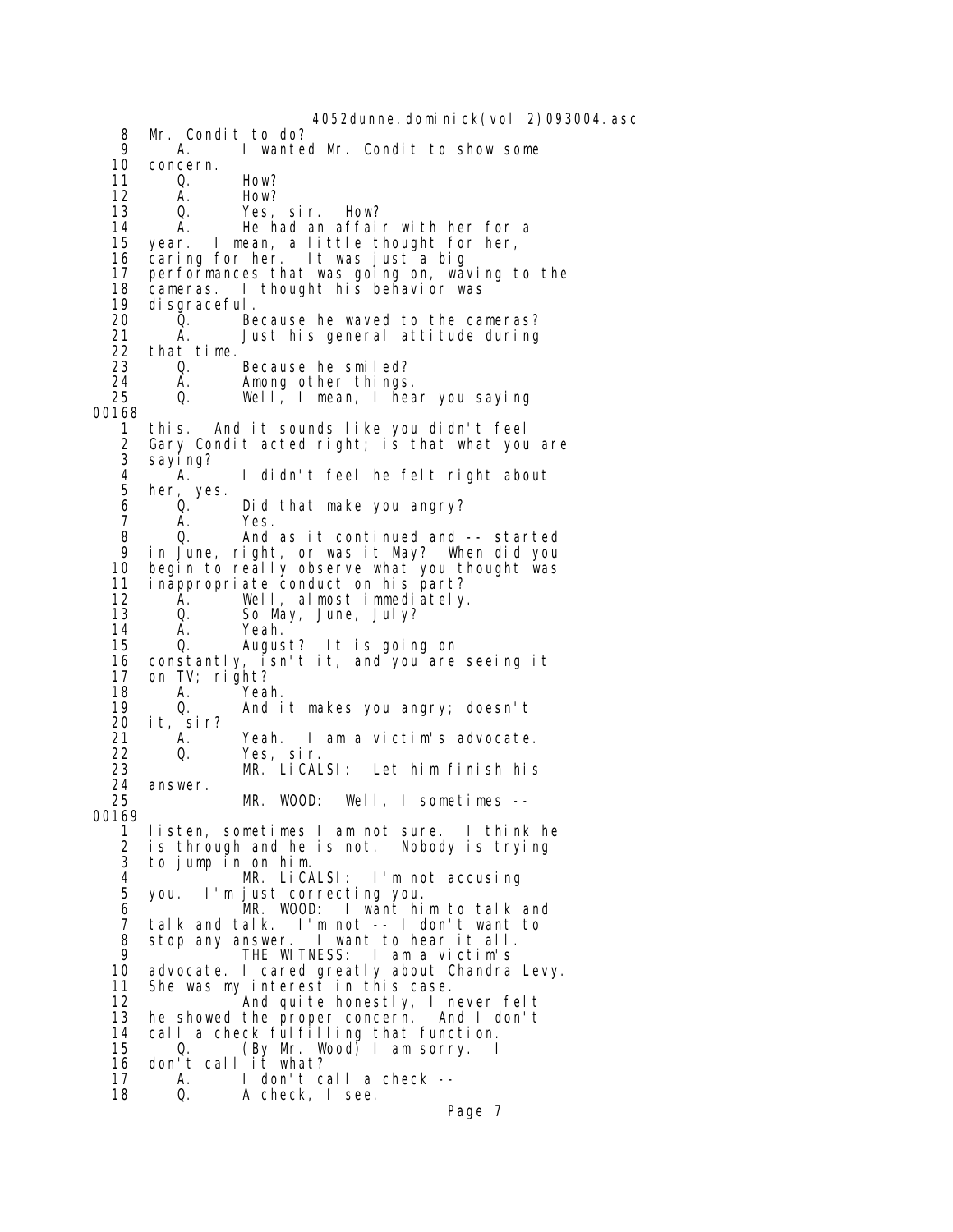4052dunne.dominick(vol 2)093004.asc 19 A. -- fulfilling that function. 20 Q. But as the months went on and you continued to observe this behavior that you 22 have said was not proper, he didn't show 23 proper concern, I would take it that you 24 became more angry and more disgusted with<br>25 Gary Condit --Gary Condit --00170 1 A. Well, I kept --<br>2 Q. --with time? 2 Q. --with time?<br>3 A. I kept hearing 3 A. I kept hearing -- I beg your pardon. I didn't mean to interrupt you. 5 Q. My question is I would take it 6 that with the passage of time you became more 7 disgusted with Gary Condit and more angry at 8 his, what you believed to be, inappropriate<br>9 behavior: true? 9 behavior; true? A. Well, as the months went on, I 11 learned more and more and more about the 12 personal life of Gary Condit, and it was<br>13 pretty seedy. And I -- and I listened to 13 pretty seedy. And I<sup>-</sup>-- and I listened to<br>14 Anne Marie Smith. I listened to Vince Anne Marie Smith. I listened to Vince 15 Flamini. I listened to -- I watched the 16 episode of the watch box, which I found<br>17 particularly suspicious. 17 particularly suspicious. 18 I mean, to drive to another state<br>19 to get rid of a watch box, to not iust drop to get rid of a watch box, to not just drop 20 it into the wastebasket, but to burrow it 21 down in. Everything about him was suspicious<br>22 to me. 22 to me. 23 Q. And with the passage of time, did 24 you, observing him and listening to these 25 people that you've identified, am I correct 00171 1 that as the summer wore on that you became<br>2 more disqusted, with the passage of time? more disgusted, with the passage of time? 3 A. Well, I don't know. I was 4 disgusted from the -- I don't know if I -- I 5 don't know that it increased; but I was 6 disgusted, yes. 7 Q. You didn't find yourself 8 increasingly angry at this man from your<br>9 viewnoint as a victim's advocate? 9 viewpoint as a victim's advocate?<br>10 A. Until, until he announc A. Until, until he announced he was 11 going to run again. And it just seemed like 12 the height of chutzpah to me that somebody 13 who had this hanging over his head, a missing 14 woman, that he could announce to run for 15 office and not mention this trouble that he 16 was in. 17 Q. What is it that you are upset with 18 him about, that he decided to run for<br>19 reelection or that he announced he way 19 reelection or that he announced he was<br>20 running for reelection and you don't b running for reelection and you don't believe, 21 in doing so, made any mention of Chandra<br>22 Levv? 22 Levy?<br>23 A. 23 A. Both. 24 Q. Now, do you know -- as you sit 25 here today, Mr. Dunne, do you make as part 00172 1 of your defense of this case the accusation 2 that Gary Condit was criminally involved in 3 the kidnapping or murder of Chandra Levy? Page 8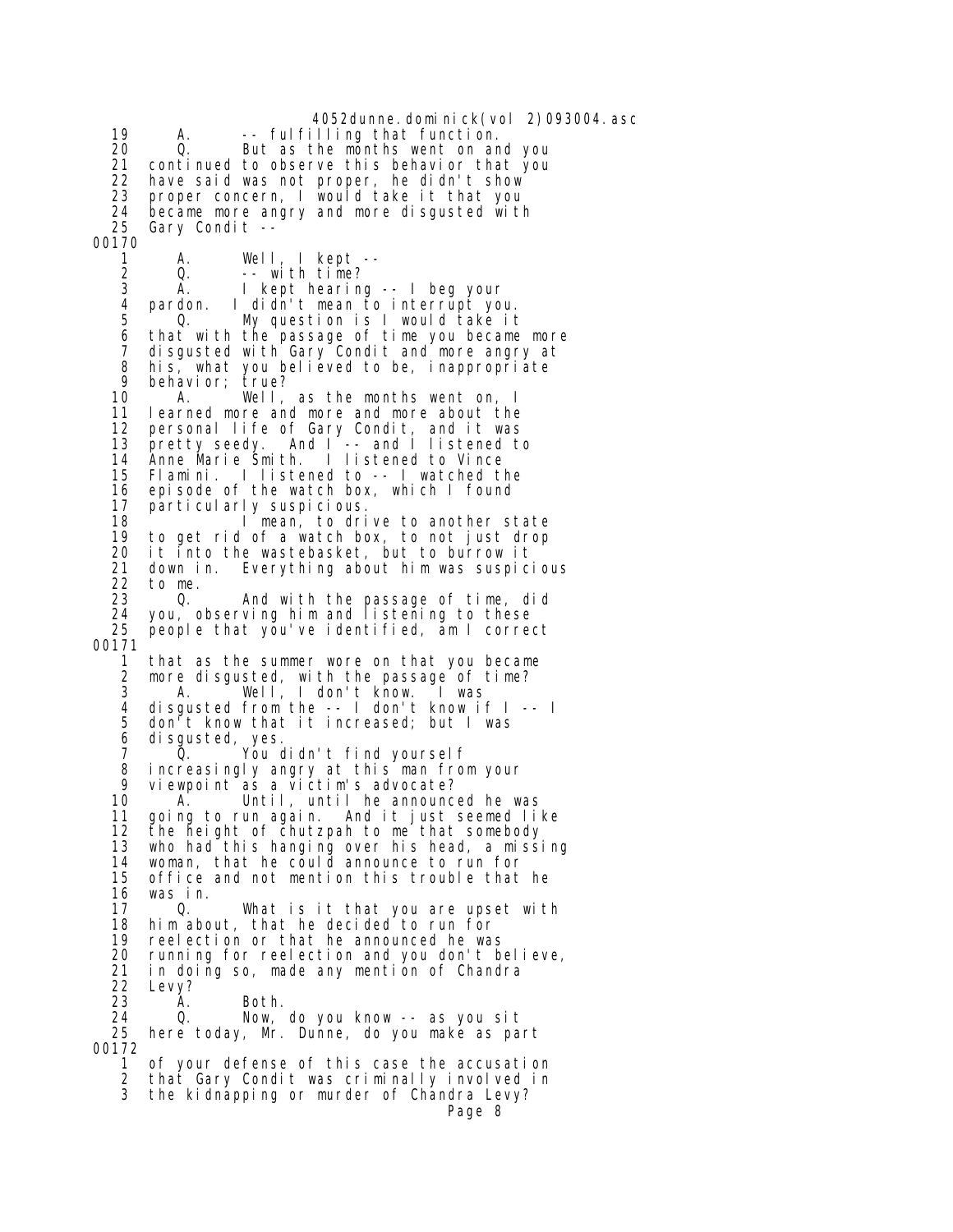4052dunne.dominick(vol 2)093004.asc 4 A. I have never believed he was<br>5 criminally involved. 5 criminally involved.<br>6 0. So you bel 6 Q. So you believe that -- 7 A. I believe -- I beg your pardon. 8 MR. LiCALSI: No, no, no. Please. 9 THE WITNESS: I believed from the 10 beginning and I still believe to this day<br>11 that Gary Condit knows more about this st that Gary Condit knows more about this story 12 than he has ever let on. 13 Q. (By Mr. Wood) Well, what part of<br>14 the story, how she disappeared or just the 14 the story, how she disappeared or just the 15 friendship with Chandra Levy that he does not 16 discuss with the media? What are you 17 referring to when you say he knows more than 18 what he has let on? 19 MR. LiCALSI: Do you need the 20 question read back, because I do?<br>21 THE WITNESS: No, go ah 21 THE WITNESS: No, go ahead. 22 MR. LiCALSI: I would like to hear 23 that question again. 24 MR. WOOD: Let me withdraw and<br>25 rephrase it. rephrase it. 00173 1 MR. LiCALSI: Okay. 2 Q. (By Mr. Wood) You say you believe to this day that Gary Condit knows more about 4 this story than he has ever let on. What aspect of this story do you believe that he 6 knows more about that he has not let on? 7 A. He lied about the affair. He lied 8 to the police. He lied to the family, and<br>9 especially to the family 9 especially to the family.<br>10 0. Anything else? 10 Q. Anything else? Repeat it again. 12 Q. I asked you what aspect of this<br>13 story do you believe that Gary Condit know story do you believe that Gary Condit knows 14 more about than he has let on to the public. A. Well, I think that is all I can 16 think of at the moment.<br>17 0. You are not s 17 Q. You are not suggesting that Gary 18 Condit knows anything about the circumstances<br>19 surrounding the disappearance, the 19 surrounding the disappearance, the<br>20 responsibility for the disappearand 20 responsibility for the disappearance, or<br>21 kidnapping or murder of Chandra Levy? 21 kidnapping or murder of Chandra Levy?<br>22 A. No. 22 A. No. 23 Q. You are not making that suggestion; 24 are you?<br>25 A. 1 am not making that suggestion. 00174 1 I am --<br>2 0. 2 Q. You're -- A. I am saying I would like to know 4 the last time that they were together.<br>5 would like to know -- I am aware of her 5 would like to know -- I am aware of her 6 calls to her aunt Linda Zamsky, her 7 excitement that something was going to happen. 8 What was that? Was she pregnant?<br>9 0. Well, have you talked to 9 Q. Well, have you talked to her aunt? 10 MR. LiCALSI: Please let him -- 10 MR. LiCALSI: Please let him --<br>11 MR. WOOD: I thought he was 12 through.<br>13 MR. LiCALSI: Were you finished?<br>THE WITNESS: Yeah, I am finishe 14 THE WITNESS: Yeah, I am finished. Page 9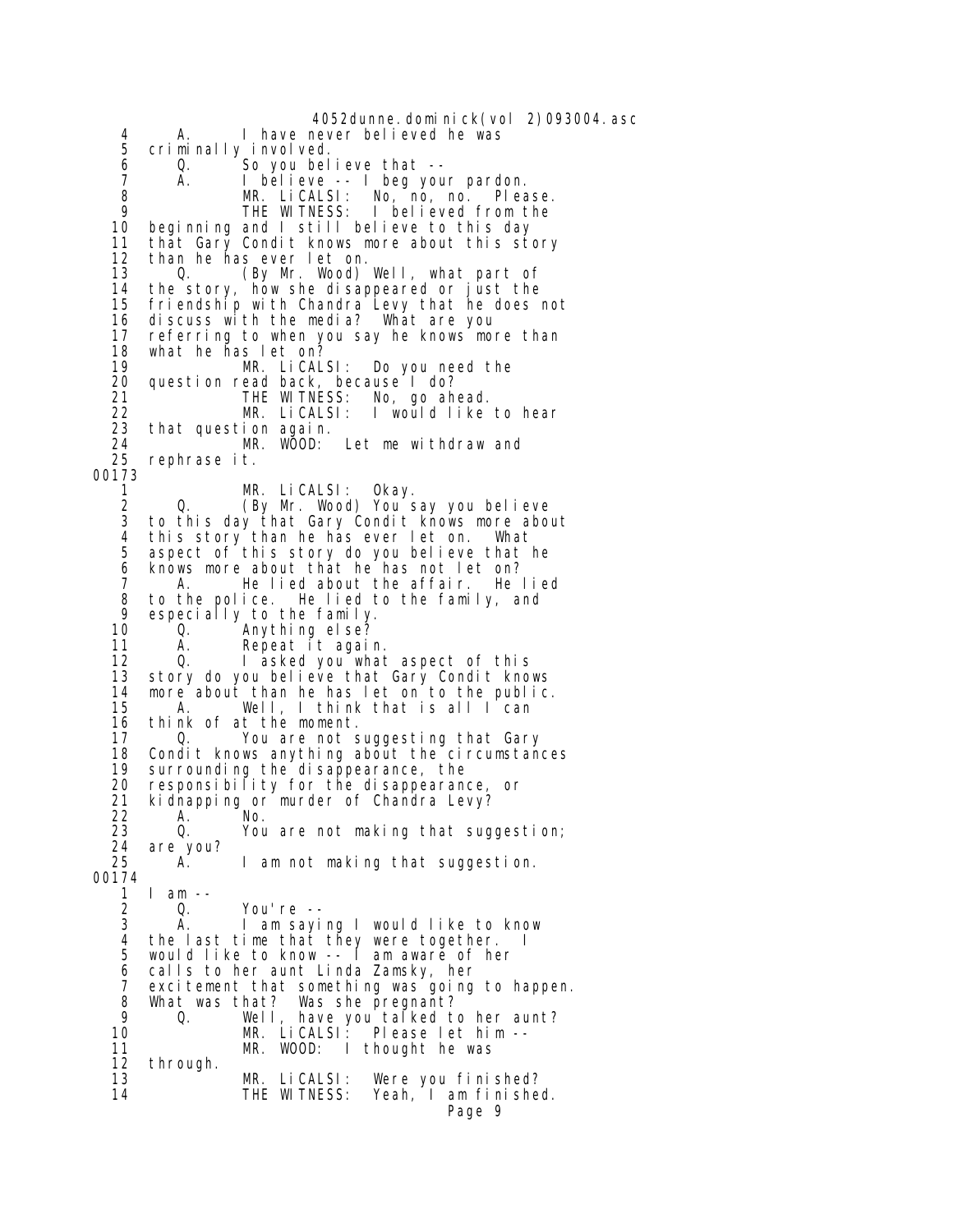4052dunne.dominick(vol 2)093004.asc<br>MR. WOOD: You got to cut me 15 MR. WOOD: You got to cut me 16 little slack here. I think I know sometimes when he's through; sometimes I don't. But I 18 think I got it. 19 Q. (By Mr. Wood) Have you ever talked 20 with Linda Zamsky?<br>21 A. I have no 21 A. I have not talked to Linda Zamsky.<br>22 O. Well. if you want to know about 22 Q. Well, if you want to know about<br>23 what was going on with that call, why what was going on with that call, why 24 wouldn't you pick up the phone and contact Linda Zamsky? 00175 1 A. Well, I talked to Mrs. Levy. 2 Q. No, sir. Why wouldn't you call 3 Mrs. Zamsky, she's the one you said had the 4 phone calls from Chandra, if you want to know 5 so -- more about it? 6 A. I did not talk to her. 7 Q. The point is, I mean, there is -- 8 when you say to me very clearly, and, I will 9 go back and -- when you say to me that you are not in defense of this case suggesting 11 that Gary Condit was criminally involved in 12 the disappearance, kidnapping or murder of  $13$  Chandra Levy  $-$ -13 Chandra Levy --<br>14 MR. LiCALSI: 14 MR. LiCALSI: Okay. I am going to object to -- 16 MR. WOOD: I am not through with 17 my question. 18 MR. LiCALSI: I am sorry. I'm 19 sorry. I'm sorry. 20 MR. WOOD: Now you made me forget 21 it. 22 MR. LiCALSI: I didn't mean to. 23 MR. WOOD: You know, and it was a 24 good one, too, because that's -- it was so 25 good, and you knew it, that that is why you 00176 1 interrupted me and objected to it. 2 MR. LiCALSI: No, I will tell you 3 why I was objecting. Because when you 4 say -- MR. WOOD: I don't need to know 6 why you were objecting. I don't have a 7 question yet.<br>8 MR. 8 MR. LiCALSI: No, it might help 9 when you rephrase the question. 10 When you say -- 11 MR. WOOD: No, no, no. Don't 12 coach your witness. Now, you know that's 13 not -- 14 MR. LiCALSI: I am not coaching my 15 witness.<br>16 MR. WOOD: There is not a question 17 on the table. 18 MR. LiCALSI: If you'll hear -- 19 MR. WOOD: There's not -- 20 MR. LiCALSI: -- what I'm going to 21 say -- 22 MR. WOOD: Say what you are going<br>23 to say after I ask a question. There is no to say after I ask a question. There is not 24 a question pending yet.<br>25 MR. LiCALSI: But don't ask him in Page 10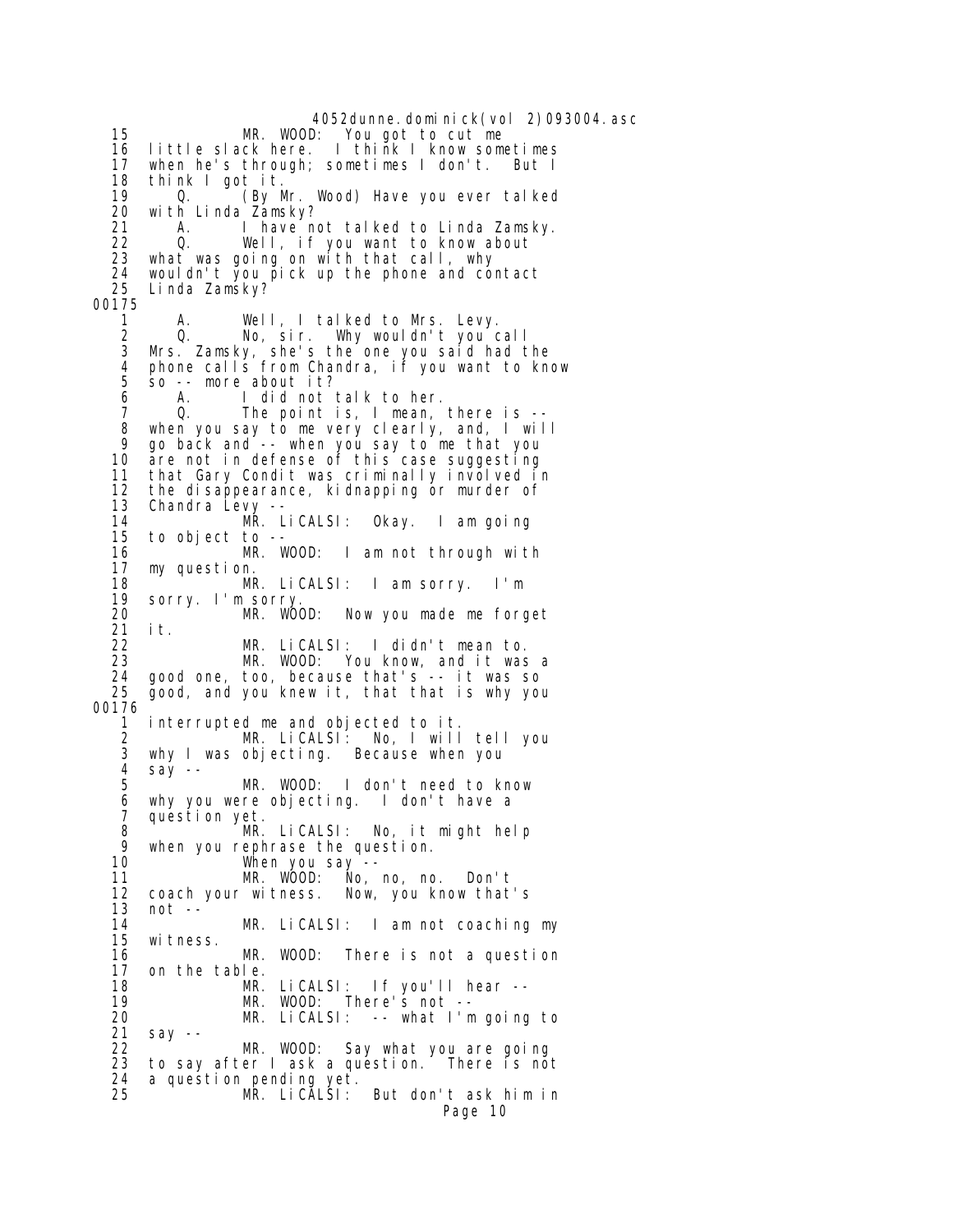4052dunne.dominick(vol 2)093004.asc

1 defense of this case.<br>2 MR. WOOD: 2 MR. WOOD: He doesn't know his 3 defense?<br>4 4 MR. LiCALSI: You are asking for a legal conclusion. This is not a lawyer you 6 are talking to. 7 MR. WOOD: I am not asking him 8 about a legal -- I am talking about as a lay 9 person. 10 MR. LiCALSI: When you talk about in defense of -- 12 MR. WOOD: I'm not going to argue 13 with you. I'm going to ask my questions. 14 If you have an objection, make it. 15 MR. LiCALSI: Okay.<br>16 MR. WOOD: All righ 16 MR. WOOD: All right? 0. (By Mr. Wood) You do not, sir, as 18 you've told me, you do not accuse Gary Condit 19 of criminal involvement in the disappearance<br>20 and murder of Chandra Levy: do you? 20 and murder of Chandra Levy; do you? 21 A. I do not accuse him of criminal<br>22 involvement. I accuse him of suspicious 22 involvement. I accuse him of suspicious<br>23 behavior. 23 behavior. 24 Q. But not suspicious behavior that<br>25 you have any evidence relates to how she you have any evidence relates to how she 00178 1 disappeared or who killed her; right? 2 A. Wait a minute. I found it incredibly suspicious behavior when from Luray, 4 Virginia, he called Anne Marie Smith and said 5 -- I can't remember the exact quote -- I 6 have to disappear for a few days, something 7 like that, there might be a little trouble. I<br>8 find that very suspicious. I find that 8 find that very suspicious. I find that 9 something that should be explained.<br>10 0. Do you not think, sir, the 10 Q. Do you not think, sir, that the 11 Washington, D.C. police have investigated each 12 and every one of these so-called facts that 13 you find to be suspicious? 14 MR. LiCALSI: Objection. Asks for 15 speculation.<br>16 0. (E 16 Q. (By Mr. Wood) I mean, if you know 17 about them -- 18 A. They know about them. 19 Q. -- the Washington, D.C. police 20 knows about them; right? 21 A. That's right. 22 Q. And you, sir, would expect that 23 they have looked into them and fully 24 investigated them; wouldn't you? A. But that does not eliminate me 00179 from having an opinion. 2 Q. Doesn't eliminate you from having an opinion, sir. But the question is will 4 you not concede that those are issues that<br>5 you would have expected that law enforceme 5 you would have expected that law enforcement 6 would have investigated? 7 MR. LiCALSI: He is asking for your opinion. 9 THE WITNESS: Yes, as for my 10 opinion. For my opinion, the law enforcement Page 11

00177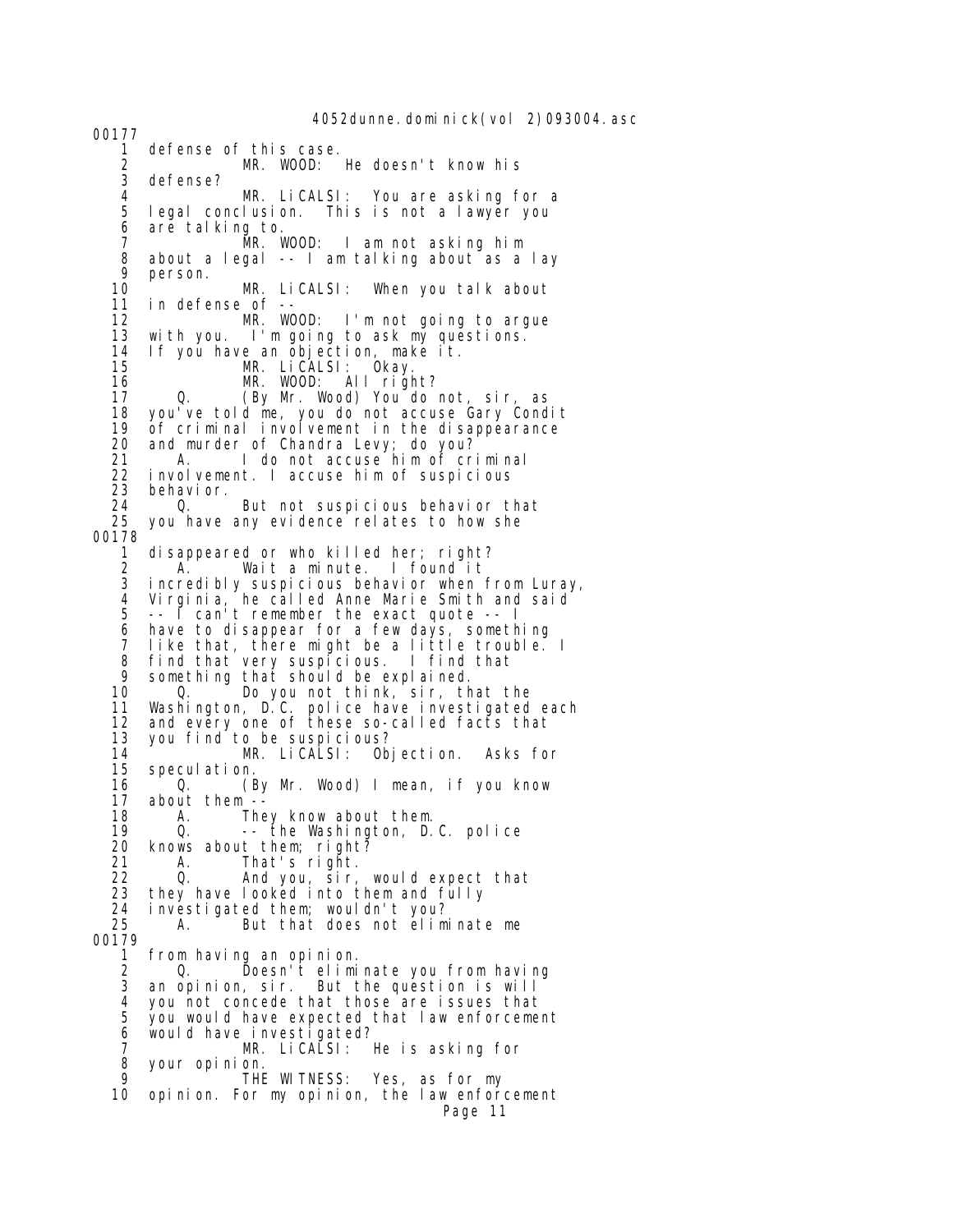4052dunne.dominick(vol 2)093004.asc 11 of Washington had not done a good job on 12 this. 13 Q. (By Mr. Wood) Have you made any<br>14 effort to obtain any information from the 14 effort to obtain any information from the Washington Police Department about the criminal 16 investigation into the disappearance and murder 17 of Chandra Levy?<br>18 1 A. I have 18 A. I have not personally.<br>19 Q. Do you know anyone tha 19 Q. Do you know anyone that has on 20 your behalf?<br>21 A. Ye 21 A. Yes.<br>22 Q. Tell 22 Q. Tell me about that.<br>23 A. Hard, not much coop 23 A. Hard, not much cooperation. 24 Q. I am sorry. Tell me -- what do you mean not much cooperation? 00180<br>1 A. Didn't learn much from them. 2 Q. Who sought to get information on 3 your behalf from the Washington, D.C. police?<br>4 THE WITNESS: Could Lask a -- 4 THE WITNESS: Could I ask a -- 5 MR. WOOD: No, there is a question<br>6 on the table. I would like to get an answer I would like to get an answer 7 if we could. 8 MR. LiCALSI: Let me just ask 9 something. 10 **Does this have to do with a**<br>11 privileged area? privileged area? 12 THE WITNESS: Yes. 13 MR. LiCALSI: Okay. I need to 14 confer with him. THE VIDEOGRAPHER: Should we go 16 off the record?<br>17 MR. L 17 MR. LiCALSI: Yes. 18 MR. WOOD: No. Let's stay on the 19 video record. 20 MR. LiCALSI: No. He is going to 21 confer with me. 22 MR. WOOD: Well, I'm not -- we<br>23 are not going to go off the record: and are not going to go off the record; and 24 unless we both agree, we don't go off the record. 00181 1 (Whereupon, the witness and his 2 counsel confer.) 3 MR. LiCALSI: Okay. Go ahead and 4 answer. 5 THE WITNESS: It was through my I awyers. 7 Q. (By Mr. Wood) Do you know when 8 this contact was undertaken? 9 MR. LiCALSI: Anything you know 10 from discussions with your lawyers, I am<br>11 going to direct you not to answer. 11 going to direct you not to answer.<br>12 So I am directing him no So I am directing him not to 13 answer.<br>14 0. 14 Q. (By Mr. Wood) When you said you 15 didn't get much cooperation, did you receive 16 any information about the investigation? 17 MR. LiCALSI: Yes or no. Just 18 answer that yes or no.<br>19 THE WITNESS: 19 THE WITNESS: Did I get any information, yes. 21 Q. (By Mr. Wood) What did you learn? Page 12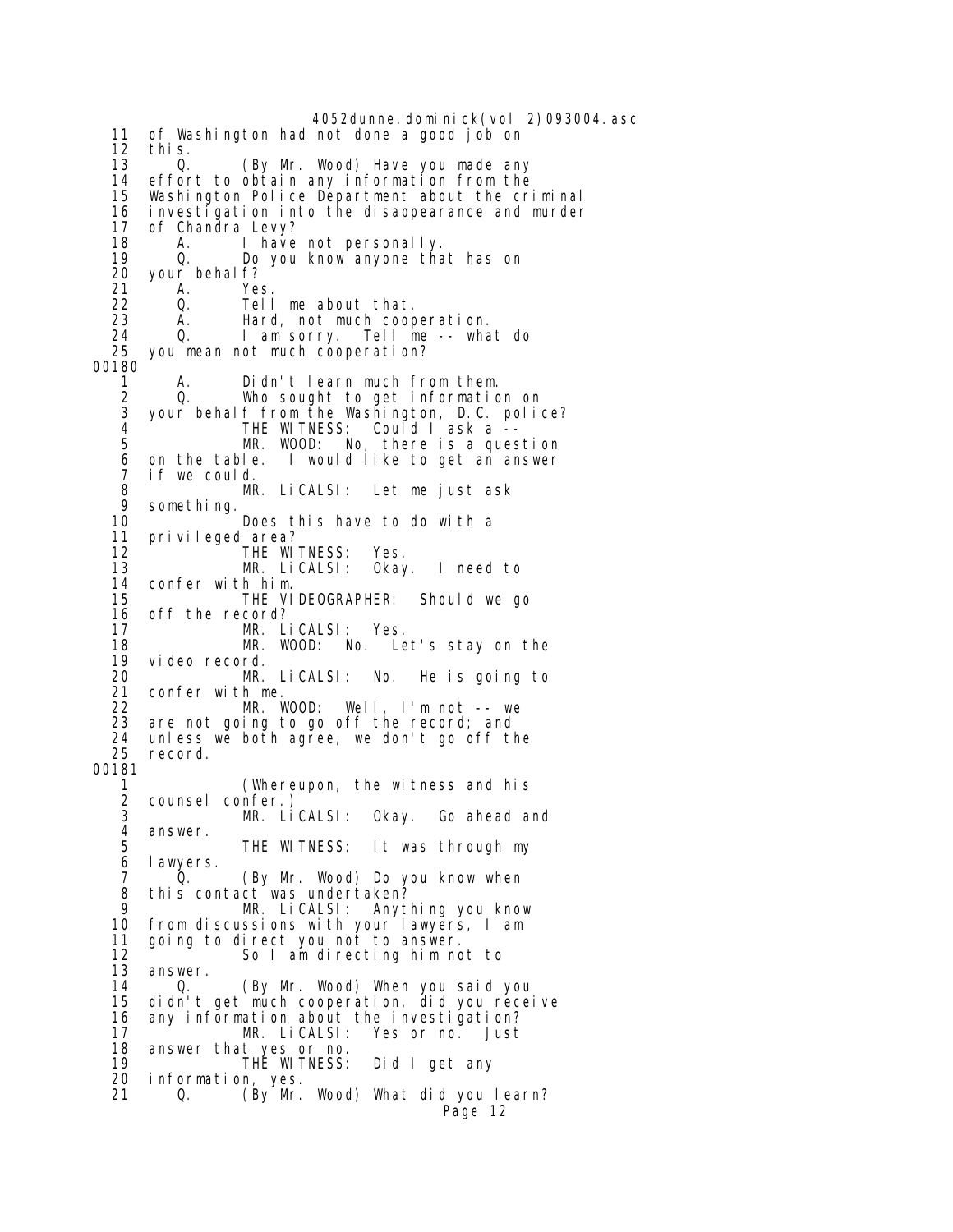4052dunne.dominick(vol 2)093004.asc 22 What information did you get? 23 MR. LiCALSI: IF<sup>-</sup><br>24 THE WITNESS: It ha 24 THE WITNESS: It had to do with  $-$ 00182 1 MR. LiCALSI: I am going to direct 2 him not to answer anything that is from 3 discussions with his lawyers.<br>4 MR. WOOD: No, plea 4 MR. WOOD: No, please. I am entitled to know what factual information he 6 has obtained about the case, even if you got 7 it and gave it to him. Not attorney-client 8 privileged information. That is a fact that<br>9 I am entitled to know about 9 I am entitled to know about.<br>10 MR. LiCALSI: I am 10 MR. LiCALSI: I am not going to 11 allow him to answer it. You<br>12 have to make a motion. Okay? have to make a motion. 13 MR. WOOD: All right, sir. 14 Q. (By Mr. Wood) Did you get any -- 15 was a subpoena issued to the Washington, D.C. 16 police?<br>17 A. 17 A. No. 18 Q. Was it a member of Mr. LiCalsi's 19 firm that contacted the police or was it 20 someone with Ms. Handman's firm?<br>21 MR. LiCALSI: You can 21 MR. LiCALSI: You can answer that.<br>22 THE WITNESS: Mr. LiCalsi's firm. 22 THE WITNESS: Mr. LiCalsi's firm. Q. (By Mr. Wood) Do you know whether 24 a subpoena was issued to the Washington, D.C.<br>25 Police Department? Police Department? 00183 1 MR. LiCALSI: I will state to you 2 no subpoena has been issued to the 3 Washington, D.C. police. 4 MR. WOOD: You thought you were<br>5 going to pick up the phone and call them 5 going to pick up the phone and call them and 6 get some information from them? 7 Well, let's see if he subpoenaed 8 the information.<br>9 0. (By Mr 9 Q. (By Mr. Wood) Have you ever, sir -- do you have any information as to the 11 questions that were posed to Mr. Condit by<br>12 law enforcement in any of the interviews law enforcement in any of the interviews 13 conducted with him? 14 A. You mean with the police and him? 15 Q. Yes. 16 A. None. So since you don't know the 18 questions, you certainly don't know the 19 answers that he gave; do you? 20 A. I don't<sup>'</sup>.<br>21 Q. I mean. 21 Q. I mean, you make the statement 22 that you don't believe that the investigation 23 was well handled by the police. 24 A. Well, that is not alone with me.<br>25 It has been the --It has been the --00184 1 Q. Geraldo Rivera? 2 MR. LiCALSI: Let him finish. Yes, that was an interruption. 4 MR. WOOD: It was. I apologize. 5 I was just kind of -- 6 MR. LiCALSI: I know. Page 13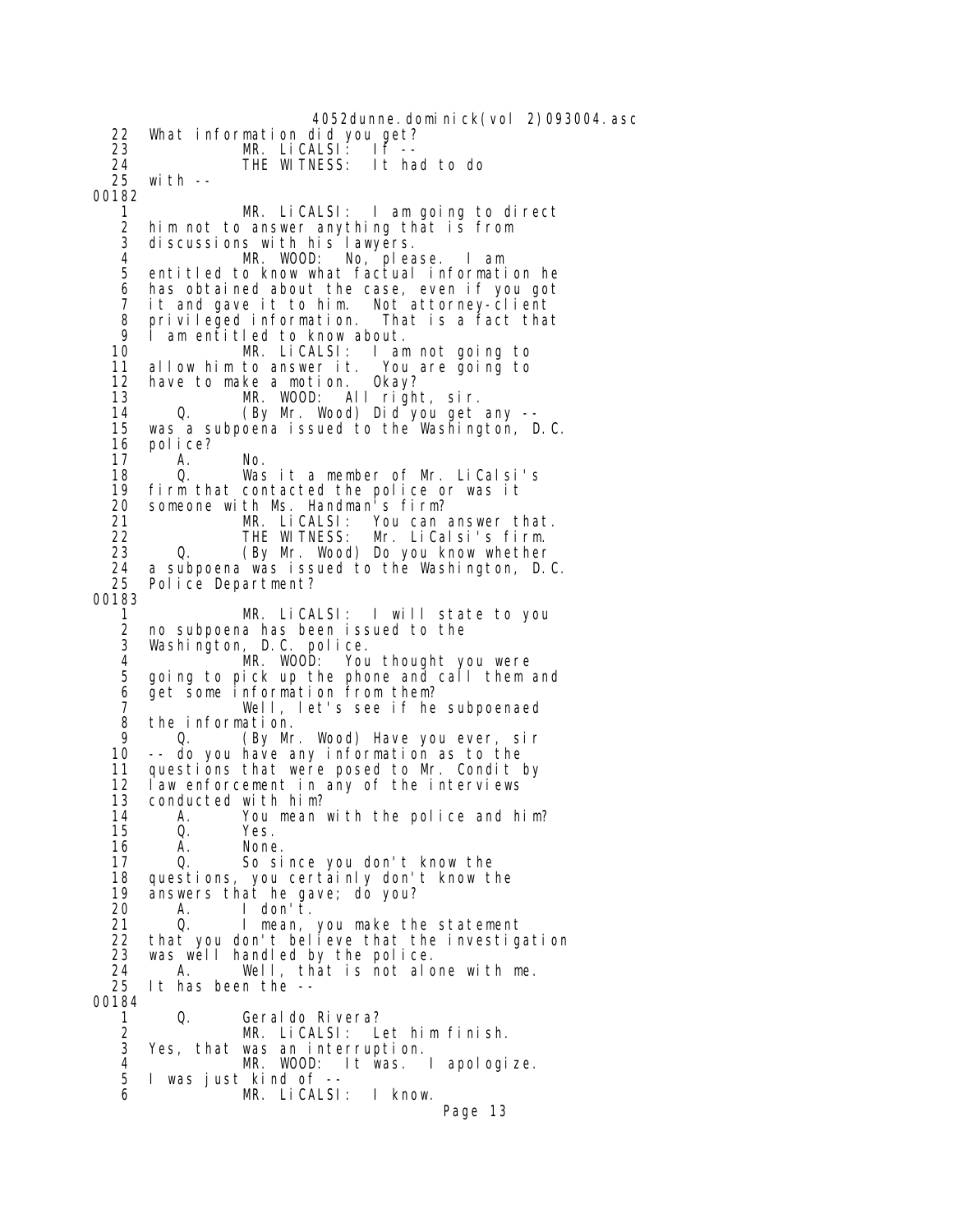4052dunne.dominick(vol 2)093004.asc<br>MR. WOOD: -- figured it would be -- figured it would be 8 somebody like that. 9 Q. (By Mr. Wood) Go ahead.<br>10 A. There was a lot of peop 10 A. There was a lot of people, and he<br>11 was one certainly. 11 was one certainly. 12 Q. And who were a lot of people that<br>13 you -- beside you that didn't think the D.C 13 you -- beside you that didn't think the D.C. 14 police have done a good investigation of this case? 16 A. Well, they didn't. 17 Q. How do you know that? 18 A. They didn't. I mean, so much time<br>19 was wasted. 19 was wasted. 20 Q. How do you know that? 21 A. So much time was wasted before<br>22 they checked him out. before they -- bef 22 they checked him out, before they -- before<br>23 they searched his apartment. He was the last they searched his apartment. 24 one to have known. She thought she was on 25 her way to meet him in the Klingle Mansion, 00185 1 allegedly.<br>2 0. 2 Q. Allegedly.<br>3 A. Allegedly. A. Allegedly. 4 Q. What fact do you have to say that Chandra Levy was going to meet Gary Condit at 6 the Klingle Mansion?<br>7 A. Well --7 A. Well --<br>8 O. What fa 8 Q. What fact? 9 A. I don't have a fact. What source? 11 A. It was a -- it was a pretty well 12 generated theory at the time in the media.<br>13  $\qquad$  0. You understand the difference 13 Q. You understand the difference<br>14 between speculation and fact: do you no 14 between speculation and fact; do you not, 15 sir? A. Yeah. 17 Q. What you are saying in terms of Gary Condit, that Chandra Levy was going to 19 meet Gary Condit at the Klingle Mansion is<br>20 speculation; isn't it, sir? 20 speculation; isn't it, sir? 21 A. Yes. 22 Q. Not fact? That is correct. 24 Q. And when you say that Gary Condit  $l$ ied to the Washington, D.C. police  $-$ -00186 1 A. He didn't -- 2 Q. Excuseme.<br>3 A. Hedidn't A. He didn't tell them -- 4 MR. LiCALSI: Wait, wait. Let him 5 finish the question and listen to the 6 question. 7 Q. (By Mr. Wood) When you say that<br>8 Gary Condit lied to the Washington, D.C. 8 Gary Condit lied to the Washington, D.C. 9 police, that is speculation; is it not, sir? A. It is my understanding that it was 11 not until the third time he was interviewed<br>12 by the police -- and this has all been in by the police -- and this has all been in 13 the papers -- that he confessed that he had 14 had an affair with Chandra Levy.<br>15 0. What question was aske 15 Q. What question was asked of him in 16 the third interview? 17 A. This I don't know. Page 14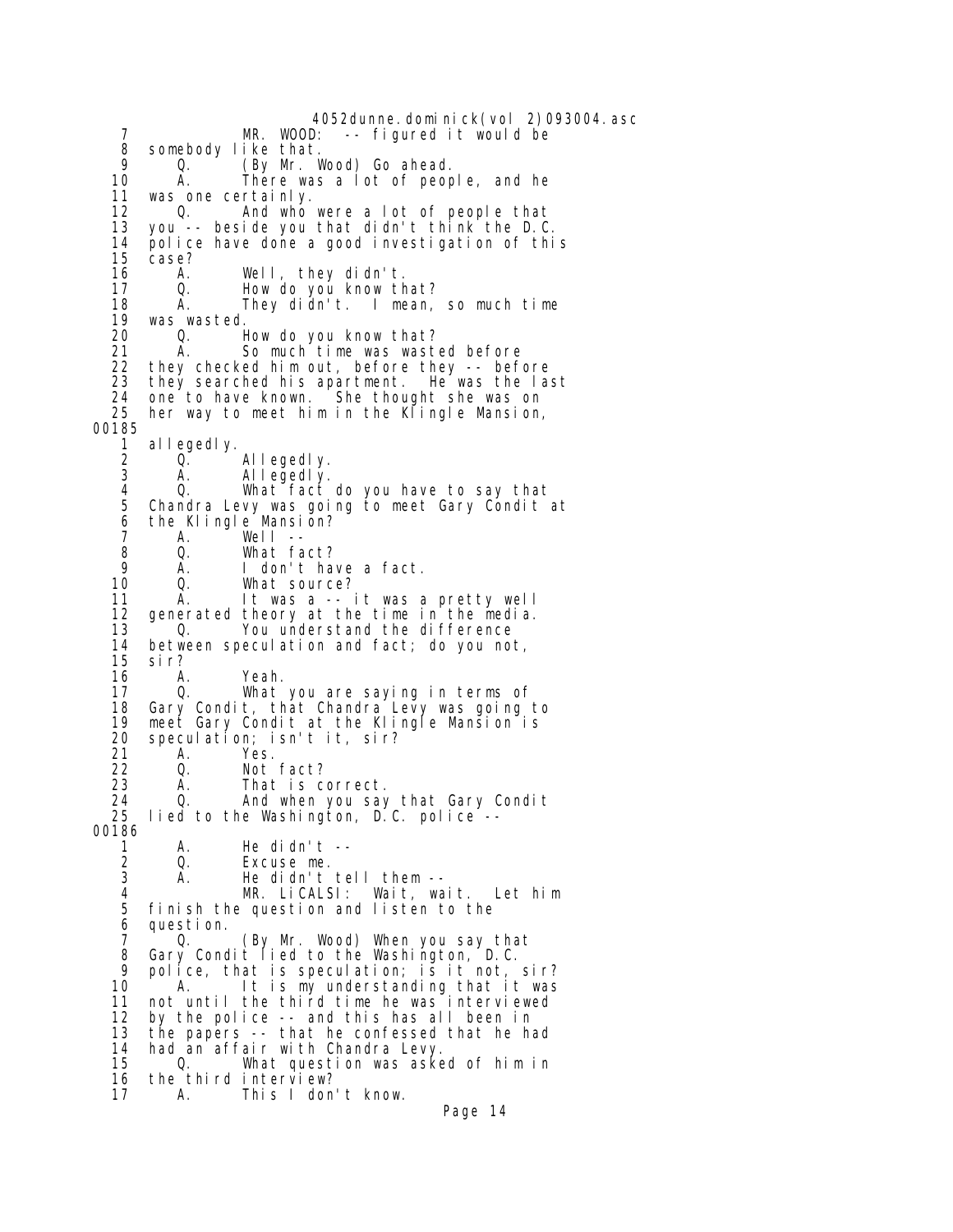4052dunne.dominick(vol 2)093004.asc 18 Q. What questions were asked of him 19 in the first interview? 20 A. I don't know. 21 0. Did he lie in the first interview<br>22 about anything? 22 about anything? 23 A. Withheld the fact that he had an<br>24 affair Withheld the fact that his wife in 24 affair. Withheld the fact that his wife just happened to be there in Washington at the 00187 1 time of her disappearance, a rare event for 2 Mrs. Condit to be there. To me, that is a 3 lie of omission not to have mentioned that to 4 the police.<br>5 0. So you don't think he told the 6 police that his wife had come in on Saturday 7 and stayed until Thursday working with the<br>8 First Lady's dinner or lunch? 8 First Lady's dinner or lunch?<br>9 A. He didn't tell them 9 A. He didn't tell them. How do you know that? 11 A. I can't remember how I know it,<br>12 but it --12 but it --<br>13 0. 13 Q. But you know it to be fact? 14 MR. LiCALSI: Wait, wait. He's 15 testified that he read it in the media. You 16 asked him other than that did he have a<br>17 fact. 17 fact. 18 MR. WOOD: I hope I get a chance<br>19 to swear you in at some point and 19 to swear you in at some point and 20 cross-examine you, because -- I appreciate you 21 want to answer for him, but that is not what<br>22 he just said. 22 he just said. 23 MR. LiCALSI: I don't want you to 24 mislead this witness or -- MR. WOOD: I am not going to 00188 1 mislead the witness.<br>2 MR. LiCALS 2 MR. LiCALSI: -- or misstate his 3 testimony. 4 MR. WOOD: I'm not going to 5 misstate his testimony. 6 MR. LiCALSI: Thank you. 7 MR. WOOD: But if you think that<br>8 is what is happening, make your objection. is what is happening, make your objection. 9 Judge Leisure can rule on it. That doesn't 10 give you the right to testify. Okay? 11 Now, let's go back. 12 Q. (By Mr. Wood) Who told -- do you know that Gary Condit concealed from the 14 police the fact that his wife was in 15 Washington, D.C. on the day that Chandra Levy 16 disappeared and, in fact, had been there for 17 a few days before she disappeared; do you 18 know that as a fact, sir, as you sit here and testify under oath? 20 A. Do I know as a fact she was 21 there? 22 Q. That he concealed that from the<br>23 police? 23 police? 24 A. I know it from having read it in<br>25 the paper Did the police tell me that? No the paper. Did the police tell me that? No. 00189 1 Q. What paper?<br>2 A. I don't reme I don't remember.

```
Page 15
```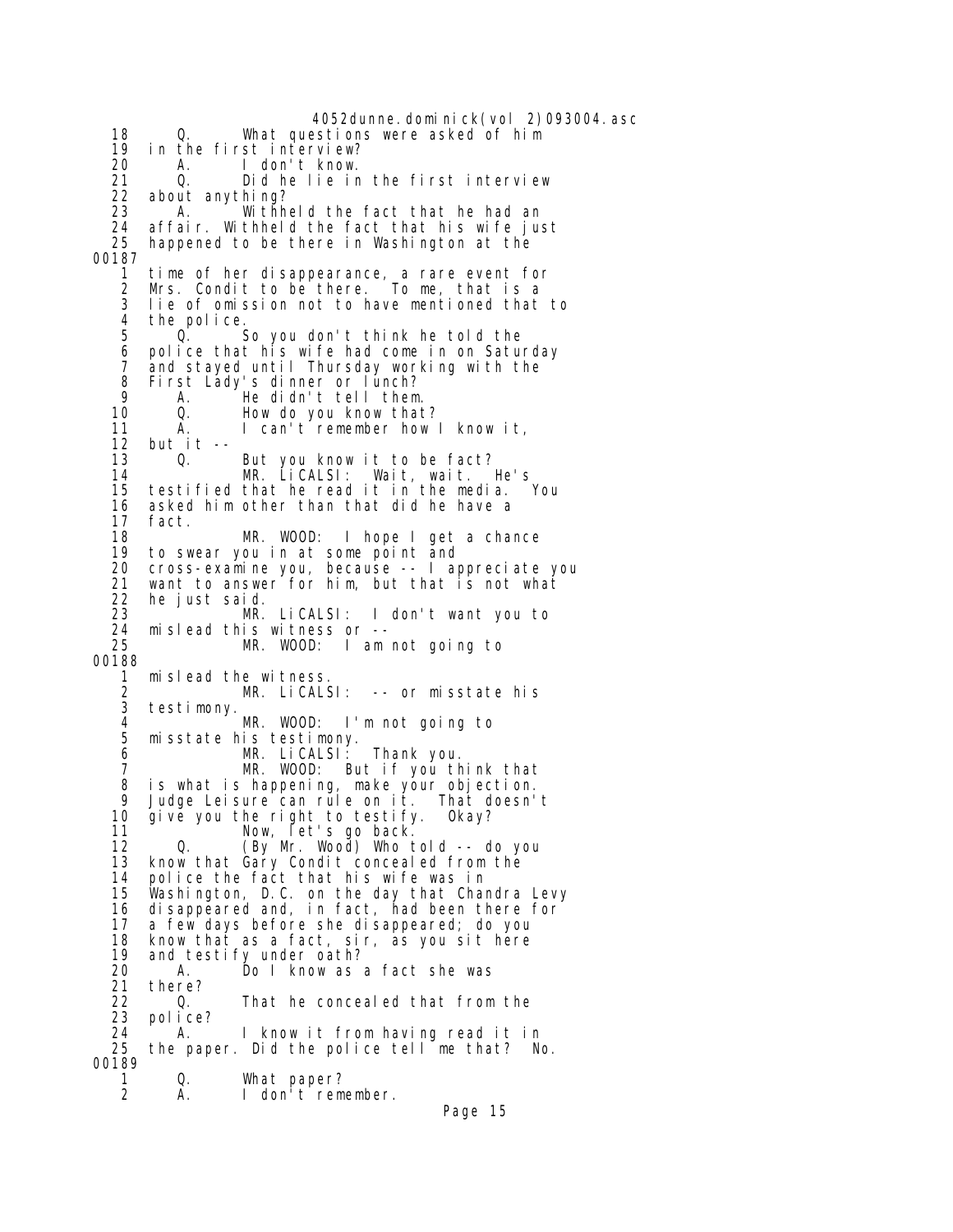4052dunne.dominick(vol 2)093004.asc 3 Q. The National Enquirer?<br>4 A. No. I don't remember. 4 A. No. I don't remember.<br>5 0. It could have been in 5 Q. It could have been in a tabloid 6 where you read it; true? 7 A. But it could not have been as<br>8 well. 8 well. 9 Q. Well, sir, do you not know?  $A.$  I can't  $-$ <br> $MR.$  Li CALSI: 11 MR. LiCALSI: Do you remember, 12 sitting here now?<br>13 THE WITNESS: 13 THE WITNESS: I just can't 14 remember.<br>15 0. 0. (By Mr. Wood) So you don't know 16 whether that statement that you read in the 17 newspaper is true or false; do you? 18 A. I don't know, but I think it's 19 true.<br>20 0. 20 Q. You assume it's true? 21 A. I assume it's true. 22 Q. But you don't know factually<br>23 whether it is in fact true or false: d 23 whether it is in fact true or false; do you? 24 A. No. That's true. 25 Q. Which is pretty much the case with 00190 1 all of the items that you talk about with<br>2 respect to Gary Condit --2 respect to Gary Condit<sup>-</sup>--<br>3 MR. LiCALSI: C MR. LiCALSI: Objection. 4 Q. (By Mr. Wood) -- and his 5 relationship or friendship with Chandra Levy? 6 MR. LiCALSI: Objection, overbroad -8 Q. (By Mr. Wood) You don't know one<br>9 fact about it 9 fact about it.<br>10 MR MR. LiCALSI: -- and ambiguous. 11 Q. (By Mr. Wood) You don't know one<br>12 fact about it; do you, sir? You only know fact about it; do you, sir? You only know 13 what you've heard through gossip or rumor or<br>14 what's been published in some tabloid or what's been published in some tabloid or 15 what's been talked about on some TV talking 16 head show; isn't that about what you know 17 about this case? 18 MR. LiCALSI: I object to the term<br>19 factually and the use of the word fact. I factually and the use of the word fact. I 20 think it is ambiguous and misleading. 21 THE WITNESS: I know from Vince 22 Flamini, who was very close to him at one<br>23 point; and I believe Vince Flamini. 23 point; and I believe Vince Flamini. 24 Q. (By Mr. Wood) Do you know how much 25 money Vince Flamini has been paid by the 00191 1 tabloids for different stories on source -- 2 A. I don't know.<br>3 MR. LiCALSI: 3 MR. LiCALSI: No foundation.<br>4 MR. WOOD: Excuse me. 4 MR. WOOD: Excuse me. I don't know the 6 answer to that. Certainly wasn't paid -- 7 Q. (By Mr. Wood) Well, when your<br>8 investigator on your behalf -- 8 investigator on your behalf -- 9 MR. LiCALSI: Now you are 10 interrupting<br>11 THI THE WITNESS: He certainly wasn't 12 paid anything by me. 13 MR. WOOD: I'm sorry. I thought Page 16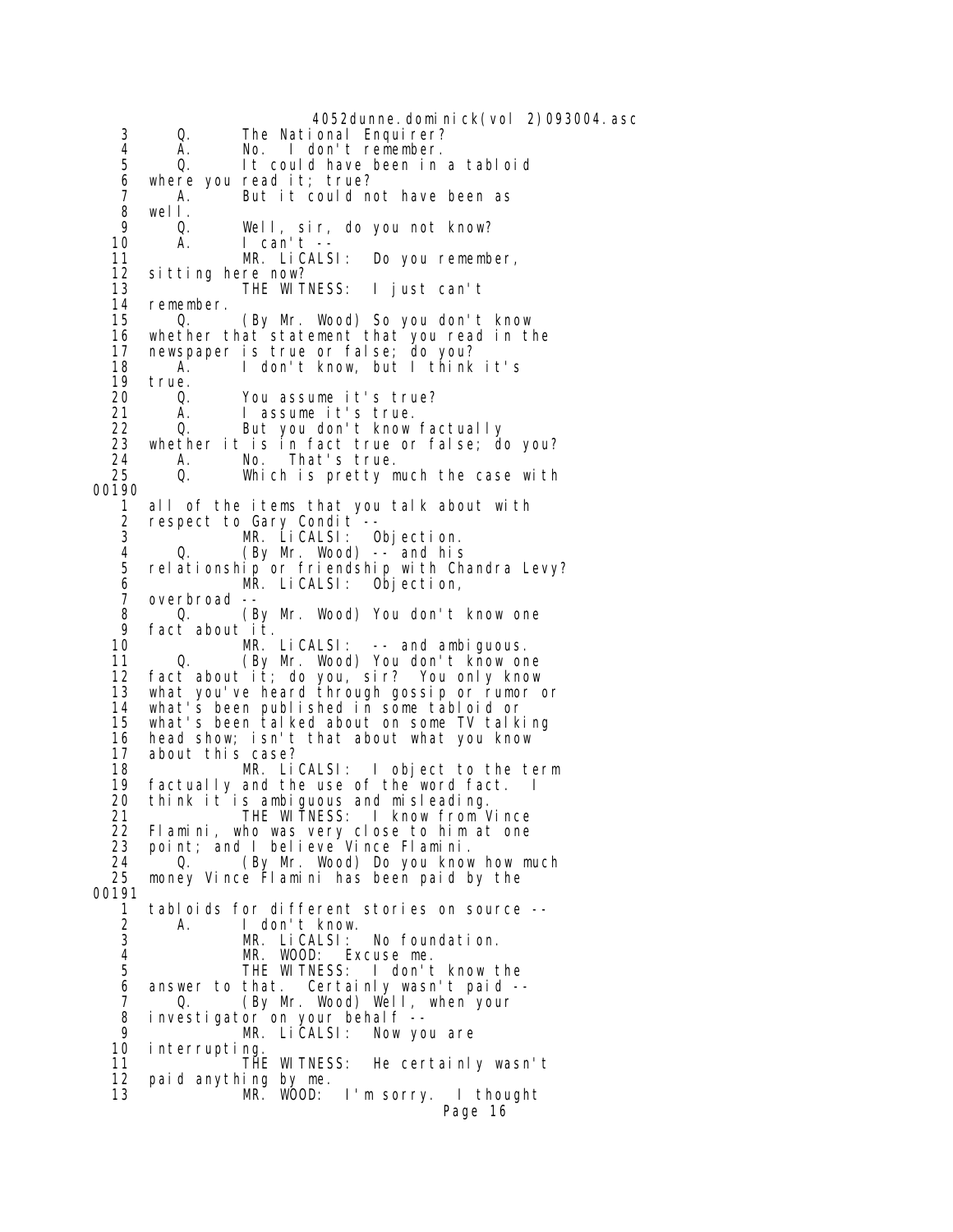4052dunne.dominick(vol 2)093004.asc 14 you said no foundation, and he answered I 15 don't know the answer to that. 16 MR. LiCALSI: He was continuing,<br>17 and you did interrupt him. I am sorry, but 17 and you did interrupt him. I am sorry, but 18 sometimes you do that, Mr. Wood. 19 MR. WOOD: Well, if that is the 20 worst I have done, I am going to be in 21 pretty good shape when Judge Leisure reads 22 this deposition transcript and watches this 23 video. 24 Q. (By Mr. Wood) I want to go back. Do you know how much money Vince Flamini has 00192 1 been paid by the tabloids to give information 2 or to be a source for statements or stories 3 about Gary Condit?<br>4 MR. LiCALSI: 4 MR. LiCALSI: Again, no foundation.<br>5 THE WITNESS: I do not know. I I do not know. I 6 do know that he was never paid by the TV 7 shows that he went on. And he was always 8 free to talk to me. There was never any<br>9 money involved. I never pay money. 9 money involved. I never pay money. 10 Q. (By Mr. Wood) Talked to one of 11 your investigators last week, didn't he? 12 MR. LiCALSI: If you know.<br>13 THE WITNESS: Actually, I 13 THE WITNESS: Actually, I don't 14 know.<br>15 0. 15 Q. (By Mr. Wood) Do you know how many 16 varying accounts Mr. Flamini has given of 17 allegedly the same events? 18 MR. LiCALSI: Again, no foundation. 19 Q. (By Mr. Wood) Have you ever tried 20 to study that in your search for the victim's 21 rights? 22 MR. LiCALSI: Again, no foundation. Q. (By Mr. Wood) Do you expect that 24 you will ask Mr. Flamini to testify for you in this case? 00193 1 MR. LiCALSI: Objection. Asking 2 him to speculate. 3 Q. (By Mr. Wood) Do you want him to, 4 to support your stories about what he says? MR. LiCALSI: Again, same 6 objection. 7 Q. (By Mr. Wood) Do you want him to? 8 A. Yes.<br>9 Q. Sod So do I. 10 MR. LiCALSI: That is 11 argumentative. Ask questions. 12 <sup>O</sup>. (By Mr. Wood) So you have got<br>13 Vince Flamini --13 Vince Flamini --<br>14 MR. LiCALSI: 14 MR. LiCALSI: Wait one second. If<br>15 you want to take a break -you want to take a break - 16 THE WITNESS: I am okay. 17 MR. LiCALSI: -- you can say at 18 any time. 19 THE WITNESS: No. I am okay. 20 MR. LiCALSI: Okay. Good. 21 Q. (By Mr. Wood) Do you believe --<br>22 strike that. strike that. 23 Is it your position, Mr. Dunne, 24 that Gary Condit has knowledge about how Page 17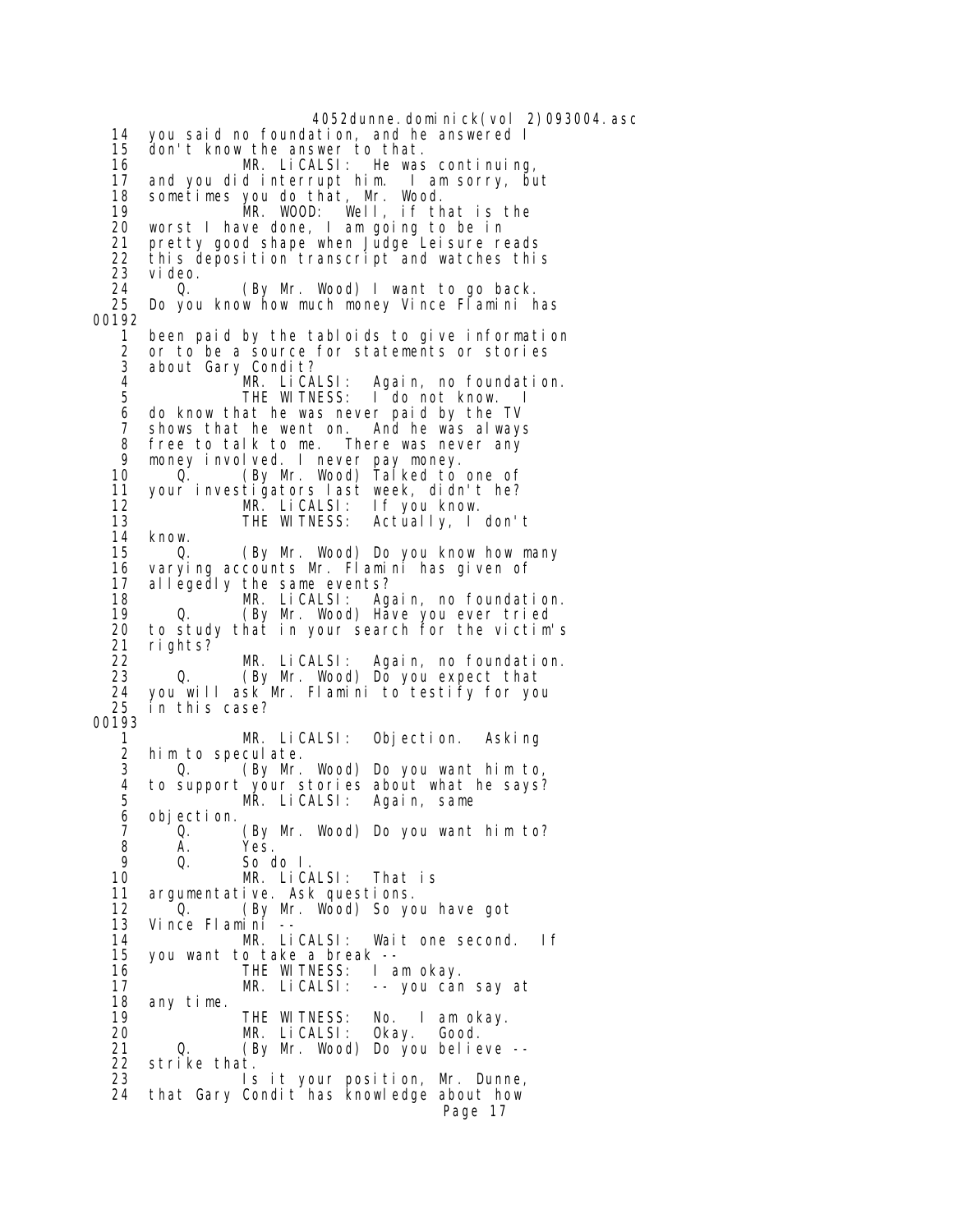4052dunne.dominick(vol 2)093004.asc 25 Chandra Levy was abducted and murdered? 00194 1 MR. LiCALSI: Objection to the 2 use, your position. 3 THE WITNESS: Ask me that once 4 more, please.<br>5 0 GN 5 Q. (By Mr. Wood) Do you take the 6 position, Mr. Dunne, that Gary Condit has 7 knowl edge about how Chandra Levy was abducted 8 and murdered?<br>9 MR. LiCALSI: 9 MR. LiCALSI: Same objection. No, I don't think he<br>ered. I do not -- 11 knows how she was murdered. I do not --  $12$  I've never believed that. 13 of things that happened in those last days<br>14 before she left that I think is very 14 before she left that I think is very important that we don't know about. 16 Q. (By Mr. Wood) Do you think the 17 police have investigated those last days -- 18 MR. LiCALSI: Objection, 19 speculation.<br>20 0. (E 20 Q. (By Mr. Wood) -- so that the 21 investigators working the case know what 22 happened?<br>23 23 MR. LiCALSI: Speculation and 24 argumentative. Well, I never have 00195 1 been able to find out, so. 2 Q. (By Mr. Wood) Well, why do you think you are entitled to know that if 4 you -- 5 MR. LiCALSI: Objection.<br>6 MR. WOOD: Excuse me. 6 MR. WOOD: Excuse me. 7 MR. LiCALSI: I'm sorry. I'm 8 sorry. I thought you were finished.<br>9 0 CBV Mr Wood) Why do you t 9 (By Mr. Wood) Why do you think, I<br>10 mean, you have told me very clearly you wou mean, you have told me very clearly you would 11 fully expect that the law enforcement officers 12 sworn to uphold their duty have conducted an 13 investigation into the last several days, if 14 not weeks, if not months of Chandra Levy's 15 life, you would expect that from your 16 knowledge of criminal investigations; wouldn't 17 you, sir? 18 A. Yes.<br>19 M.R. 19 MR. LiCALSI: Objection. That 20 misstates his testimony. 21 Q. (By Mr. Wood) Why is it, sir -- 22 why is it that you feel like you are 23 entitled to know about that information as 24 long as the police, you believe, know it, the people charged with solving the murder? 00196 1 MR. LiCALSI: Argumentative.<br>2 THE WITNESS: I don't see wh 2 THE WITNESS: I don't see what the question is there. 4 <sup>O</sup>. (By Mr. Wood) Why do you think you<br>5 are entitled to know that information? are entitled to know that information? 6 MR. LiCALSI: I am sorry. What 7 information are you speaking on now? He was 8 confused by the prior question. MR. WOOD: He said that -- he Page 18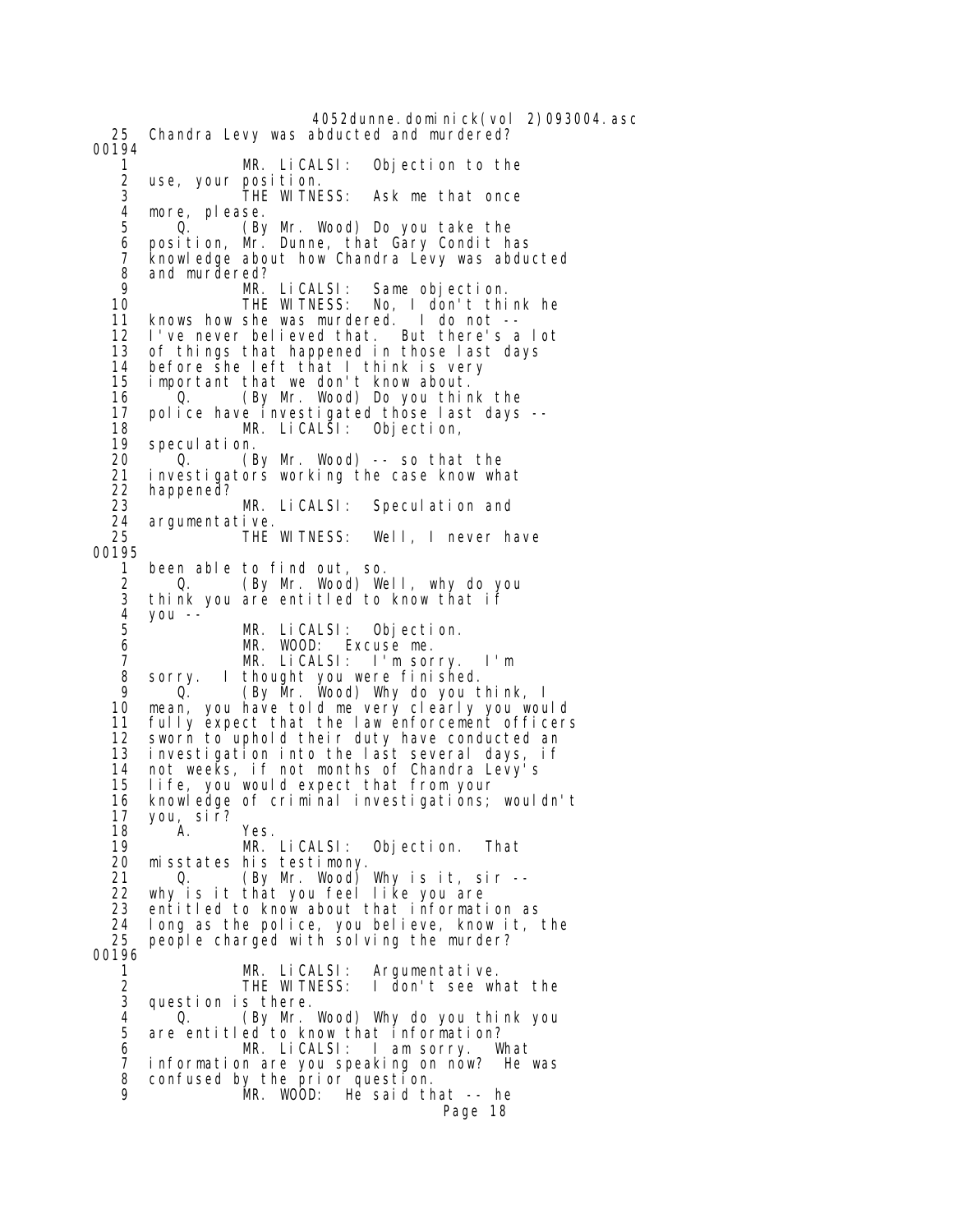4052dunne.dominick(vol 2)093004.asc 10 just finished saying there's a lot of things 11 that happened those last days before she left 12 that I think is very important that we don't<br>13 know about. 13 know about. 14 Q. (By Mr. Wood) Do you think you are entitled to know that information, you, 16 Dominick Dunne?<br>17 MR. LiCALSI: MR. LiCALSI: Again, argumentative.<br>THE WITNESS: I sure would like to 18 THE WITNESS: I sure would like to<br>19 know. 19 know.<br>20 0. 20 Q. (By Mr. Wood) Well, I mean, sure, 21 curiosity. But, I mean, the fact that you 22 don't know it, how is that somehow his fault, 23 Gary Condit's fault as -- 24 MR. LiCALSI: Objection. This is totally argumentative. 00197 1 MR. WOOD: Excuse me. 2 Q. (By Mr. Wood) -- as long as he's  $\frac{3}{4}$  told the police what he does know? 4 MR. LiCALSI: Objection, assumes a 5 fact not in evidence, that he has told the 6 police what he knows. 7 MR. WOOD: Are we at trial? 8 Assumes a fact not in evidence?<br>9 MR LiCALSL: Okay 9 MR. LiCALSI: Okay. I am sorry. The proper form objection is no foundation 11 for that. 12 MR. WOOD: No foundation, my friend, is not a form objection. A form 14 objection is one that can be cured at the time of the deposition without intervention 16 from the court. A foundation objection would require a ruling from the court. So maybe I 18 am just -- I understand what you are doing, 19 Paul. 20 MR. LiCALSI: You can make 21 whatever comments you want. 22 MR. WOOD: It is just not 23 appropriate, but you did it all day 24 yesterday, and you are going to do it all -- 25 MR. LiCALSI: Well, I understand 00198 1 what you are doing, too. 2 MR. WOOD: What I'm doing is 3 taking a witness on cross-examination -- 4 MR. LiCALSI: Okay. That's good. 5 MR. WOOD: -- in a slander case 6 against your client. That's what I'm doing. 7 Okay? Just trying to get the truth out and<br>8 not obstruct. 8 not obstruct. 9 (Discussion ensued off the record.)<br>10 0. (By Mr. Wood) Back to Dunne 10 Q. (By Mr. Wood) Back to Dunne<br>11 Exhibit 3. I am sorry. Before I ask Before I ask it, I 12 want to make sure it is clear. I am not 13 sure in the last series of questions and<br>14 objections and statements. 14 objections and statements. 15 Do you have any factual information 16 that Gary Condit has information about how<br>17 Chandra Levy was abducted and murdered? 17 Chandra Levy was abducted and murdered? MR. LiCALSI: Again, objection to 19 the word factual. 20 Q. (By Mr. Wood) You may answer my Page 19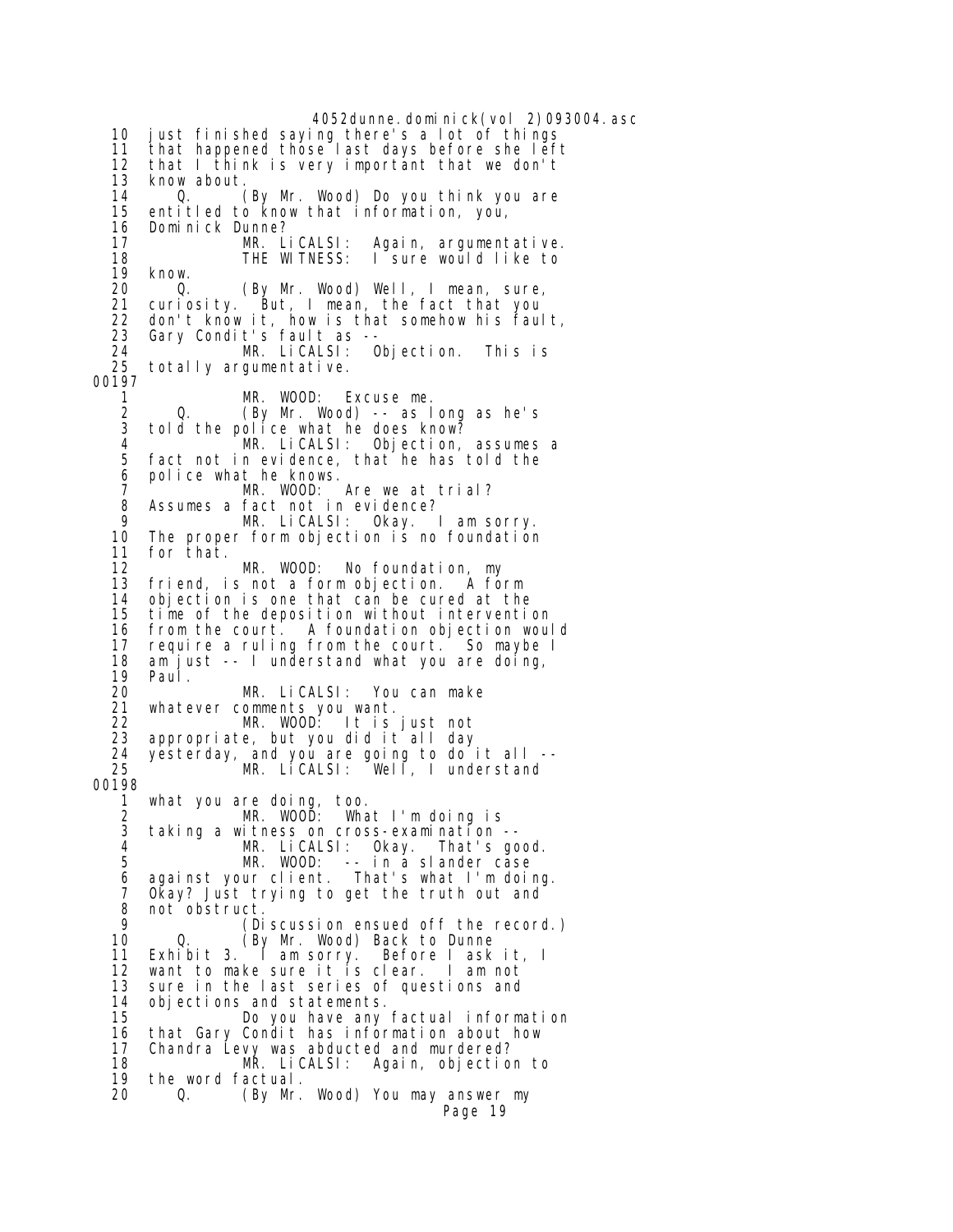4052dunne.dominick(vol 2)093004.asc 21 question, please. 22 MR. LiCALSI: And it is asked and 23 answered, too.<br>24 0. (By 24 Q. (By Mr. Wood) Would you answer my 25 question, Mr. Dunne? 00199 1 A. I do not.<br>2 0. Dunne Exh 2 Q. Dunne Exhibit 3, you had lunch with Laura Ingraham, and you told her the 4 horse whisperer story; right?<br>5 A. (Witness nodded hea 5 A. (Witness nodded head affirmatively.)<br>6 She -- yes, right. 6 She -- yes, right. 0. And then you write in your --8 A. She had heard about it.<br>9 0. She had heard about it? 9 Q. She had heard about it? 10 A. I don't know how, but she had.<br>11 Q. There is a quote: Why don't you There is a quote: 12 come on the show tonight, she asked. I 13 accepted on the spot because I felt like 14 creating some trouble for Condit. 15 Is that true?<br>16 A. Well, yeah, i 16 A. Well, yeah, it's -- what I meant 17 was, by that is, the trouble, is to bring up 18 Chandra Levy's name again, this forgotten,<br>19 missing person who had gone off the radar 19 missing person who had gone off the radar<br>20 screen. 20 screen. 21 Q. That is not what you wrote here;<br>22 is it? 22 is it? 23 MR. LiCALSI: Objection. 24 THE WITNESS: That is what I meant here. 00200 1 MR. LiCALSI: He -- Q. (By Mr. Wood) So when you said you 3 felt like creating some trouble for Condit, 4 what you are telling me now that you meant in making that statement is that you accepted 6 on the spot to bring up Chandra Levy's name 7 again, the forgotten, missing person who had 8 gone off the screen; is that your testimony<br>9 under oath sir? 9 under oath, sir?<br>10 A. Yeah. 10 A. Yeah.<br>11 Q. You c 0. You didn't do it to cause trouble 12 for Gary Condit; did you? 13 MR. LiCALSI: Objection. He is<br>14 asking you -- that has been asked and 14 asking you -- that has been asked and<br>15 answered, and you got your answer. 15 answered, and you got your answer. 16 MR. WOOD: No, it hasn't been, 17 please. I want an answer to that question. 18 THE WITNESS: Well, he is running 19 for office again and without mentioning this<br>20 maior factor of his life. And whether major factor of his life. And whether 21 whatever or whatever or whatever, it is a major factor of his life. It will be the 23 first line in his obituary that he had an 24 involvement with a girl for a year, a sexual<br>25 involvement that gave her hope, something, involvement that gave her hope, something, 00201 1 something, and she vanished. And now she is 2 -- he is running for office and doesn't even<br>3 mention her name. And, yeah. 3 mention her name. And, yeah. 4 Q. (By Mr. Wood) Yes, you did do it 5 to create trouble for Gary Condit; is that Page 20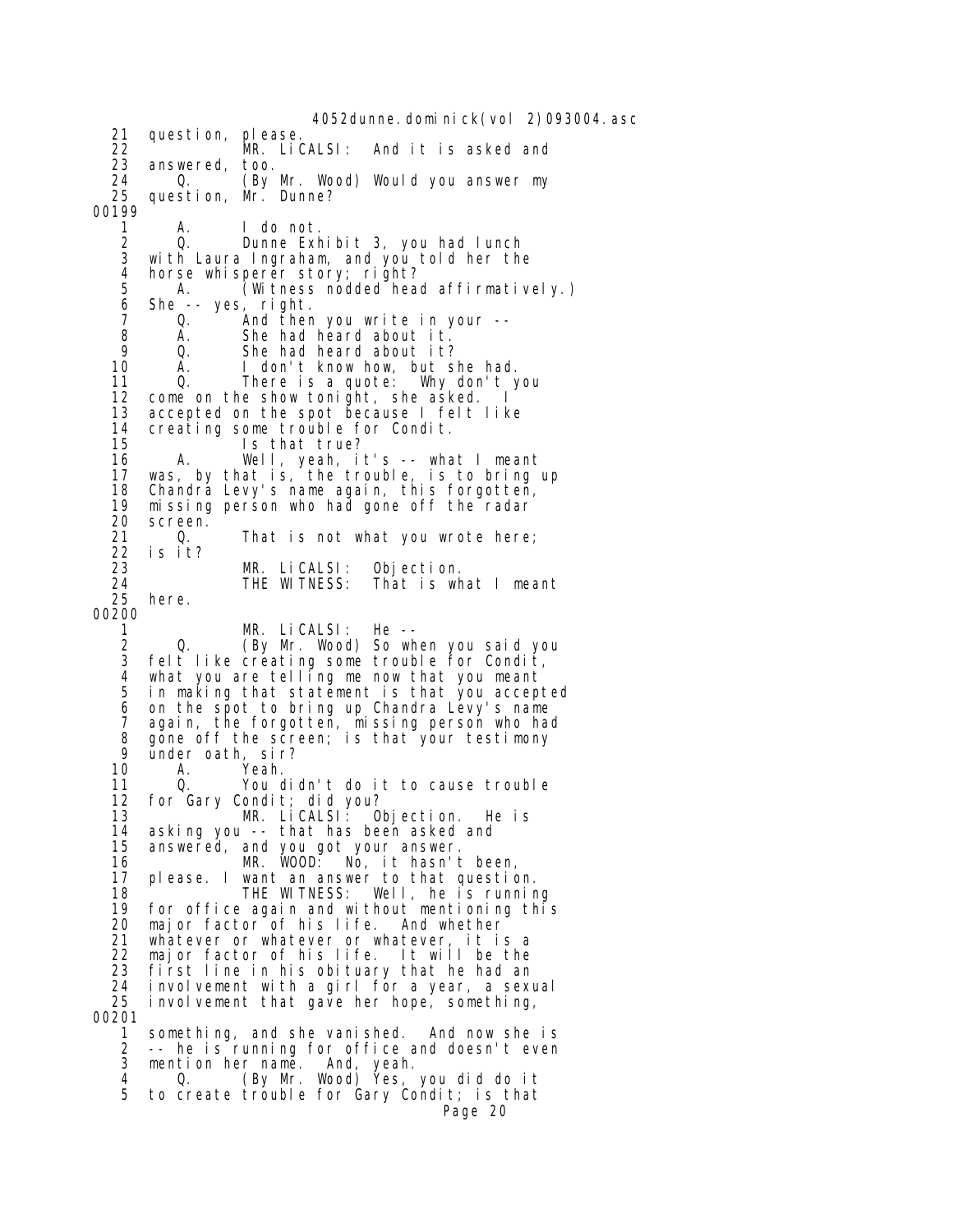4052dunne.dominick(vol 2)093004.asc 6 your testimony? 7 A. Trouble by bringing --<br>8 MR. LiCALSI: He answe 8 MR. LiCALSI: He answered the 9 question. 9 question. 10 THE WITNESS: -- forth this -- to<br>11 remind people that this woman is still remind people that this woman is still 12 missing. 13 Q. (By Mr. Wood) How does that make<br>14 trouble for Condit? 14 trouble for Condit?<br>15 A. Because he 15 A. Because he had an involvement with<br>16 her that he has never come clean about. 16 her that he has never come clean about. To whom? Hasn't come clean to 18 whom?<br>19 A. 19 A. To her mother.<br>20 Q. Who else? 20 Q. Who else? 21 A. To the police.<br>22 Q. So are you tel So are you telling me that Gary 23 Condit has withheld information about the 24 disappearance and murder of Chandra Levy -- A. No, wait a minute. 00202 0. Excuse me, let me finish. You 2 just said he hadn't come clean with the 3 police. 4 **Are you saying that Gary Condit**<br>5 has information about the abduction and m has information about the abduction and murder 6 of Chandra Levy that he has not disclosed to 7 the police or any information about Chandra 8 Levy at all that he has not disclosed to the<br>9 nolice? 9 police?<br>10 A. 10 A. When he denied that he had had an<br>11 affair with her, I think that fits into tha 11 affair with her, I think that fits into that 12 category.<br>13 0. 0. And you are stating under oath 14 that you know as a matter of fact that Gary<br>15 Condit denied to the police that he had an Condit denied to the police that he had an 16 affair with Chandra Levy; is that your 17 testimony, sir? 18 MR. LiCALSI: Objection to as a 19 matter of fact. 20 MR. WOOD: Yes, sir. 21 Q. (By Mr. Wood) Is that your 22 testimony?<br>23 A. A. He had lied to the police. 24 Q. And you have -- you are prepared to state that as a matter of fact, that Gary 00203 1 Condit denied to the police that he had an 2 affair with Chandra Levy? 3 A. He did for several visits. The 4 police chief said later if he had cooperated with us earlier we might have made more 6 progress. I don't think you can forget that.<br>7  $\qquad$  0. And you are sure about that And you are sure about that 8 statement being made by the police chief?<br>9 A Well Lam not sure word for wo 9 A. Well, I am not sure word for word; 10 but I can -- I think that is the essence of 11 the statement.<br>12 0. Wher 12 Q. Where did you see that statement<br>13 made? 13 made?<br>14 A. 14 A. One of these papers here.<br>15 Q. What papers here? What papers here? 16 A. Well, I mean on this desk, but on Page 21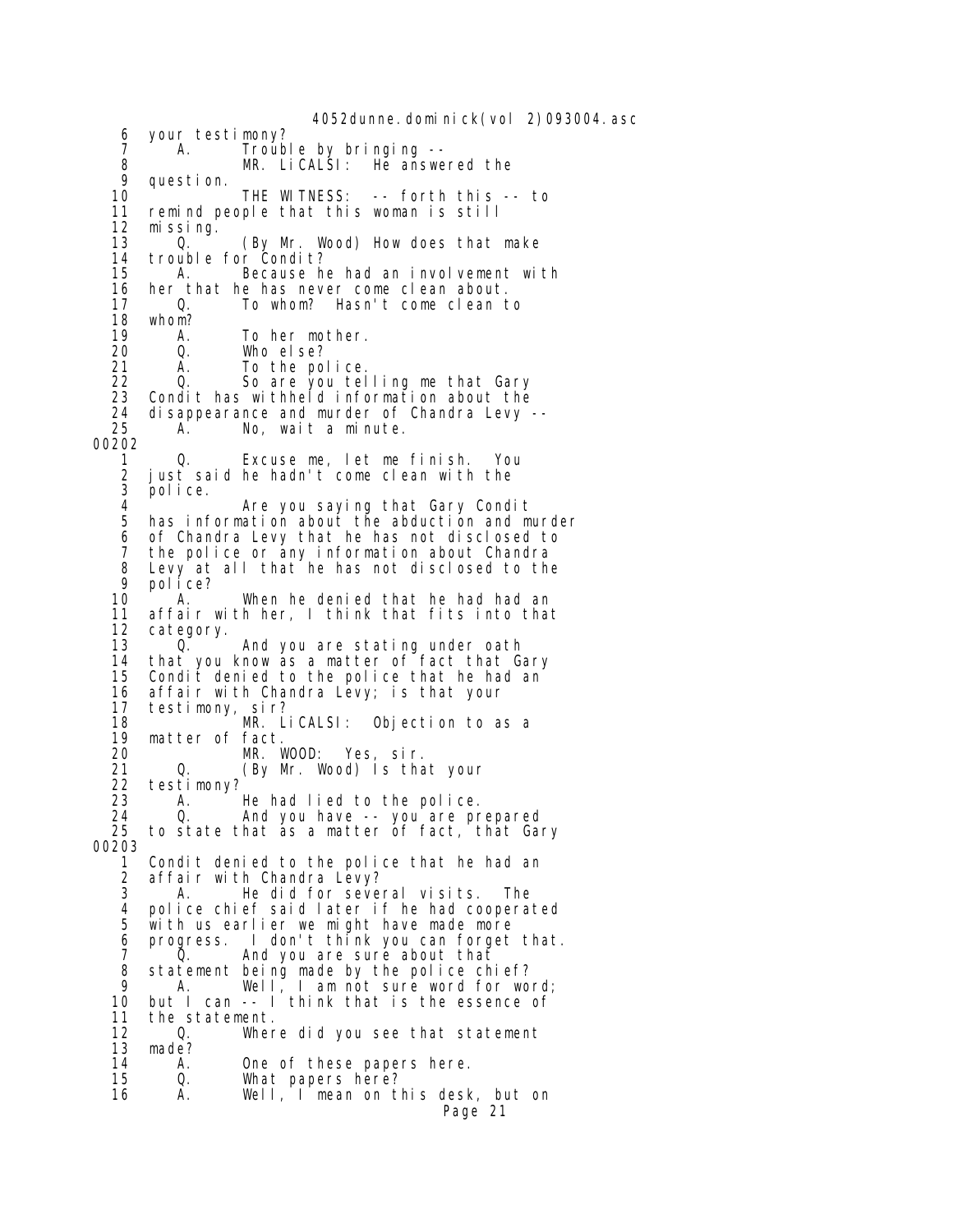4052dunne.dominick(vol 2)093004.asc 17 -- it's in one of the -- I mean, I just 18 read it again yesterday. It is in some one 19 of the papers in the office here.<br>20  $\qquad$  0. So you have that docume 20 Q. So you have that document. 21 **If not produced, we would be**  22 entitled to get it, I guess. 23 MR. LiCALSI: I think you may have 24 produced it to me, as a matter of fact, Mr. Wood. 00204 1 MR. WOOD: Do you know which 2 document it is, then?<br>3 MR. LiCALSL MR. LiCALSI: Pardon me?<br>MR. WOOD: Do you know w 4 MR. WOOD: Do you know what 5 document he's referring to? 6 MR. LiCALSI: There were several 7 interviews with Chief Ramsey and with -- 8 THE WITNESS: Chief Ramsey is the 9 one who said it. 10 MR. LiCALSI: -- Deputy Chief 11 Gainer where the police commented on the fact<br>12 that Mr. Condit, that it took a long time 12 that Mr. Condit, that it took a long time 13 for them to get facts from him, that was -- 14 MR. WOOD: Is this testimony?<br>15 MR. LiCALSI: Well. no. no. You 15 MR. LiCALSI: Well, no, no.<br>16 asked me a question. Do you not want m 16 asked me a question. Do you not want me to answer? I will stop. 18 MR. WOOD: I asked you do you 19 know which document it is. I didn't ask you to sit here and give me the Paul LiCalsi 21 rendition of what you think the document 22 said. For God sakes, if you got the 23 document, why don't you get it? Because I 24 don't feel comfortable that you are correctly representing that document. 00205 1 MR. LiCALSI: Okay. Okay. 2 Continue. MR. WOOD: Thank you.<br>MR. LiCALSI: If you 4 MR. LiCALSI: If you want to break 5 now, let's break. 6 THE WITNESS: Okay. MR. WOOD: Let me finish this line 8 of questions about trouble. I have two or<br>9 three more questions 9 three more questions.<br>10 MR. LiCALSI 10 MR. LiCALSI: You okay with a 11 couple more questions?<br>12 THE WITNESS: THE WITNESS: Yes.<br>MR. LiCALSI: Okay. 13 MR. LiCALSI: 14 Q. (By Mr. Wood) What trouble were<br>15 you going to create for Mr. Condit? 15 you going to create for Mr. Condit? 16 MR. LiCALSI: Asked and answered.<br>17 THE WITNESS: The trouble -- I 17 THE WITNESS: The trouble -- I think I've said that about ten times. 19 mean, to remind people, something that he 20 seemed to have forgotten, that he was<br>21 involved with a missing woman right up 21 involved with a missing woman right up until 22 the point of missing. 23 Q. (By Mr. Wood) But not trouble for 24 Condit by telling a story that linked him to 25 her abduction and murder; is that right? 00206 1 MR. LiCALSI: Objection. I think Page 22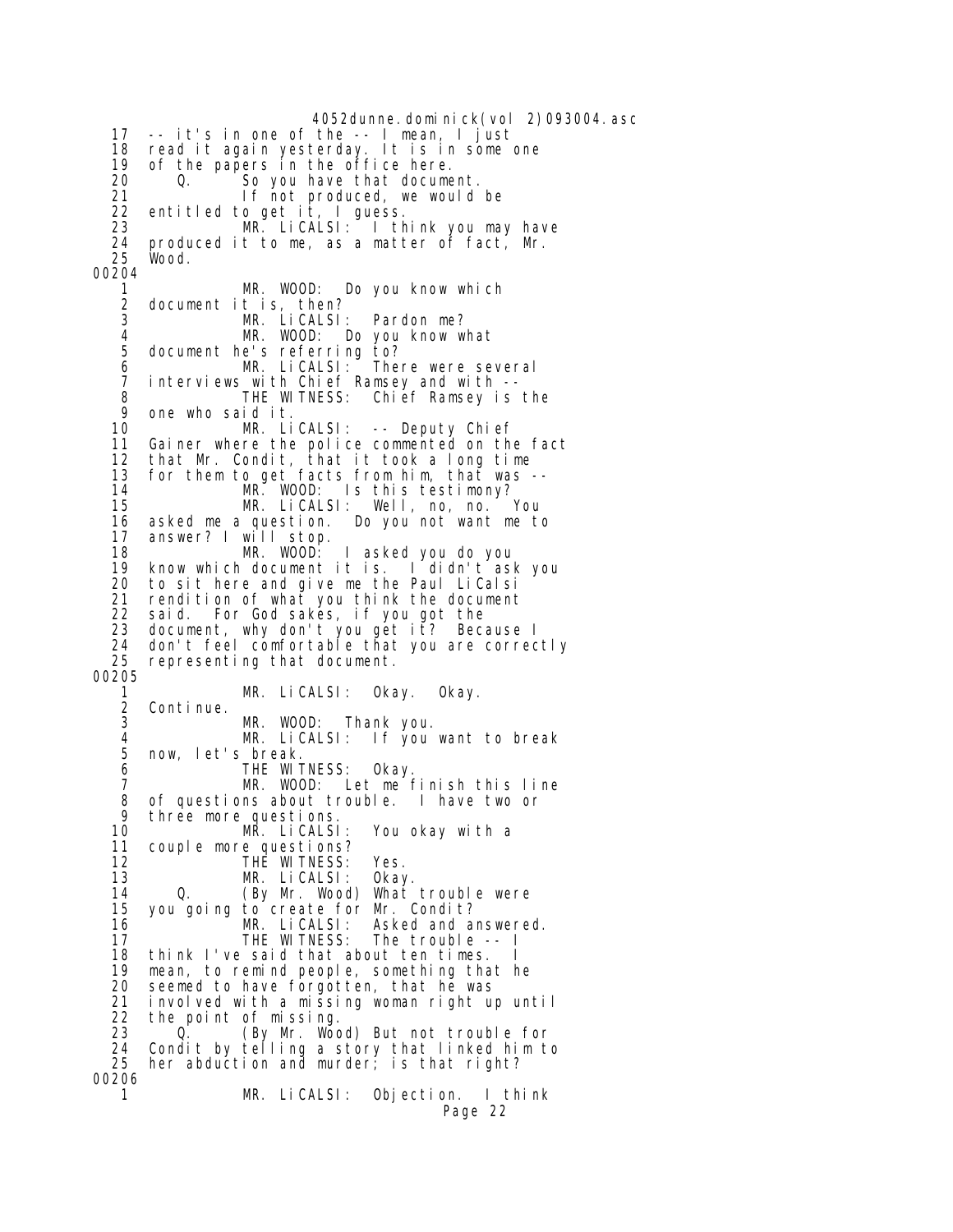4052dunne.dominick(vol 2)093004.asc 2 that is a confusing question. I don't 3 understand the question. 4 Q. (By Mr. Wood) Would you answer my 5 question, Mr. Dunne? 6 MR. LiCALSI: If I can't 7 understand the question, I don't want my 8 client to answer the question. Please<br>9 restate the question 9 restate the question. MR. WOOD: So when you get a 11 question that you are worried about what he 12 might say you just claim not to understand it 13 and, therefore, you don't let him answer it? 14 I've never heard that being a valid 15 instruction to a witness not to answer a 16 question. 17 MR. LiCALSI: You can cutely respond to my objection. My objection is 19 that it is a confusing question. I don't 20 understand the question. 21 MR. WOOD: That is a form 22 objection. Am I going to get an answer or 23 not? 24 MR. LiCALSI: Restate the question, please. 00207<br>1 1 THE WITNESS: It seemed to me --<br>2 MR. LiCALSI: No, no, no. 2 MR. LiCALSI: No, no, no. 3 Q. (By Mr. Wood) Mr. Dunne, I don't 4 want to ask you something that is confusing. 5 I just would like a simple answer to a 6 simple question. Did you think that by 7 telling the horse whisperer story that you 8 were going to create trouble for Gary Condit?<br>9 A Mo That was not why I told the 9 A. No. That was not why I told the 10 horse whisperer story. I regretted telling horse whisperer story. I regretted telling 11 parts of that story which I had never told 12 before. This was not a news show. It was like a chat/gossip show. And what I 14 regretted saying, I was -- regretted that it would interfere with the investigation. I 16 wasn't thinking of him. 17 Q. How is it going to interfere with 18 the investigation? 19 A. By giving that information. 20 Q. To make it public? 21 A. Yeah. 22 Q. Who was investigating that information? 24 A. Well, I know for a fact that Jerry Gruner. 00208 1 Q. Well, Mr. Gruner was an 2 investigator for Billy Martin's law firm, the law firm that represented the Levys; right? 4 MR. LiCALSI: Objection. That 5 isn't his testimony. 6 MR. WOOD: Well, that is Mr. Gruner's statement. 8 Q. (By Mr. Wood) You didn't -- you knew that Mr. Gruner was an investigator for 10 Billy Martin's law firm; didn't you? 11 A. Yes, of course, I did. 12 Q. So, I'm right. He was, in Page 23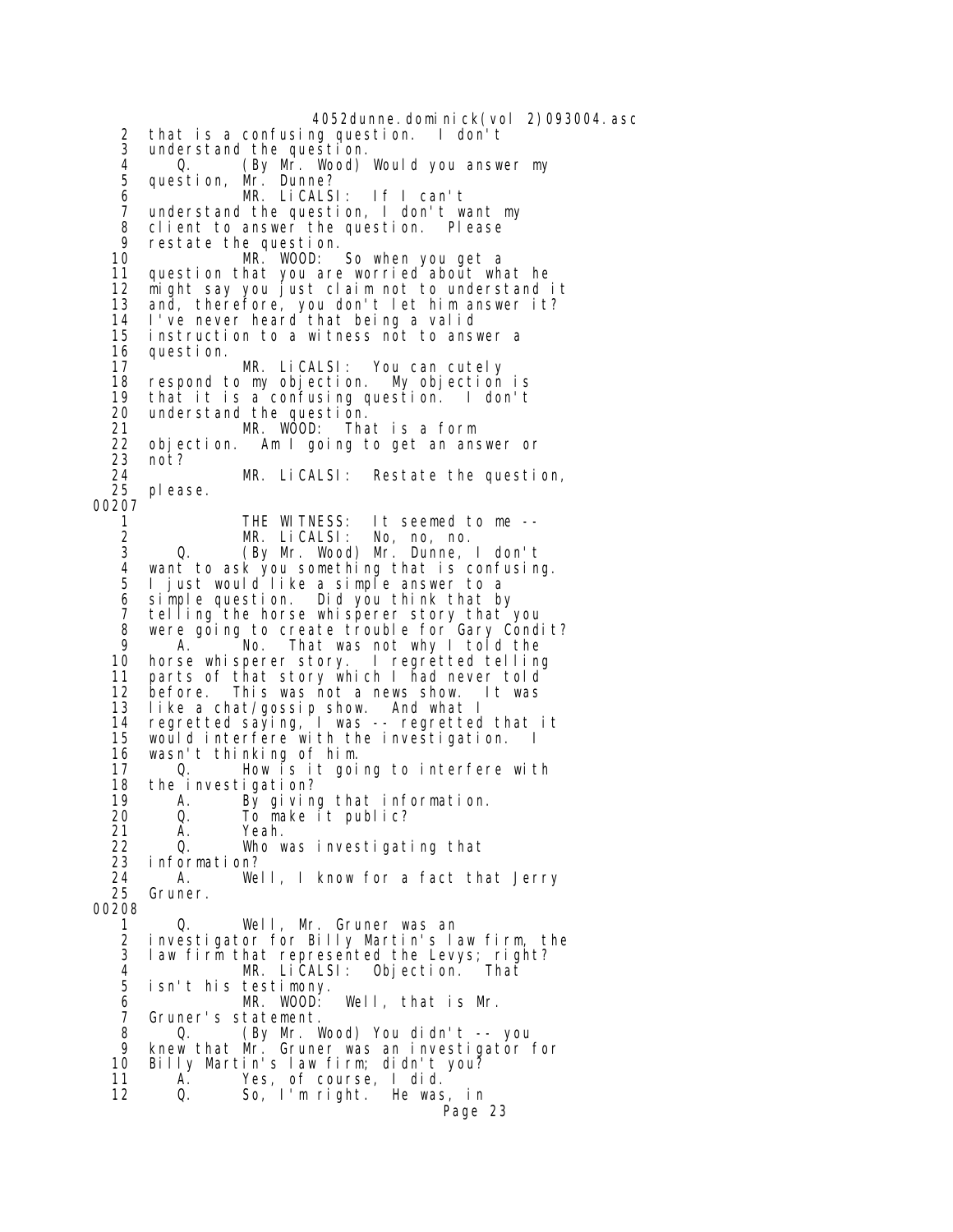4052dunne.dominick(vol 2)093004.asc 13 fact -- 14 MR. LiCALSI: Wait. Can you ask 15 him -- 16 MR. WOOD: Let's just take a 17 break. 18 MR. LiCALSI: No, no, no. 19 MR. WOOD: No.<br>20 MR. LiCALSI: No, no, no. 20 MR. LiCALSI: No, no, no. My 21 objection is that it is ambiguous. 22 <sup>T</sup> MR. WOOD: I didn't have a chance<br>23 to say anything. 23 to say anything. 24 **MR. LiCALSI: That is ambiguous**<br>25 with respect to time. with respect to time. 00209 1 MR. WOOD: That is, sir, so 2 inappropriate, when I am sitting there going, I am four sentences into -- four words into 4 a question and you start interrupting again. 5 I am going to stop this deposition 6 and call the judge or I am going to stop it 7 if this continues and I am going to adjourn<br>8 it so that I can move at the appropriate it so that I can move at the appropriate 9 time for sanctions for your conduct if you 10 keep this up. 11 MR. LiCALSI: Okay.<br>12 MR. WOOD: I've ius 12 MR. WOOD: I've just about had<br>13 enough. enough. 14 MR. LiCALSI: You'll call the judge if you think it is appropriate. 16  $\frac{1}{2}$  MR. WOOD: I will deal with you<br>17 in the fashion I deem appropriate, whether 17 in the fashion I deem appropriate, whether it 18 is calling the judge or whether at the 19 appropriate time putting this deposition in front of the court to let the court know 21 about the obstructionism and the inappropriate 22 comments and coaching of a witness, trying to 23 interfere with my right to a thorough and 24 sifting cross-examination under the Federal Rules of Civil Procedure. I am about to reach 00210 1 my limit with you. 2 MR. LiCALSI: I am sorry if you<br>3 have. 3 have. 4 MR. WOOD: Go off the record now. THE VIDEOGRAPHER: Going off the  $6$  record at 1:56 p.m.<br>Whereupo 7 (Whereupon, a recess was taken at 8 this time.)<br>9 9 THE VIDEOGRAPHER: Returning to the<br>10 record at 2:12 from 1:56. record at 2:12 from 1:56. 11 Q. (By Mr. Wood) Let me make sure 12 that we agree on this. I thought you had 13 told me this, and I think I am right. Mr.<br>14 Jerry Gruner was a private investigator th Jerry Gruner was a private investigator that 15 you understood worked for the Levy family by 16 being an employee or working for Billy 17 Martin's law firm; right?<br>18 A. He was describe 18 A. He was described to me by Mrs. 19 Levy as being with the FBI assigned to the 20 team investigating. I didn't realize until 21 Laura Handman found out that he was not in 22 the FBI and didn't -- I assumed always that 23 he was.

Page 24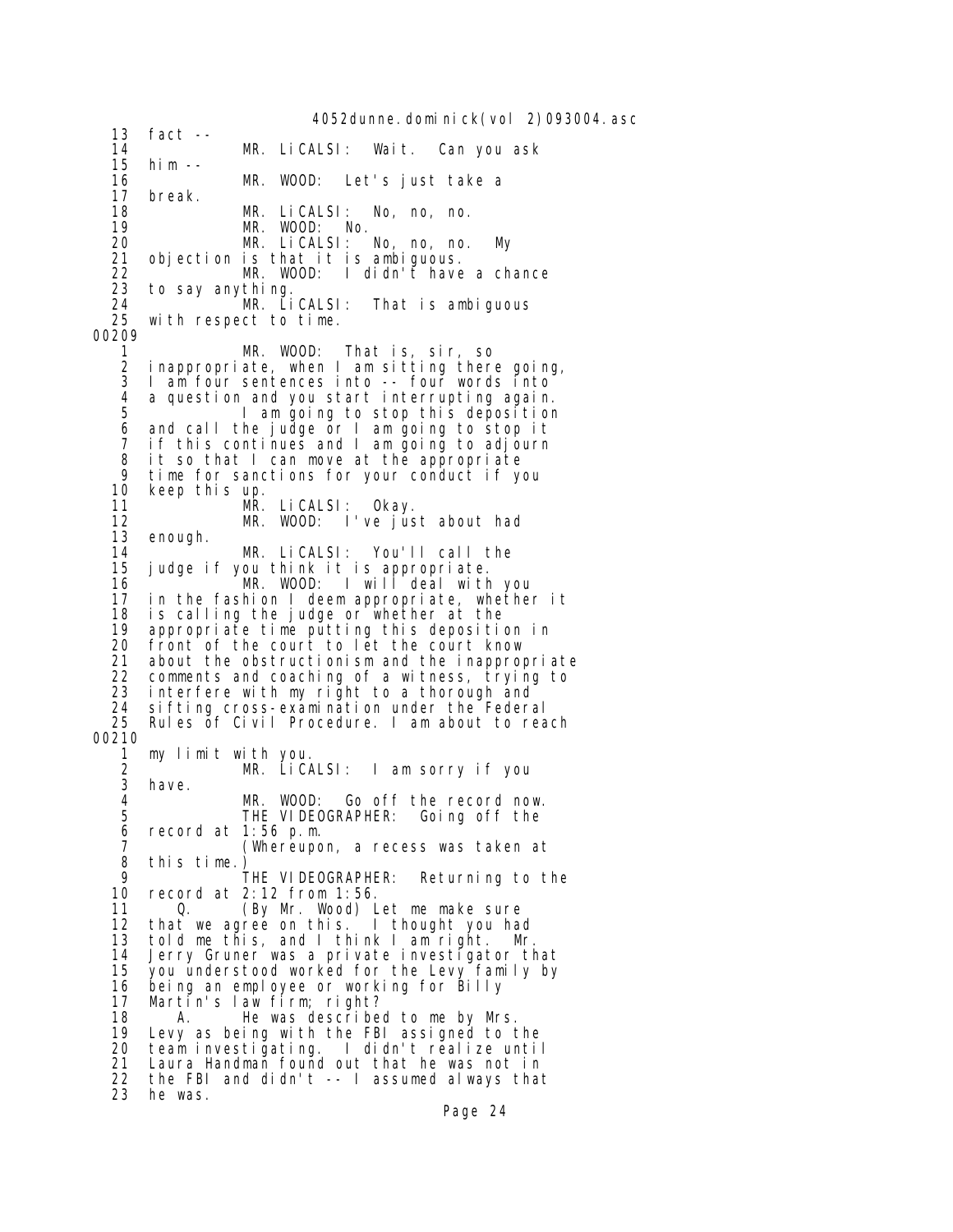4052dunne.dominick(vol 2)093004.asc MR. LiCALSI: Excuse me. Are you 25 referring to Laura Handman, your prior lawyer 00211 1 in this case? 2 THE WITNESS: Yes. I think it was she who  $-$ <br>0.  $(By$  4 Q. (By Mr. Wood) So you had dealings 5 with Jerry Gruner over what period of time? 6 A. Well, I had talked to him once on 7 the telephone after I talked about -- after 8 Mrs. Levy had called me, had seen me be on 9 Larry King and say that he might have gone 10 off -- that she, I beg your pardon, might 11 have gone off the back of a motorcycle. I 12 did not meet him face to face until after I 13 had heard from the horse whisperer and this<br>14 amazing, startling story that this man told amazing, startling story that this man told 15 me. 16 And I tried to get through to the 17 FBI. This is after 9/11, very difficult to<br>18 get through. And then I remembered that Mr 18 get through. And then I remembered that Mrs.<br>19 Levy had told me that Jerry Gruner -- I 19 Levy had told me that Jerry Gruner -- I 20 mean, I went through Senator Dodd. I went 21 through Tim Russert. I went through Vanity 22 -- I mean, Conde Nast lawyers to try to get<br>23 through to the FBI. It was very, very hard 23 through to the FBI. It was very, very hard.<br>24 And then I remembered I had the personal And then I remembered I had the personal 25 number of Jerry Gruner, and I called him. 00212 1 And I told him -- and he said to<br>2 me that story is just off the radar. And I 2 me that story is just off the radar. And I 3 said, well, would you just listen to it, to 4 what I have heard. And then he took it very seriously. And that is when I went to 6 Washington. He asked me to come to Washington to meet him and the legal team. 8 Q. So you went to Washington and met<br>9 with Mr. Gruner and the Legal team? 9 with Mr. Gruner and the legal team?<br>10 A. Yeah. I met -- Billy Mar A. Yeah. I met -- Billy Martin 11 happened to be in another city that day, and 12 so I only talked to him by phone. And there 13 was the head of the law firm there, whose 14 name I keep forgetting, who was there.<br>15 0. So present at this meeting i 0. So present at this meeting in 16 Washington, D.C., you, Jerry Gruner, and I 17 believe the individual you are referring to 18 is Michael Dyer, the lawyer? 19 A. Dyer, did you say? 20 Q. Yes. Is that who you were talking 21 about?<br>22 A. 22 A. Yes, that's who it is. 23 Q. Was anyone else present at that 24 meeting in Washington, D.C. other than you, Mr. Dyer and Mr. Gruner? 00213 1 A. I don't think so. When did that meeting take place? 3 A. Well, it was within days after I 4 heard from the horse whisperer, after I had 5 written the letter to Graydon Carter telling 6 the experience. I actually can't  $--$  I mean, I could find the date, but I don't remember 8 it off the top of my head. Page 25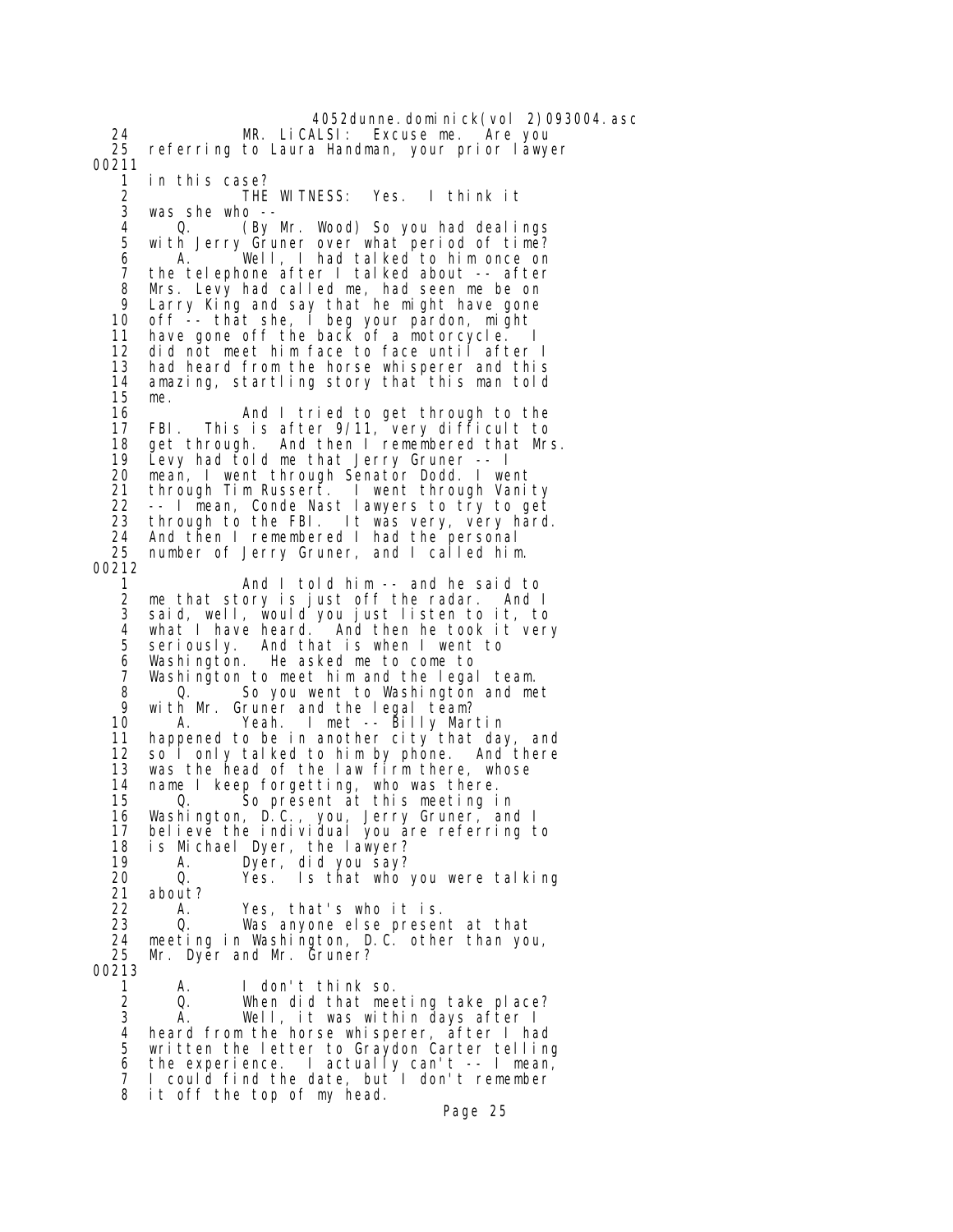4052dunne.dominick(vol 2)093004.asc 9 Q. Would you -- 10 A. Oh, I tell you, yes, I do know.<br>11 I do know. It was -- because when I got I do know. It was -- because when I got 12 there, he asked me to meet him at a certain 13 place at the Union Station. He asked me to 14 come, not to fly, but to come by the train. 15 And he told me where his car would be and I 16 was to meet him there. And then I got 17 there, and it was the day -- this will give 18 you the day, it was the day of the anthrax 19 scare in Senator Daschle's office, and all 20 the public buildings had been closed. There<br>21 were 24 people involved in that. 21 were 24 people involved in that.<br>22 0. Twenty-four people inv 22 Q. Twenty-four people involved in 23 what?<br>24 A. 24 A. In the anthrax in Daschle's office.<br>25 Q. I want to stay if we can on the I want to stay if we can on the 00214 1 people involved in the meeting with Gruner. 2 A. But that is how I identified the 3 day for you. I understand. I appreciate that. 5 Did Mr. Gruner show you his FBI 6 credentials? 7 A. No, nor did I ask. 8 Q. Did you refer to him as Agent 9 Gruner?<br>10 A. 10 A. No. 11 Q. Did he have a government FBI<br>12 E-mail address? 12 E-mail address? 13 A. No. 14 Q. Did you not think that was a 15 little odd? 16 MR. LiCALSI: Were you finished 17 with your answer?<br>18 THE WITNESS: 18 THE WITNESS: I had his cell phone 19 number. 20 I didn't think it was odd. I 21 just accepted it. 22 (By Mr. Wood) Accepted that Ms.<br>23 Levy had --23 Levy had  $-$ <br>24 A. 24 A. Yeah. -- accurately represented that Mr. 00215 1 Gruner had been assigned by the FBI --<br>2 A. Yes. 2 A. Yes. 3 Q. -- to work with her law firm? 4 A. Yes.<br>5 Q. Have 5 Q. Have you ever in your -- 6 A. I don't mean work for her law 7 firm. Work in conjunction with her law firm. 8 Q. Did Mr. Gruner represent that he 9 in fact worked for Billy Martin's law firm? A. I don't know worked for, worked 11 with. I am not sure. I am not sure. He 12 seemed to be kind of in charge there.<br>13 0. In charge of? 13 Q. In charge of? 14 A. Well, in the meeting we had there<br>15 that day, I mean, he was sort of the one that day, I mean, he was sort of the one 16 running the meeting.<br>17 0. Well tell 17 Q. Well, tell me what went on in that 18 meeting. How long did it last?<br>19 A. I got there about --A. I got there about -- I took the Page 26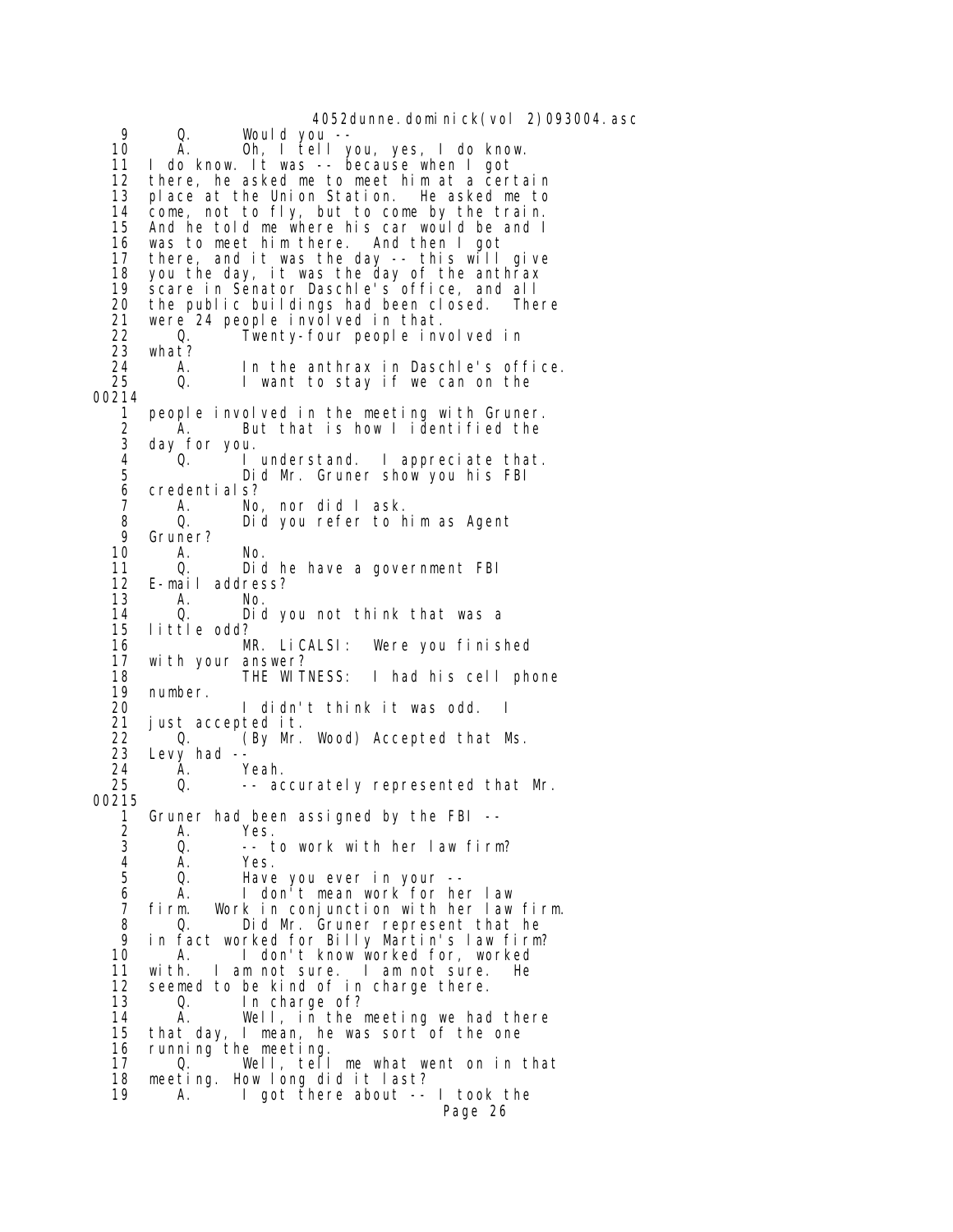4052dunne.dominick(vol 2)093004.asc 20 train at  $8:00$ , The Cella (phonetic). 21 there, what, 11. I left at six. He drove<br>22 me through Rock Creek Park. We went to the 22 me through Rock Creek Park. We went to the Klingle Mansion. We  $-$ - he told me his wife 24 was in the CIA. Did you ask him how long he had 00216 1 been in the FBI? 2 A. I didn't. I didn't. But, you<br>3 see. I believed him totally because -- 3 see, I believed him totally because -- 4 Q. What do you mean you believed him totally? 6 A. Well, it was a strange thing. He said -- he had a very nice car. And he 8 said, well, he said, and I had commented on<br>9 his car It was a laquar And he said 9 his car. It was a Jaguar. And he said, 10 well, after two years, the company sells the 11 cars and they -- and I just assumed he was 12 talking about the FBI. They sell their cars 13 every two years and the people buy them.<br>14 0. You thought the FBI had at som 14 Q. You thought the FBI had at some point in time had a Jaguar? 16 A. That is not impossible. 17 Q. Do you feel that Mr. Gruner should 18 have told you that in fact he was working<br>19 for the Levy family and was not an FBI 19 for the Levy family and was not an FBI<br>20 agent? agent? 21 MR. LiCALSI: Objection. Form. 22 THE WITNESS: I don't know. I 23 don't know. I just assumed he was. It just 24 never occurred to me that he wasn't. 25 Q. (By Mr. Wood) So you dealt with 00217 1 this man, I asked you at one point in time, 2 over what period of time, weeks, months?<br>3 A. No. It was -- I mean, counting A. No. It was -- I mean, counting 4 the -- there was the first time, which is<br>5 iust the telephone call, and there was no just the telephone call, and there was no 6 follow-up to that. That was about the motorcycle, going off on the motorcycle. And 8 then I am not sure how long after that the<br>9 call came from the horse whisperer. 9 call came from the horse whisperer. I talked to Jerry several times. 11 He sent me the questions to ask the guy. 12 Then he asked me to go to Washington. 13 went to Washington. And then they asked me<br>14 if I would go to -- he told me stuff about 14 if I would go to -- he told me stuff about the  $-$ - he told me  $-$ - he asked me if I would 16 come to Washington, and I came the next day 17 after he asked me. 18 And after I got there, he told me<br>19 a sexual thing about the Sheihk of Dubai. 19 a sexual thing about the Sheihk of Dubai, 20 which would mean that the procurer would<br>21 probably be with the sheihk. He told me 21 probably be with the sheihk. He told me 22 that on the following Saturday in England, in<br>23 Newmarket, England, that there would be the Newmarket, England, that there would be the 24 last race of the horse racing season. And 25 the fifth of the sixth races, the fifth race 00218 1 was called the Dubai Stakes. And the sheikh 2 who, indeed, has one of the great horse stables of the world, racing stables of the 4 world, I mean, was going to be there and Page 27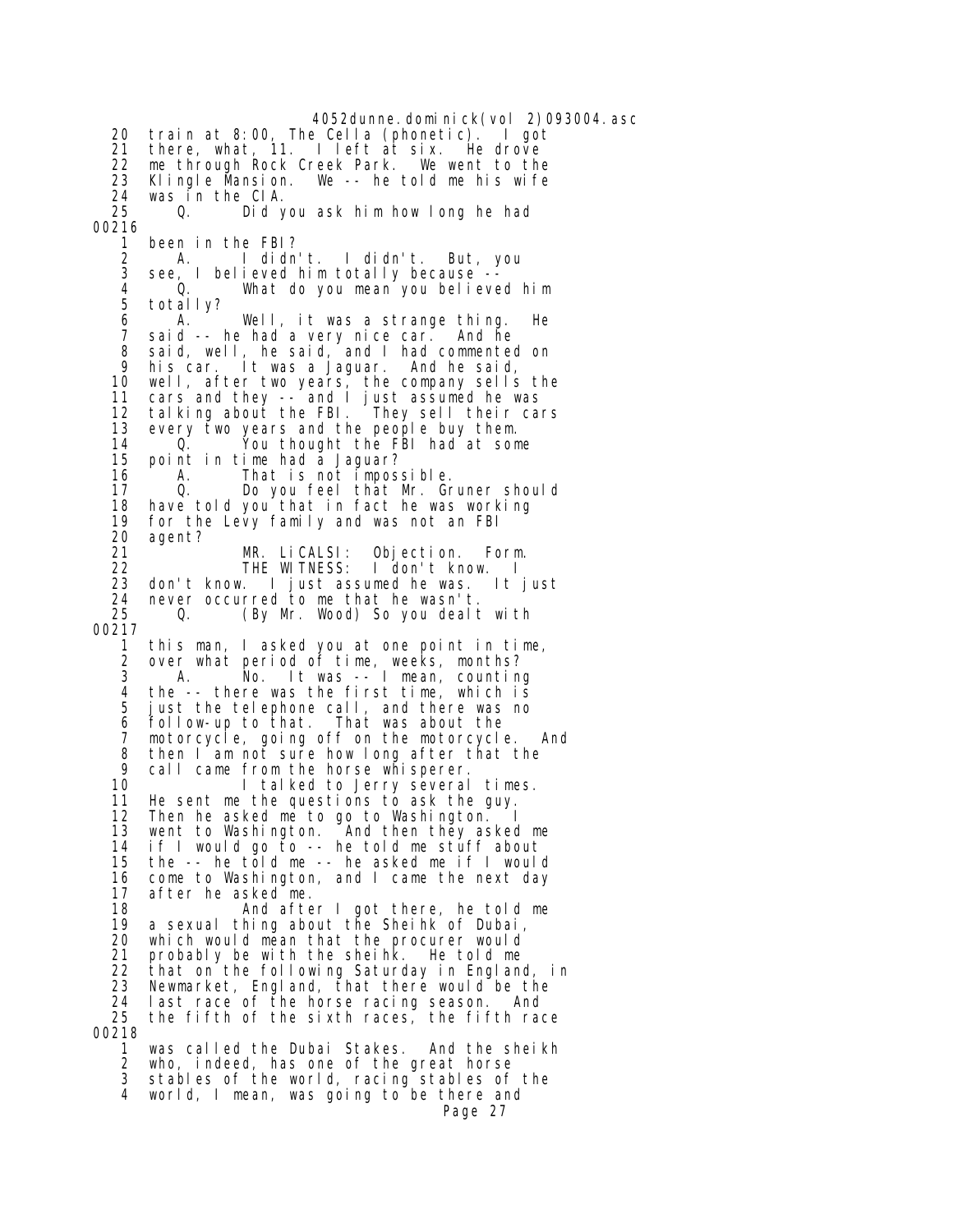4052dunne.dominick(vol 2)093004.asc 5 that he had a liking for 11-year-old girls; 6 hence, the procurer would be there. And so 7 I said -- I said, how do you know all that?<br>8 I mean, it was like overnight. And he said 8 I mean, it was like overnight. And he said 9 we have people everywhere.<br>10 0. Anything else the 10 Q. Anything else that he told you? 11 A. I am sure there was, but anything<br>12 -- and we have people everywhere. I just -- and we have people everywhere, I just 13 assumed agents everywhere, that he would know 14 this. And it was right. 15 Q. You didn't ask that, you just I still want to find out --<br>MR. LiCALSI: I think you w 17 MR. LiCALSI: I think you were 18 talking over each other.<br>19 0. (By Mr. Wood) 19 Q. (By Mr. Wood) I still don't quite<br>20 understand what the answer to my question i 20 understand what the answer to my question is. Over what period of time did you deal with 22 Jerry Gruner? 23 A. Well, okay. 24 Q. You told me when you first called him after you were on Larry King in August, 00219 1 and then you told me about the meeting you 2 had that you all had some calls, there was 3 an E-mail where he suggested questions. And 4 now you've had this meeting, and that would have been the day of the anthrax incident, 6 you say, in Daschle's office. 7 A. Whatever that was. 8 Q. And so what I want to move forward 9 in is tell me when was the last time you had<br>10 any dealings with FBI agent Jerry Gruner? 10 any dealings with FBI agent Jerry Gruner?<br>11 A. Okay. 11 A. Okay.<br>12 O. Orwh 12 Q. Or who you thought was FBI agent Jerry Gruner. 14 A. Yeah. I didn't see him again 15 after -- I talked to him after England. I<br>16 aave him the name of the horse whisperer. gave him the name of the horse whisperer. 17 He got in touch with the horse whisperer. 18 And that was the end of my -- I talked to 19 him maybe three times after that. 20 Q. After what?<br>21 A. After I cam A. After I came back from England. 22 never saw him again. They -- once he talked 23 to the horse whisperer, he distanced himself 24 from me. I could never -- the last time I<br>25 talked to him was after the body was found tal ked to him was after the body was found, 00220 1 and I called him then. 2 Q. Before the body was found, I take<br>3 it that you had -- you gave him the name of 3 it that you had -- you gave him the name of 4 Monty Roberts; right? Correct? 5 A. I'm sorry. I beg your pardon.<br>6 did. I gave him the name of Monty Rober did. I gave him the name of Monty Roberts.<br>Q. And then you say he got in touch 7 Q. And then you say he got in touch 8 with Monty Roberts. How do you know that?<br>9 A Because he told me that Monty 9 A. Because he told me that Monty<br>10 Roberts had gotten very annoyed with me Roberts had gotten very annoyed with me in 11 England because I had called him so many 12 times.<br>13 0. 0. Now, did you have that conversation 14 with Mr. Gruner about his discussions with 15 Monty Roberts prior to the time you went on Page 28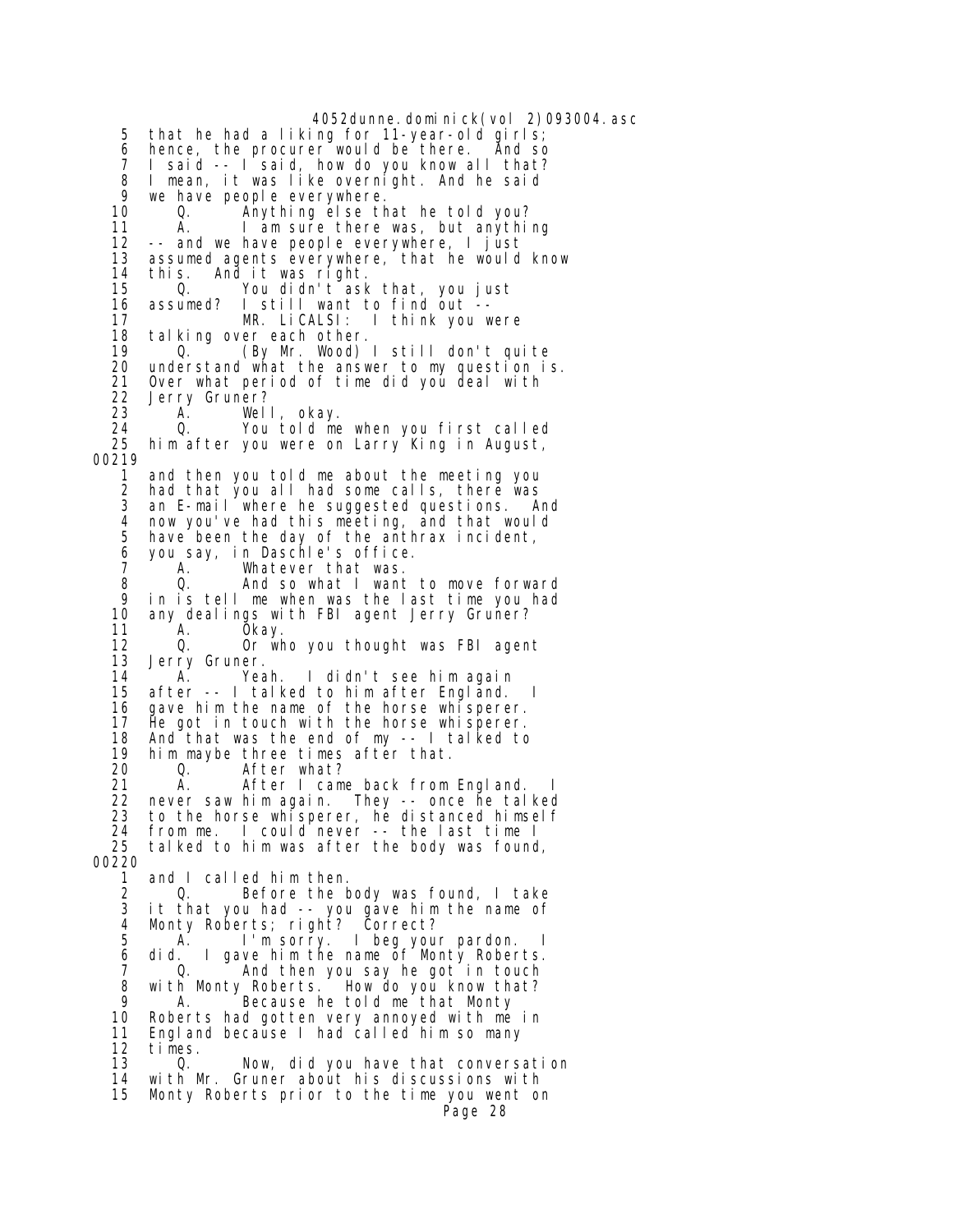4052dunne.dominick(vol 2)093004.asc 16 The Laura Ingraham Show, prior to December 17 20, 2001? 18 A. I get confused on the dates. I<br>19 think so, but I am not -- 19 think so, but I am not -- 20 Q. Well, when did you get -- do you 21 know when you went to England? It would 22 have been a week after the Daschle incident; 23 but do you know when you went? 24 Let's strike that. I'll come back<br>25 to that. I think you have given some to that. I think you have given some 00221 1 documents that will pin that down. 2 How long was it after you got back 3 from your trip to England that you had the 4 last conversation with Mr. Gruner before 5 Chandra's body was found? Was it within a 6 few days?<br>7 A. A. Oh, within a few days. 8 Q. So within a few days of your 9 return from England, you gave Mr. Gruner<br>10 Montv Roberts' name? 10 Monty Roberts' name?<br>11 A. Yeah. Yeah. 12 Q. Apparently from a follow-up 13 conversation with Gruner, you knew that Gruner 14 had contacted Monty Roberts --<br>15 A. Yeah. 15 A. Yeah. -- and that Monty Roberts was not 17 happy with you -- 18 A. Yeah.<br>19 Q. -- bu 19 Q. -- but at least in part because of 20 the number of times you tried to reach him 21 in England?<br>22 A. 22 A. That's right.<br>23 O. Correct? Q. Correct? 24 All of that you knew about within<br>25 days of returning from England; true? days of returning from England; true? 00222 1 A. That's right. 2 Q. And then after that conversation 3 with Mr. Gruner, who you believed was an FBI 4 agent, you then felt that he no longer -- 5 you no longer spoke with him, he distanced 6 himself from you; right? 7 A. Well, he had nothing else to get 8 from me. I mean, I had given him my wad, 9 and he had nothing else to get from me. 10 Q. Did you not want to know, sir,<br>11 what he found out about it -what he found out about  $it$  -- 12 A. Of course, I did. 13 Q. Did you call him?<br>14 A. Yes. 14 A. Yes. Did he return your calls? 16 A. Yeah, but he wasn't willing to<br>17 talk to me about it. talk to me about it. 18 Q. What did he tell you -- why did 19 he tell you he wouldn't talk to you about<br>20 it? 20 it? 21 A. I said to him, you know, this is 22 my story, I brought this to you. He said, 23 we are very grateful, but I have no 24 obligation to you. And he didn't. 25 Q. Well, sir, he is the one that 00223

Page 29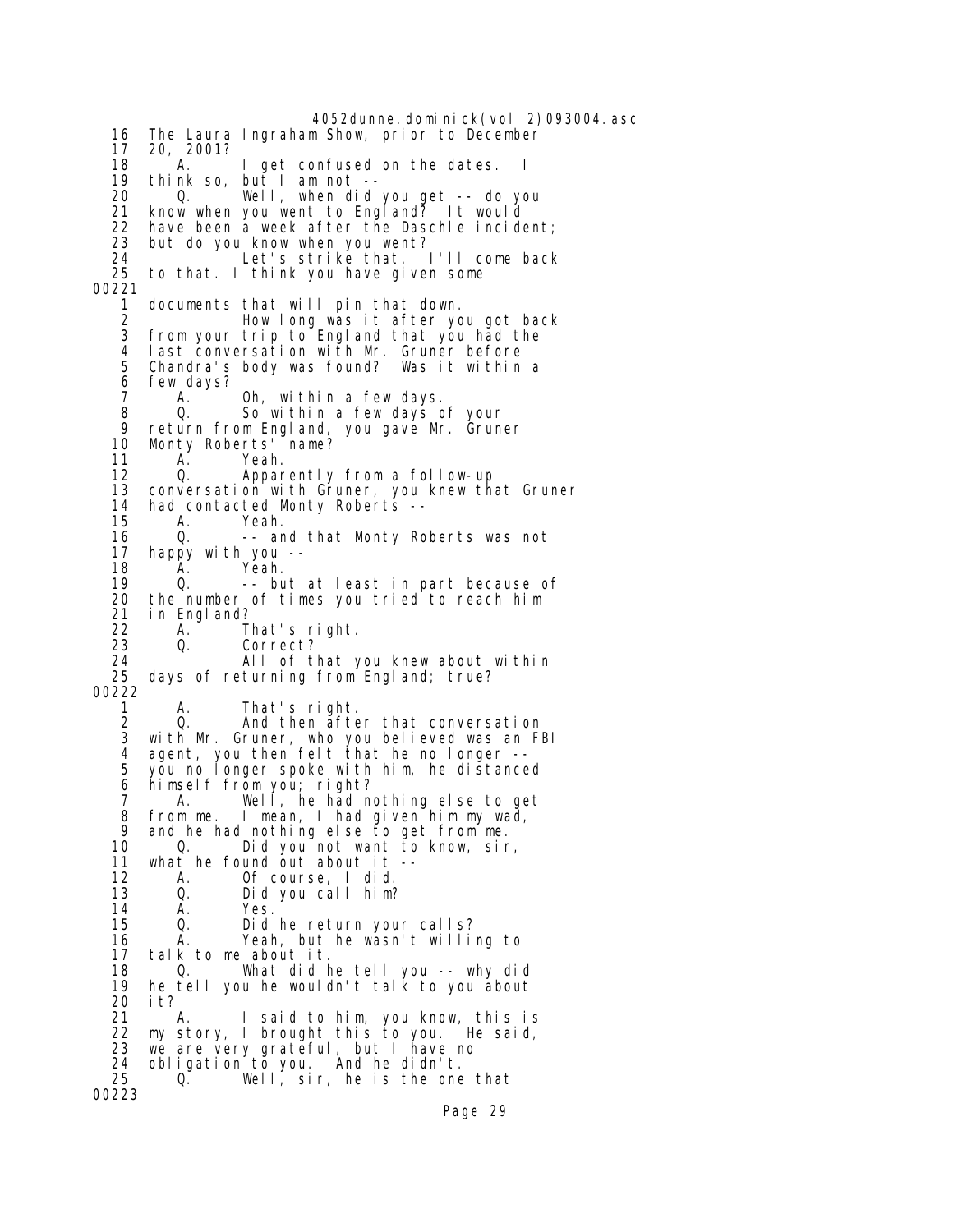4052dunne.dominick(vol 2)093004.asc 1 suggested that you go over to England? 2 A. That's right. 3 Q. Did he offer to -- did he say the 4 United States government will pay for this 5 trip? 6 A. No, no. 7 Q. Did he expect you to pay for it?<br>8 A. I was glad to pay for it. 8 A. I was glad to pay for it. 9 Q. Didn't you think it was odd that 10 an FBI agent was asking you to take certain 11 actions involving some expense to travel to<br>12 England and iust expect that you would pay 12 England and just expect that you would pay<br>13 for it out of your pocket? 13 for it out of your pocket? 14 A. Well, I didn't pay for it. I 15 work for a magazine that was thrilled to pay 16 for it.<br>17 0. But don't you think that it was 18 odd that an FBI agent would put you into, in 19 effect, being -- 20 A. I didn't think it was odd. 21 Q. He wanted you, in effect, to do<br>22 some investigation for the FBI, as you 22 some investigation for the FBI, as you<br>23 perceived it; right? 23 perceived it; right?<br>24 A. Yes. 24 A. Yes. So when you went to England, you 00224 1 were under the clear perception that you, 2 Dominick Dunne, were working, in part, 3 investigating, in part, for the FBI at the 4 FBI's request; right? 5 A. That's yes. 6 Q. At the expense of Vanity Fair; 7 right? 8 A. Yes. 9 Q. And then you came back --<br>10 A. Wait a minute. But they A. Wait a minute. But they put me 11 in touch with a member of MI6.<br>12 0. Who is that individu 12 Q. Who is that individual? 13 A. Simon Stokes.<br>14 Is that right 14 Is that right? 15 It's a name like that, Simon 16 Stokes.<br>17 0. And who put you in touch with 18 Simon Stokes? 19 A. Jerry Gruner. Jerry Gruner made<br>20 the call in the office in the Watergate th 20 the call in the office in the Watergate that<br>21 day, and he and Simon Stokes knew each other 21 day, and he and Simon Stokes knew each other,<br>22 they had worked together on many cases 22 they had worked together on many cases<br>23 together. I heard this from both side 23 together. I heard this from both sides, from<br>24 both Gruner and him. 24 both Gruner and him.<br>25 0. Did he sho 25 Q. Did he show you his MI6 00225 1 credentials, Mr. Stokes?<br>2 A. No. 2 A. No. 3 Q. Did you call MI6 in order to reach 4 him? A. No. He called me. He knew where 6 I was going to be. Jerry Gruner had told 7 him what hotel I was going to be at and to<br>8 call me 8 call me. 9 (Whereupon, Exhibit-Dunne-7 was marked for identification.) 11 Q. (By Mr. Wood) I pulled that out so Page 30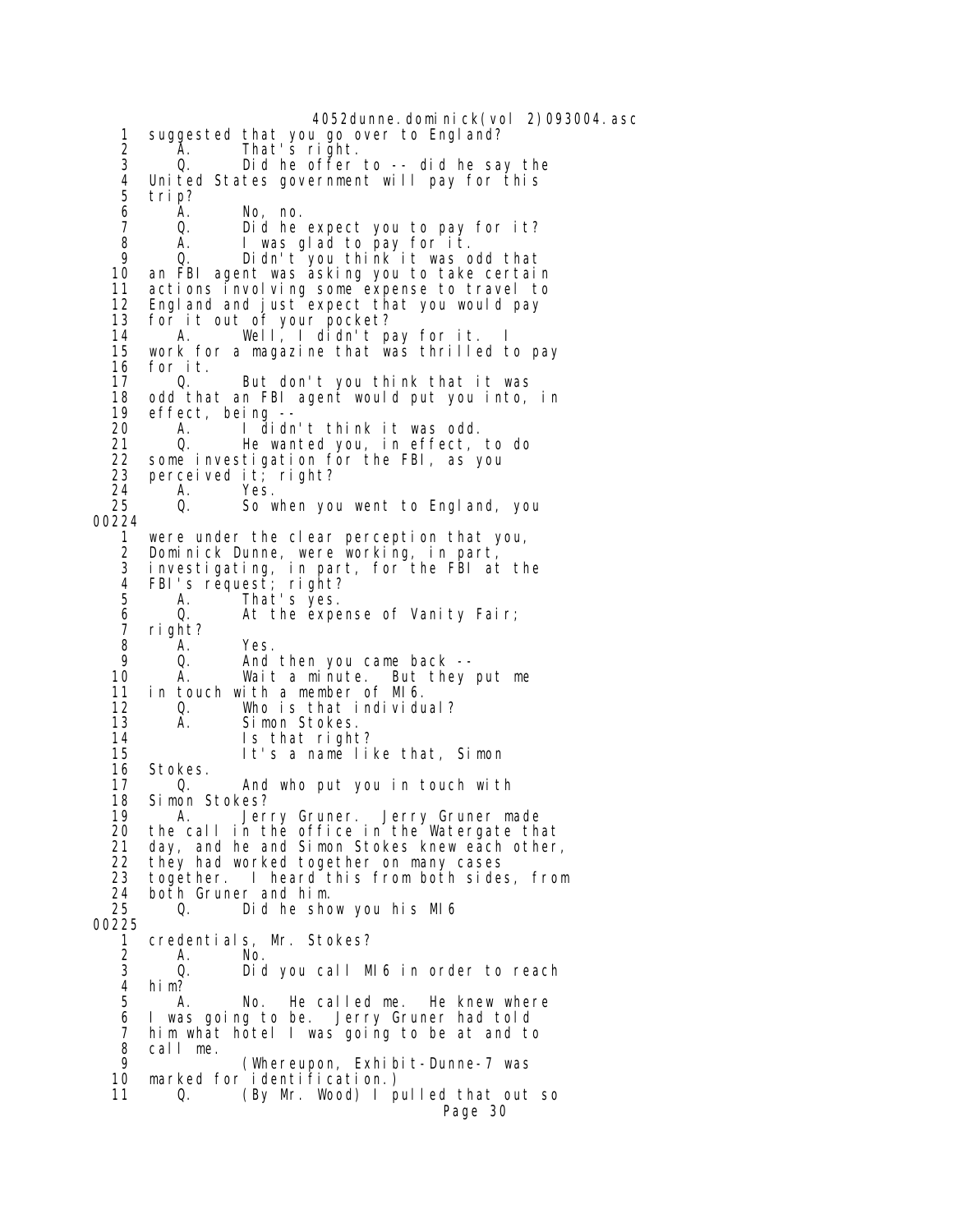4052dunne.dominick(vol 2)093004.asc 12 I don't have an extra copy. 13 THE WITNESS: Are these 14 consecutive?<br>15 MR 15 MR. LiCALSI: Yeah.<br>16 MR. WOOD: They wer 16 MR. WOOD: They were produced as<br>17 Dominick Dunne exhibit numbers, page numbe 17 Dominick Dunne exhibit numbers, page numbers<br>18 0094 and 0095. 18 0094 and 0095.<br>19 (Dis 19 (Discussion ensued off the record.)<br>20 MR. LiCALSI: Don't worry about 20 MR. LiCALSI: Don't worry about 21 redacting.<br>22 THE WITNESS: 22 THE WITNESS: What does that mean? That means there is 24 material on the page -- 25 THE WITNESS: That they took 00226<br>1 1 off -- 2 MR. LiCALSI: -- that had nothing to do with the requests. 4 THE WITNESS: Jerry meets him, 5 Jerry -- that's right. He was away. Billy 6 Martin -- it was Billy Martin who called me 7 and thanked me. That was -- my God, I left 8 the next day. Holy Christ. Flew to London. 9 Guy from MI6. To Newmarket. That's a 10 personal thing there.<br>11 5:00, the h 11 5:00, the horse whisperer called me at Claridge's. That is when I had the fight 13 with him. 14 MR. LiCALSI: There is no question 15 pending. 16 Now he has had a chance to look<br>17 at it. 17 at it. 18 Q. (By Mr. Wood) You now are able - well, Dunne Exhibit  $7$  is, in fact, a true 20 and correct copies of portions of your<br>21 calendar; true? 21 calendar; true?<br>22 A. Yes. 22 A. Yes. It is my calendar. You now know that you went 24 to Washington, D.C. on October 17th, according<br>25 to your calendar; right? to your calendar; right? 00227 1 A. Yeah.<br>2 Q. Youn 2 Q. You now know that you left the next day on October 18th to London; correct? 4 A. Yeah.<br>5 0. And t 5 Q. And that you returned from London<br>6 on October the 23rd; true? 6 on October the 23rd; true? 7 A. That's right. 8 Q. That is where it says -- does that 9 say fly to New York?<br>10 A. Yes. 10 A. Yes. 11 Q. And what is the entry below that? 12 A. That is a woman I know called<br>13 Katherine Bryan. I think I went there Katherine Bryan. I think I went there to 14 dinner.<br>15 0. 15 Q. Is that in any way related to -- 16 A. No. 17 Q. -- the Chandra Levy case? 18 A. No. None.<br>19 O. Now do\_vo 19 Q. Now, do you believe, looking at<br>20 that calendar, knowing now that you retur that calendar, knowing now that you returned 21 on October the 23rd, would it be accurate, 22 then, to say that Mr. Gruner, who you Page 31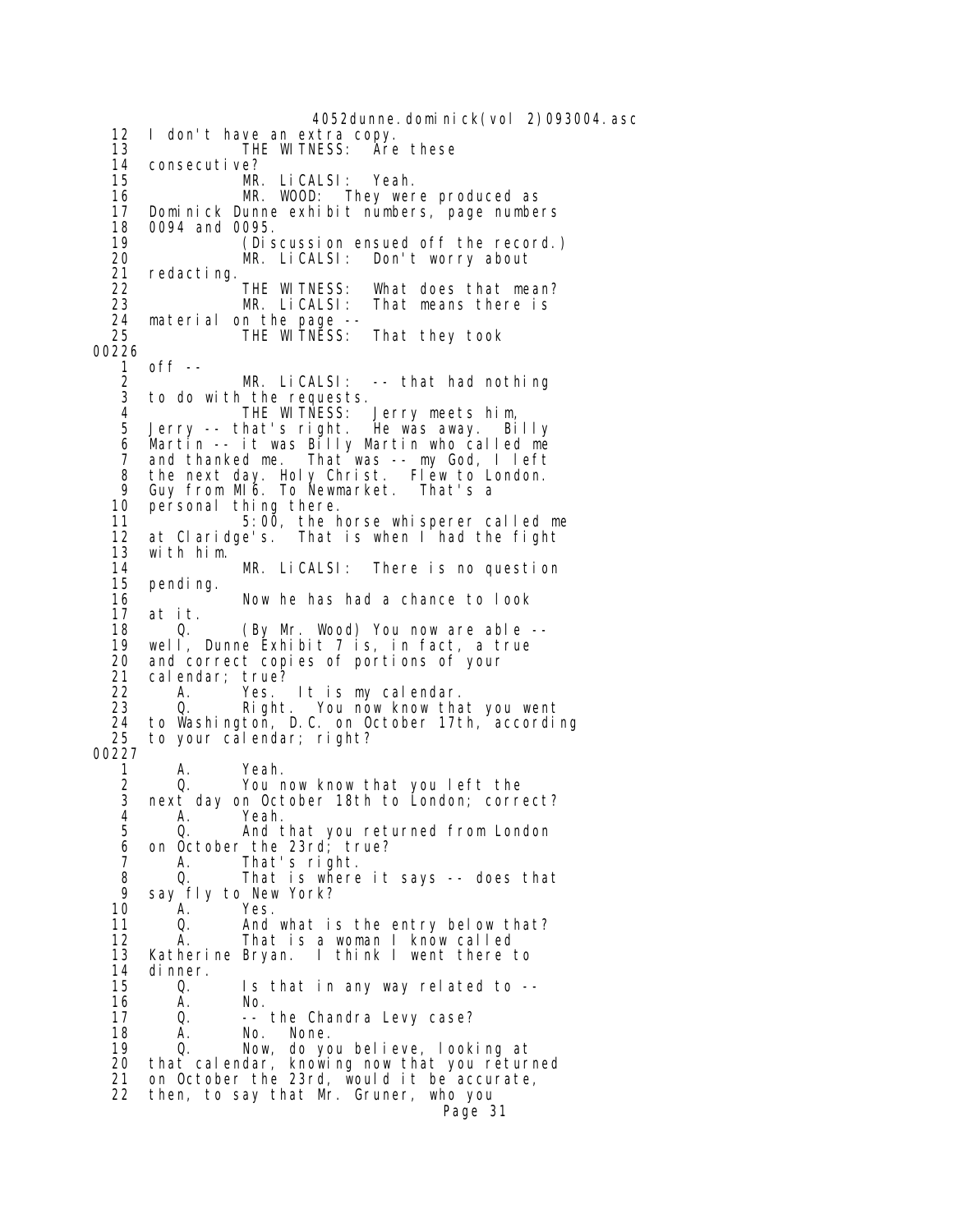4052dunne.dominick(vol 2)093004.asc 23 believed at the time was an FBI agent, began 24 to distance himself from you around the 1st of November? 00228 1 A. Orif not before. Yeah.<br>2 Q. Certainly by November 1. 2 Q. Certainly by November 1, if not<br>3 before: true? 3 before; true? 4 A. Yes. I think so. Yes. 5 Q. And did you ever -- until the 6 conversation you said when you called him 7 after Chandra Levy's body was found in May of 8 2002, did you ever have any contact with Mr.<br>9 Gruner any discussions with Mr. Gruner any 9 Gruner, any discussions with Mr. Gruner, any 10 telephone conversations with Mr. Gruner, any 11 meetings with Mr. Gruner before December 20, 12 2001?<br>13 A. I don't think I ever saw him 14 again. I talked to him at the time that the 15 body was found. And he was -- his attitude 16 toward me changed, and I never understood 17 that. But he said, don't think because she<br>18 was found there that she was killed there. was found there that she was killed there. 19 Q. Did he say anything else to you in 20 that conversation after her body was found? 21 A. No. That is all I can remember.<br>22 Q. And you still thought he was an 22 Q. And you still thought he was an FBI agent? 24 A. Yeah.<br>25 Q. Where Where were you calling? What 00229 1 city? 2 MR. LiCALSI: Just -- 3 Q. (By Mr. Wood) When you would call 4 Mr. Gruner.<br>5 I MR. LiCALSI: What city was he 6 calling from or what city was he calling to? 7 Q. (By Mr. Wood) Calling to. 8 A. I was calling from New York, and I 9 called him on his -- I always called him on his cell phone. 11 Q. Do you have that number?<br>12 A. Yeah. I don't have it m 12 A. Yeah. I don't have it memorized, but I easily have it.<br>Q. Actually. I 14 Q. Actually, I think you gave us that 15 number<br>16 A. 16 A. Right. 17 0. -- in your interrogatory answers.<br>18 lt's okav. You gave me a number because It's okay. You gave me a number because 19 that's the number where I called him and got 20 him. 21 What you knew was that by November 22 1, if not prior thereto, that after you gave<br>23 Mr. Gruner the name Monty Roberts and Mr. 23 Mr. Gruner the name Monty Roberts and Mr. Gruner had a conversation with Monty Roberts, 25 from that point forward Mr. Gruner distanced 00230 1 himself from you; true? 2 A. Yes, he did. 3 Q. And in fact, had no further 4 communications with you?<br>5 A. That is correc A. That is correct. 6 Q. Until you called him after the 7 body was found?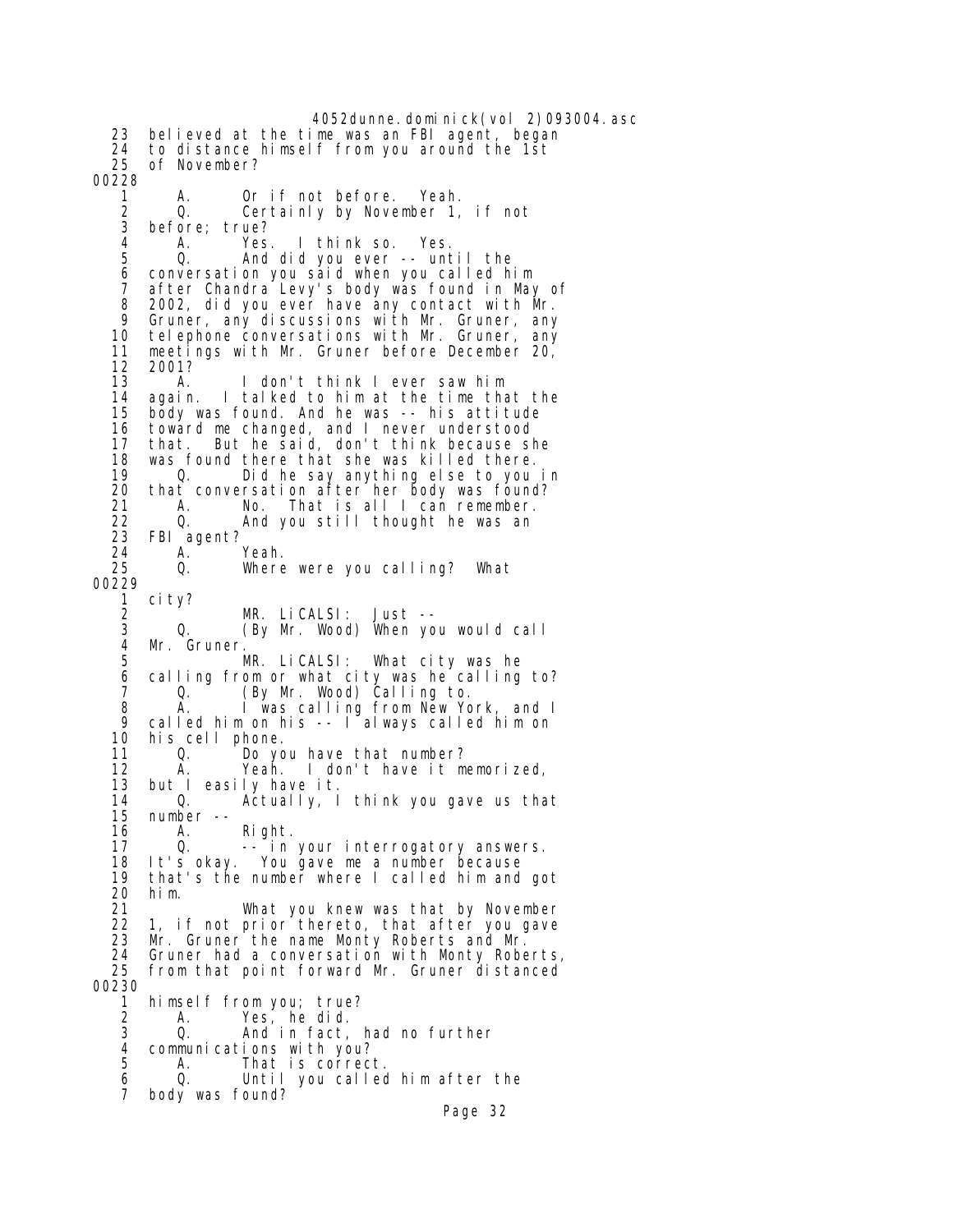4052dunne.dominick(vol 2)093004.asc 8 A. That is correct. 9 Q. Did you think at any time in the 10 month of November or the first couple of 11 weeks in December, this six-plus-week time 12 period when he had begun and did distance 13 himself from you, that it might relate to 14 information he discovered about Monty Roberts?<br>15 MR. LiCALSI: Objection. I think MR. LiCALSI: Objection. I think 16 if you read your question, it is not clearly 17 really a sentence. 18 THE WITNESS: I think -- 19 MR. LiCALSI: No, no, no. 20 Q. (By Mr. Wood) Let me ask you this. 21 Why do you believe he distanced himself from 22 you? Let's do it that way. 23 <sup>A.</sup> I never understood it, quite<br>24 honestly. I mean, we had -- I had got 24 honestly. I mean, we had -- I had gotten along great with him, and we had -- you 00231 1 know, I liked the guy. He was a terrific 2 guy, and had some laughs with him even. And<br>3 so -- but he said to me after -- he said,  $50$  -- but he said to me after -- he said, 4 boy, Monty Roberts doesn't like you. He 5 said, you called him 20 times -- I didn't 6 call him 20 times. I called him eight 7 times. And anyway, that is all. 8 Q. Did he ever -- strike that. 9 In November, at any time, did you 10 call Jerry Gruner to find out what you believed at that time would have been the 12 status of the FBI investigation into the 13 story that had been told to you by Monty<br>14 Roberts? 14 Roberts?<br>15 A. I didn't call him again until the 16 body was found.<br>17 0. So it 17 Q. So it is fair to -- it is 18 accurate to say that by November 1, if not a<br>19 few days earlier, through and including 19 few days earlier, through and including<br>20 December the 20th of 2001, you, Dominicl 20 December the 20th of 2001, you, Dominick<br>21 Dunne, made no effort to ascertain the s 21 Dunne, made no effort to ascertain the status<br>22 of what you believed was an FBI investigation 22 of what you believed was an FBI investigation<br>23 into the Monty Roberts' horse whisperer story 23 into the Monty Roberts' horse whisperer story;<br>24 true? 24 true?<br>25 A. A. (Witness nodded head affirmatively). 00232 1 Q. Am I right? 2 A. Yeah. Why not? 4 A. Well, I just felt frozen out by them. 6 Q. Why would -- I mean, when you all 7 had a few laughs, did he ever tell you any<br>8 FBI stories, things he did in the FBI? 8 FBI stories, things he did in the FBI?<br>9 A. He told me a lot of stories. 9 A. He told me a lot of stories.<br>10 didn't -didn't  $-$  11 Q. Did he tell you any FBI stories 12 about what he did for the FBI? 13 A. I don't recall. 0. Do you remember him ever talking 15 with you in any way that related to him 16 saying that he was an FBI agent? 17 A. No, I don't want to give the 18 impression that he passed himself off as one. Page 33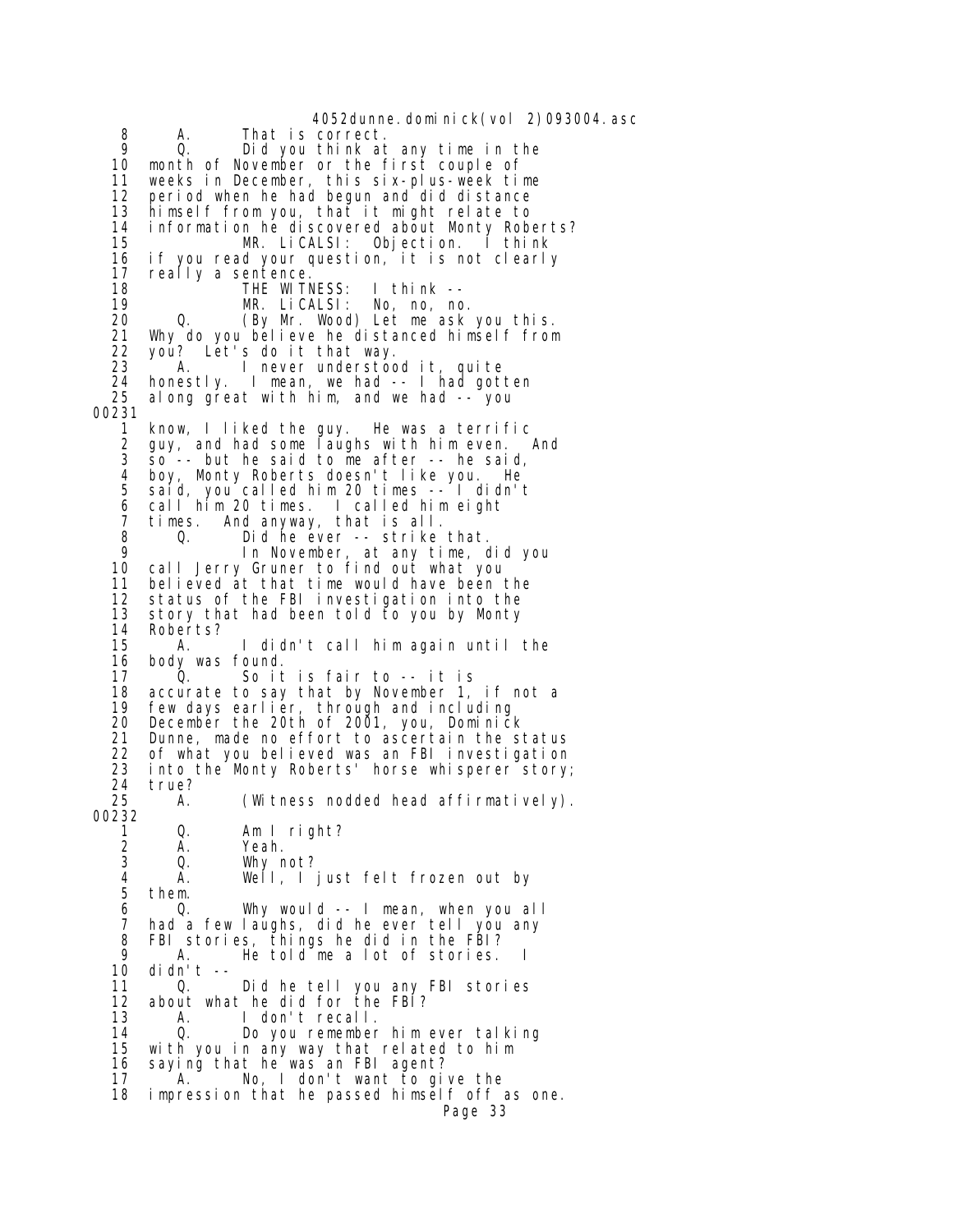4052dunne.dominick(vol 2)093004.asc 19 I simply was told he was one by Mrs. Levy. 20 Q. Could Mrs. Levy have told you that<br>21 Jerry Gruner was a former FBI agent who was 21 Jerry Gruner was a former FBI agent who was<br>22 now an investigator working for -- 22 now an investigator working for -- 23 A. Well, she didn't tell me that. 24 Q. Excuse me. You are clear as a<br>25 bell that she without any doubt whatsoev bell that she without any doubt whatsoever 00233 1 told you that this man was an FBI agent who 2 was investigating for the FBI the 3 disappearance of her daughter; is that right?<br>4 A. She said to me, I can almost 4 A. She said to me, I can almost<br>5 repeat the conversation. And she said 5 repeat the conversation. And she said, would 6 you see our investigator -- oh, I don't mean 7 our investigator, the investigator working with 8 our law firm. I said, sure. And she 9 said -- Well, if you are not going to 11 listen. 12 MR. LiCALSI: No, no, no. 13 MR. WOOD: I am sorry. I am I i stening. 15 MR. LiCALSI: Complete your answer. 16 MR. WOOD: She is whispering, but 17 I have got two ears, and I multitask well. 18 MR. LiCALSI: Well, I will wait to<br>19 get two ears. get two ears. 20 MR. WOOD: Okay. Then hang on a<br>21 second and I will give you two ears. Yell second and I will give you two ears. Yell 22 at her. She's the one started whispering at 23 me. 24 MR. LiCALSI: I'm yelling at you.<br>25 Q. (By Mr. Wood) Two ears are back (By Mr. Wood) Two ears are back 00234 1 with you. 2 A. Now, I forgot where I was.<br>3 0. And I did, too. Let me ac 3 Q. And I did, too. Let me go back 4 and look at this. That is why we have this wonderful real time reporting. 6 You were giving me what Mrs. Levy 7 said. You said I can almost repeat the 8 conversation.<br>9 A She 9 A. She said, would you talk to our 10 investigator -- oh, I don't mean he is our 11 investigator. He is the investigator working 12 for Billy Martin and our group. And I said<br>13 -- she said his name is Jerry Gruner. And I 13 -- she said his name is Jērry Gruner. And I<br>14 said sure. said sure. 15 And she said, the last words, he's 16 FBI. 17 I simply accepted that as the<br>18 mother of the missing person. She did 18 mother of the missing person. She did not 19 say former.<br>20 0. And as I understand it, you 21 learned after this lawsuit was filed that Mr.<br>22 Gruner was not an FBI agent, right? 22 Gruner was not an FBI agent, right?<br>23 A. Yes, I did. 23 A. Yes, I did. 24 Q. There was no FBI investigation of 25 the horse whisperer's story, to your 00235 1 knowledge?<br>2 A. 2 A. I don't know. Well, let's go back. I mean, to Page 34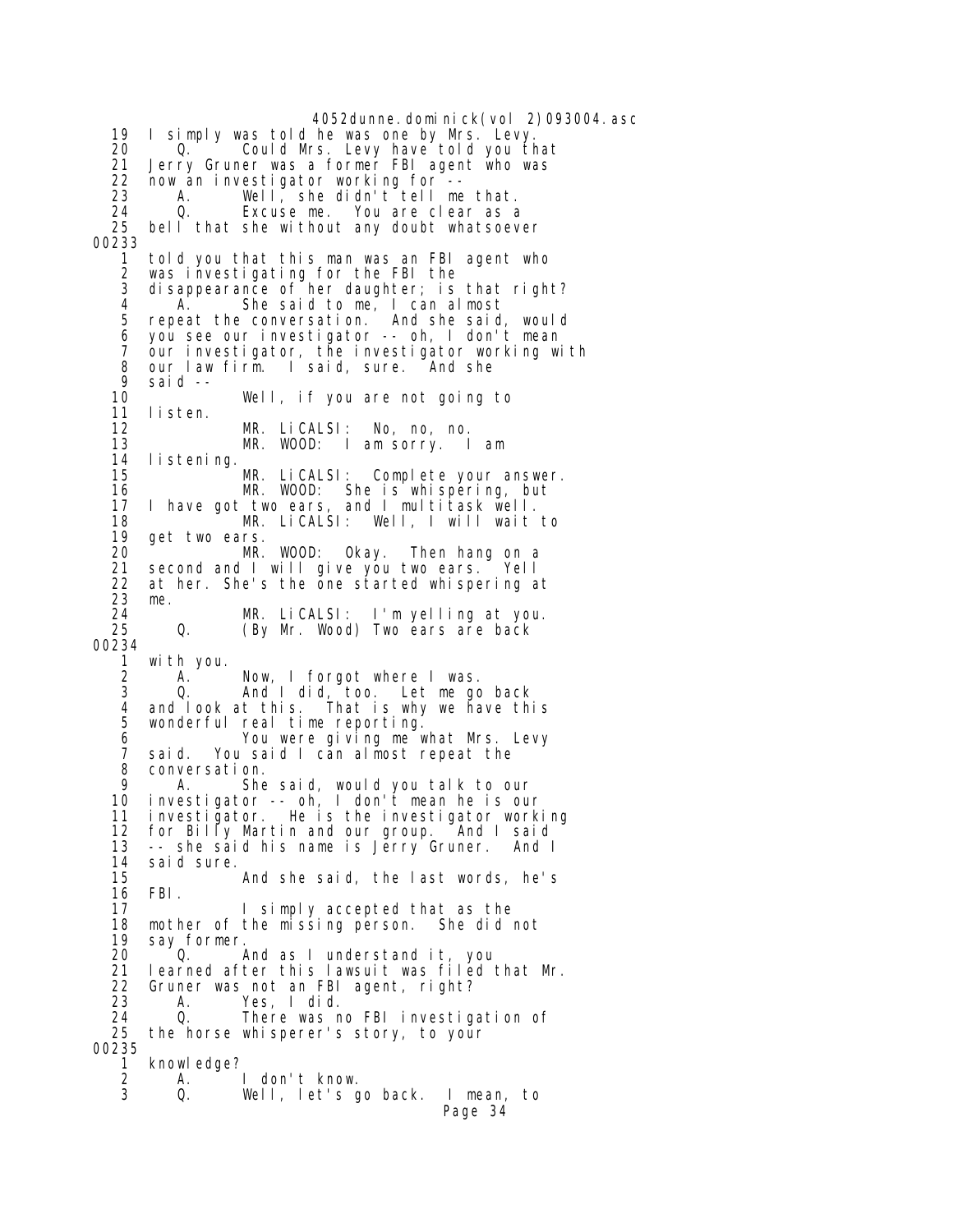4052dunne.dominick(vol 2)093004.asc 4 your knowledge now, as you sit here today, 5 the only investigation that you are aware of 6 to any extent that occurred with respect to 7 the story told you by Monty Roberts was 8 conducted by Mr. Gruner, to some extent? 9 MR. LiCALSI: Objection to form. 10 Go ahead and answer.<br>11 **THE WITNESS:** Yeah. 11 THE WITNESS: Yeah.<br>12 0. (By Mr. Wood) Righ (By Mr. Wood) Right? 13 A. Yes. 14 I have got to go. 15 MR. LiCALSI: Excuse me. 16 MR. WOOD: That's okay. 16 MR. WOOD: That's okay.<br>17 THE WITNESS: Sorry. I can't help 18 this.<br>19 19 THE VIDEOGRAPHER: Going off the 20 record at 2:43. record at  $2:43$ . 21 (Whereupon, a recess was taking at 22 this time.)<br>23 23 THE VIDEOGRAPHER: Returning to the<br>24 record at 2:48 from 2:43. 24 record at 2:48 from 2:43.<br>25 0. (By Mr. Wood) M (By Mr. Wood) Mr. Dunne, sitting 00236 1 here today, if I ask you whether you have 2 any knowledge of whether there has ever been<br>3 an FBI investigation of the information an FBI investigation of the information 4 provided to you by Monty Roberts, the horse whisperer, your answer would be what? 6 A. I would have to say I don't know. 7 Q. You are not aware of any now that<br>8 you have learned Mr. Gruner -- $8 \cdot \text{you have learned Mr. Gruner } -$ 9 A. Right.<br>10 Q. -- was 10 Q. -- was not working for the FBI; is 11 that right? Correct? 12 A. Yes, that's right.<br>13 Q. Did he tell you wh Did he tell you what his wife did 14 for the CIA? He didn't. 16 Q. When you first spoke with him 17 about the motorcycle theory, tell me your 18 best recollection.<br>19 MR. LiCA 19 MR. LiCALSI: I think you 20 misspoke.<br>21 21 MR. WOOD: I don't think I did. 22 Q. (By Mr. Wood) When you first spoke 23 with him, him being Mr. Gruner. 24 MR. LiCALSI: Oh, I am sorry. I am sorry. 00237 1 Q. (By Mr. Wood) When you first spoke 2 with Mr. Gruner about the motorcycle theory, 3 that was your first phone call; right? 4 A. That's right. Tell me your best recollection of  $6$  that discussion.<br> $7$   $8$   $M$   $M$  7 A. Well, I just went through the 8 story again, you know, that she hadn't had<br>9 anything -- Left her wallet left her ID 9 anything -- left her wallet, left her ID 10 behind, left -- an unusual thing for a woman 11 to do, and that motorcycles played a part in 12 Mr. Condit's life, and motorcycle -- he had 13 friends with motorcycles. And I said -- it 14 turned out not to be very original because Page 35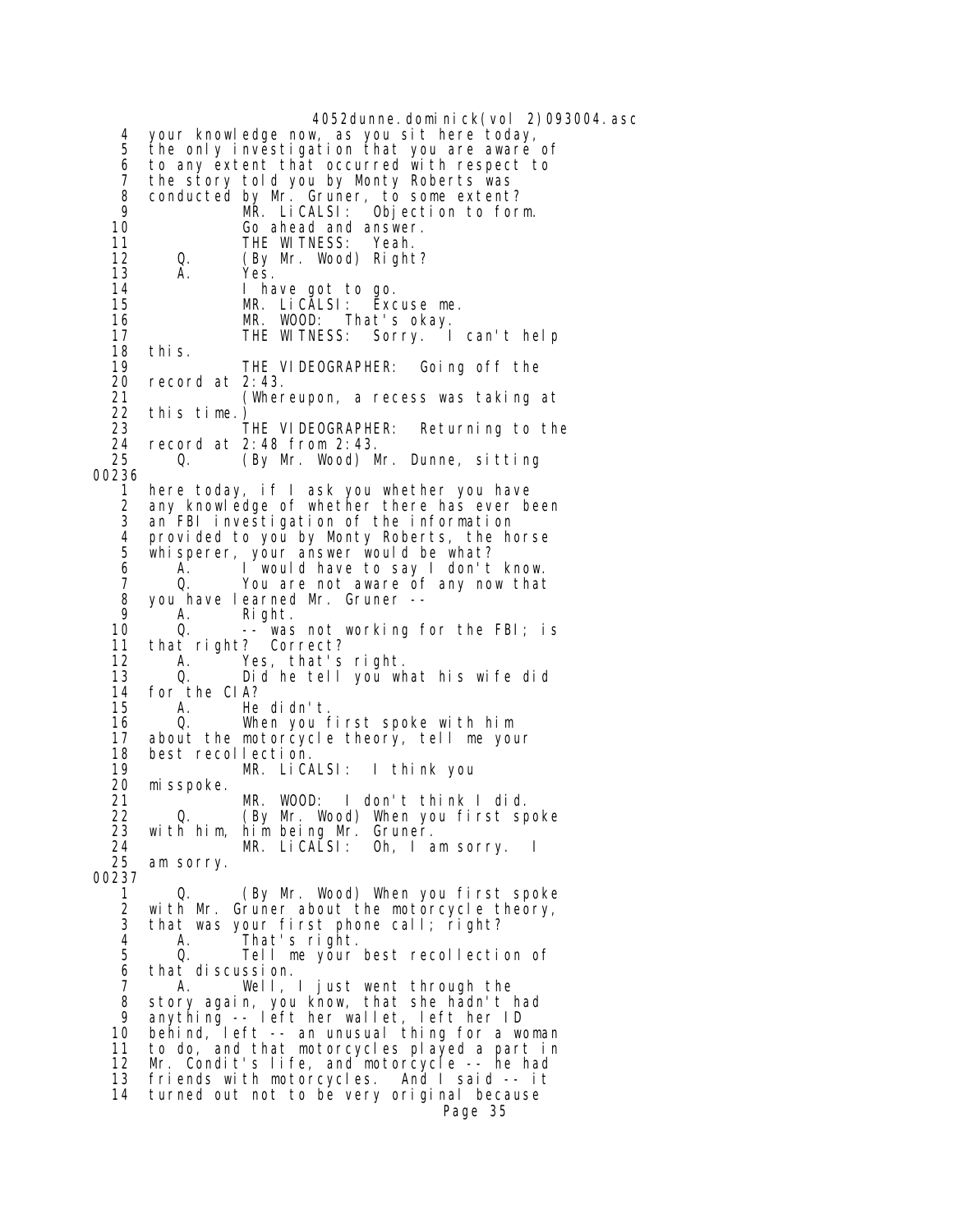4052dunne.dominick(vol 2)093004.asc 15 LeBoutillier had said it months before. 16 had totally forgotten that. And I -- it was 17 just said. It was a theory. And I said on 18 Larry King, it's a theory, I don't know this, 19 that she could have gone off on the back of<br>20 a motorcycle. 20 a motorcycle. 21 And so he called or I called him<br>22 -- I can't remember how it came about -- and -- I can't remember how it came about -- and 23 we discussed it and he said uh-huh 24 (affirmative), uh-huh (affirmative), uh-huh 25 (affirmative), like that. That's all. 00238 1 But the point was that when I 2 needed to get through, I had a number to 3 call, I meăn, after<sup>~9/</sup>11.<br>4 0. You are talking 4 Q. You are talking about Mr. Gruner's 5 number? 6 A. Yeah. Because I called -- first I 7 called Senator Dodd, who is a friend of mine, 8 to see if he could help me get through. I 9 called, not Tim Russert but Tim's wife with<br>10 whom I work at Vanity Fair, and I know Tim. whom I work at Vanity Fair, and I know Tim. 11 And she said, oh, yeah, Tim has got somebody 12 there. And then I called a third person, 13 and I can't remember who that was.<br>14 And then I remember that 14 And then I remember that I had --<br>15 oh, I know. At the time that you called th At the time that you called the 16 FBI after 9/11, you got put on answering<br>17 machines to Leave messages. There were 17 machines to leave messages. There were<br>18 thousands and thousands of messages. a 18 thousands and thousands of messages, and I 19 wanted to talk to a person, not leave a 20 message. So I called Jerry Gruner. 21 **And he had picked up on the thing**  22 before 9/11 of what he called strap hangers, 23 that is, people who fly in on planes and 24 enter our country without actually going<br>25 through customs. through customs. 00239 1 MR. LiCALSI: Wait for a question, please. 3 Q. (By Mr. Wood) The fact of the 4 matter is that all of your efforts to directly contact the Federal Bureau of 6 Investigation were unsuccessful, for whatever 7 reason? 8 MR. LiCALSI: You mean other than 9 his call to Mr. Gruner? MR. WOOD: Hold on. 11 Q. (By Mr. Wood) All of your -- you 12 didn't immediately call Mr. Gruner, even 13 though you had the number; did you?<br>14 A. No. That was my last. 14 A. No. That was my last. 15 Q. You called the lawyer for Vanity<br>16 Fair and you wanted to know if they had any Fair and you wanted to know if they had any 17 contacts, and that lawyer gave you the two 18 FBI numbers, you called them. 18 FBI numbers, you called them. 19 A. Which were message machines.<br>20 Q. But they were FBI message ma 20 Q. But they were FBI message machines, 21 clearly, weren't they, you've reached the 22 Federal Bureau of Investigation? 23 A. Yeah. 24 Q. And did you leave a message? Even<br>25 though I know you were not happy about it 25 though I know you were not happy about it Page 36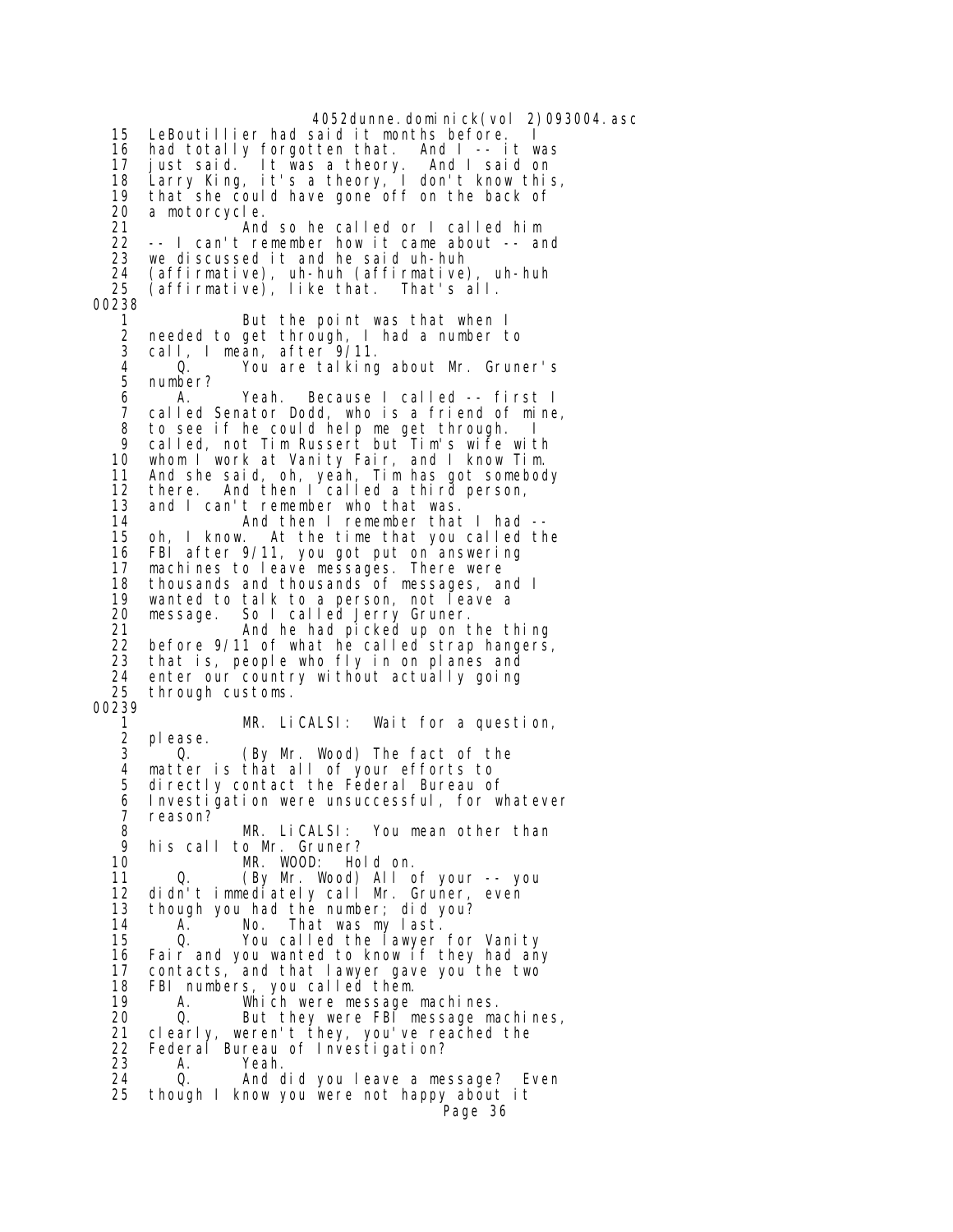00240 1 because of the way you describe your response 2 to message machines with Mr. Carter, but did 3 you leave a message? 4 A. I didn't. And then you tried to get directly 6 in contact with the FBI through Tim Russert's<br>7 wife. Maureen Orth? 7 wife, Maureen Orth? 8 A. That's right.<br>9 Q. And that was 9 Q. And that was unsuccessful; right? 10 A. Yeah. Q. And then you tried Chris Dodd's<br>offices, you spoke with him? 12 offices, you spoke with him? 13 A. He was great.<br>14 Q. But then the 14 Q. But then the next day his aides 15 blew you off, didn't they? 16 A. Well, they made me answerable:<br>17 How do you know that? I said well, I do How do you know that? I said well, I don't 18 know. I just think somebody ought to hear 19 this. 20  $\,$  Q. They didn't want to be involved in 21 the story; did they? 21 the story; did they? 22 A. They? 23 Q. Chris Dodd's office. 24 A. Chris Dodd's aide. Didn't want to get involved with 00241 1 it; did he? 2 MR. LiCALSI: Objection. He's 3 told you what he's told you. 4 THE WITNESS: I don't know that. 5 Q. (By Mr. Wood) It was obvious from 6 the conversation that he did not want to get 7 involved with it; isn't that true, sir? 8 MR. LiCALSI: That is 9 argumentative. 10 THE WITNESS: I am not sure of that. 12 Q. (By Mr. Wood) Do you remember his 13 name?<br>14 A. 14 A. No. 15 Q. Did you tell him the story, what Monty Roberts had told you? 17 A. Yes. 18 Q. And then he said what? 19 A. And then he started asking me 20 questions about it which I couldn't answer<br>21 because I didn't know the answers to. And because I didn't know the answers to. And I 22 thought -- I said -- he said, well, how are 23 you sure that this -- and I said, well, I am 24 not sure, but I think it bears investigation.<br>25 0. Right. He said how do you  $-$ Right. He said how do you --00242 1 A. And then I got pissed off at him. 2 I mean, I kind of ended the conversation, not 3 him, because I thought I had two more sources 4 to go to. 5 Q. You told him the story, and then 6 he said at the end of hearing it, how do you 7 know that that story is true? 8 A. Yes. 9 Q. And you said I don't know, but I 10 think that it is worth checking out. Is Page 37

4052dunne.dominick(vol 2)093004.asc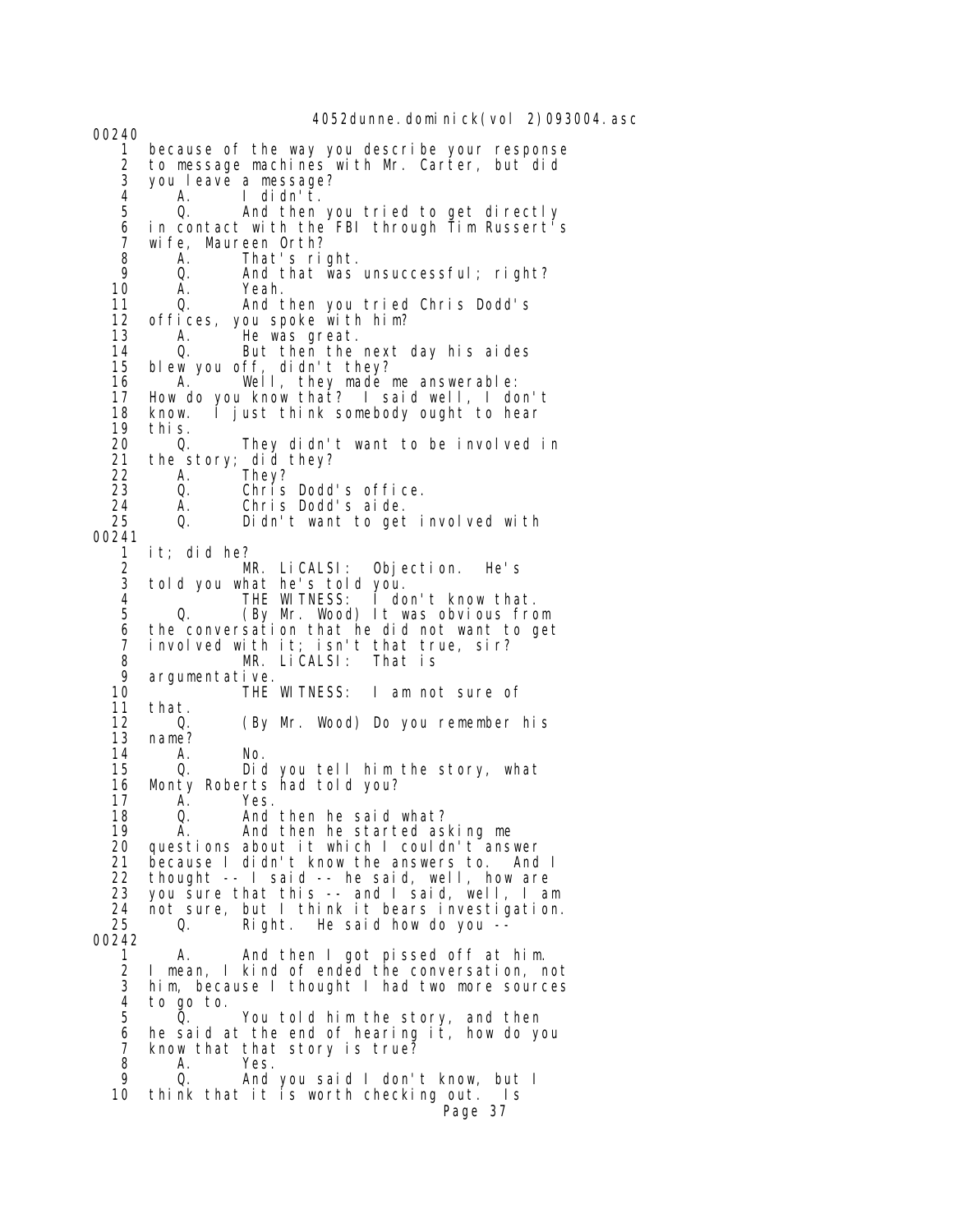4052dunne.dominick(vol 2)093004.asc 11 that true? 12 A. That's right. 13 Q. And I want to make sure that I<br>14 have got everything that you, Dominick D 14 have got everything that you, Dominick Dunne, 15 did to check it out between when you spoke 16 with Mr. Gruner for the first time in 17 December 20, 2001. If you could, tell me 18 what you did to check it out other than what 19 we've already have been through in terms of 20 your contacts during that time period with 21 Mr. Gruner? 22 MR. LiCALSI: Do you understand 23 the question? 24 THE WITNESS: What, to check out? Q. (By Mr. Wood) The truth of the 00243 story. I want to know everything you did, 2 you, Dominick Dunne, did, if anything -- I am 3 not suggesting you did anything. You have 4 told me about what you did with respect to<br>5 Mr. Gruner and your trip over to England. 5 Mr. Gruner and your trip over to England. I am trying to find out now, other than your 7 contacts with Mr. Gruner and the trip that 8 you took -- 9 A. Oh, yeah, I did other things.<br>10 Q. ––I want to know what else y -- I want to know what else you 11 did between the time you spoke with Senator 12 Dodd's aide and the time you went on The 13 Laura Ingraham Show.<br>14 A. I called. 14 A. I called, when I was in England --<br>15 there is a writer called Nicholas Evans who there is a writer called Nicholas Evans who 16 wrote the book called The Horse Whisperer,<br>17 from which the movie with Robert Redford v from which the movie with Robert Redford was 18 made. And Nicholas Evans happens to be a 19 friend of my son's, and my son was in a movie of one of his books. And he lives in 21 England. And so when I was there, I was 22 interested in checking out the horse<br>23 whisperer, ves. 23 whisperer, yes. 24 And I thought Nicholas would be able to help me. And his agent would not 00244 put me through. I said, would you take my 2 number and ask Nicholas to call me, tell him 3 I am Griffin Dunne's father, would you -- and 4 he wouldn't do it. He -- I've never 5 understood that.<br>6 0. Did he 6 Q. Did he know you were calling -- 7 MR. LiCALSI: Wait, wait, he was 8 just -- he hadn't finished. 9 THE WITNESS: Go ahead. 10 Q. (By Mr. Wood) Were you through?<br>11 A. Yeah, I was through with that 11 A. Yeah, I was through with that<br>12 moment. moment. 13 Q. I thought so. 14 A. Go ahead. Ask. 15 Q. Did you tell him you were trying 16 to check out Monty Roberts?<br>17 A. Yes, I did. 17 A. Yes, I did. 18 Q. Did you use Monty Roberts' name?<br>19 A. I must have. I mean. I can't A. I must have. I mean, I can't 20 remember that; but I must have. 21 Q. You believe you did; right? Page 38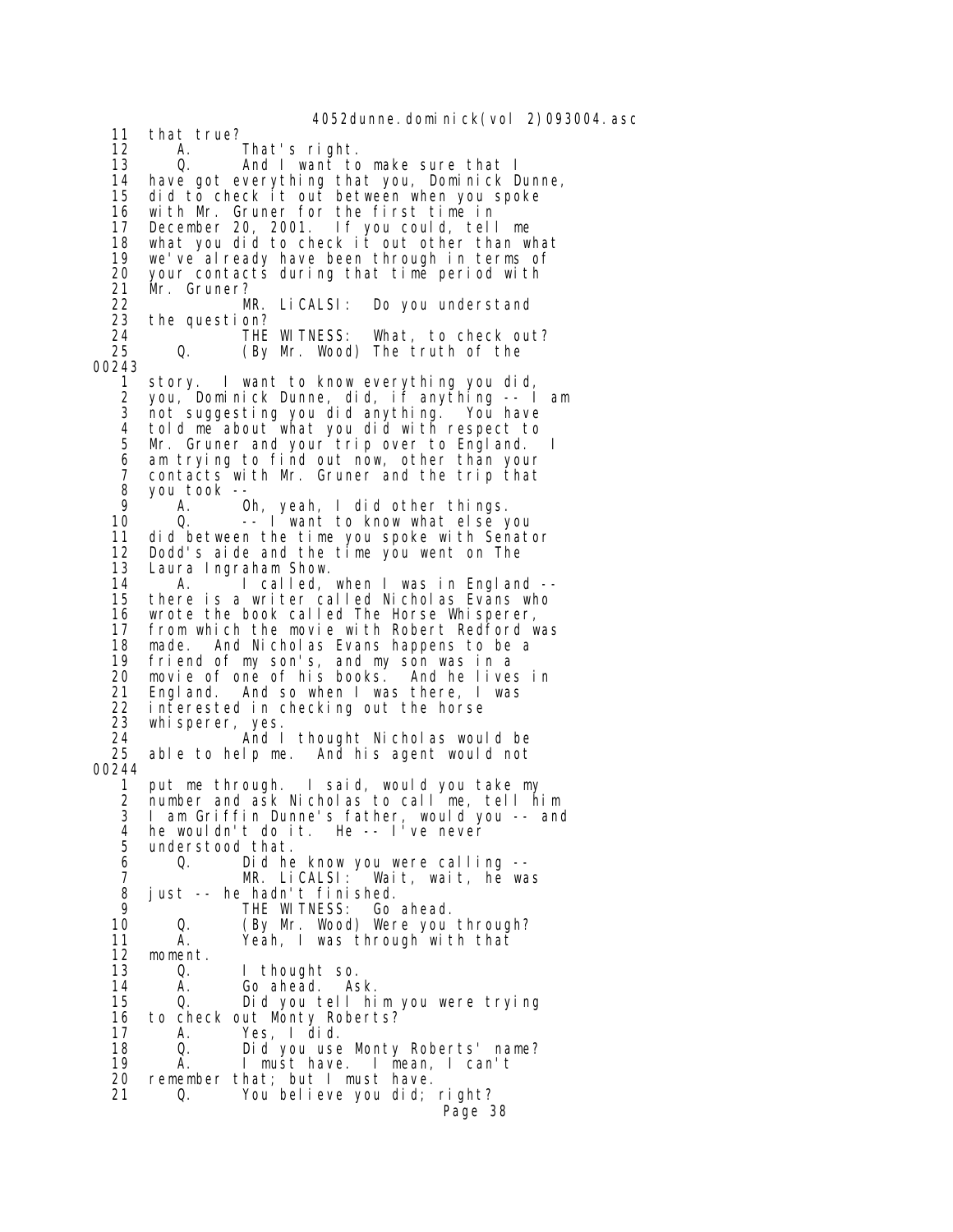4052dunne.dominick(vol 2)093004.asc<br>ust have. And I think 22 A. But I must have. 23 that's why he turned so -- I found out later<br>24 that there was a lawsuit going on between 24 that there was a lawsuit going on between<br>25 Monty -- I didn't know that and he didn't Monty  $-$  I didn't know that and he didn't 00245 1 tell me that, but I found out that later -- 2 between Nicholas Evans and Monty Roberts. 3 Nicholas Evans disputed that Monty 4 Roberts was the source of the, not romantic story, but of the story of Robert Redford and 6 the wounded horse.<br> $7 \qquad Q.$  Right. 7 Q. Right. Nicholas Evans disputed 8 that Monty Roberts was the horse whisperer as 9 depicted in that story?<br>10 A. That is corre 10 A. That is correct. 11 Q. Right. And, in fact, as you sit here today, sir, you now know through an 13 abundance of information that you have 14 received that Monty Roberts is accurately 15 described as an individual who not only is a 16 liar but is a fraud; true? MR. LiCALSI:<br>THE WITNESS: 18 THE WITNESS: Well, I don't know 19 that he is a fraud, but he is a liar. I 20 mean, he is indeed -- and let me just 21 finish, okay? When I checked him out before I 23 went to England, just to find out what this 24 guy, a woman I know in the horse world said you have never, ever seen a horse broken in 00246 1 as beautifully as Monty Roberts. He does a 2 show of this. And I mean, everything I heard about him was okay. 4 Now, the liar part, which is<br>5 certainly true, the liar part came afte 5 certainly true, the liar part came after 6 Chandra Levy's death when I said that I had<br>7 heen boodwinked by a borse whisperer 7 been hoodwinked by a horse whisperer. I<br>8 think Lused the name horse whisperer I 8 think I used the name horse whisperer, I 9 think. And whatever secret source went 10 online, not as Monty Roberts, which is what I 11 had done originally, but as horse whisperer 12 and found Monty Roberts. 13 And then he -- I didn't know 14 secret source at that point. And then he 15 called me, it was in August, at my house in 16 Connecticut and left a message saying he had tal ked to the horse whisperer and would you 18 like to answer to what the horse whisperer 19 has said about you. 20 Q. (By Mr. Wood) Are you talking<br>21 about your confidential source now? 21 about your confidential source now? 22 A. Yes.<br>23 Q. Okay. Go ahead and keep telling 24 me what happened there.<br>25 MR. LiCALSI: MR. LiCALSI: Ask him a question, 00247 1 please. 2 THE WITNESS: That is the end of<br>3 that 3 that. 4 Q. (By Mr. Wood) Well, he said, well, would you like to know what the horse 6 whisperer said about you. And did you say Page 39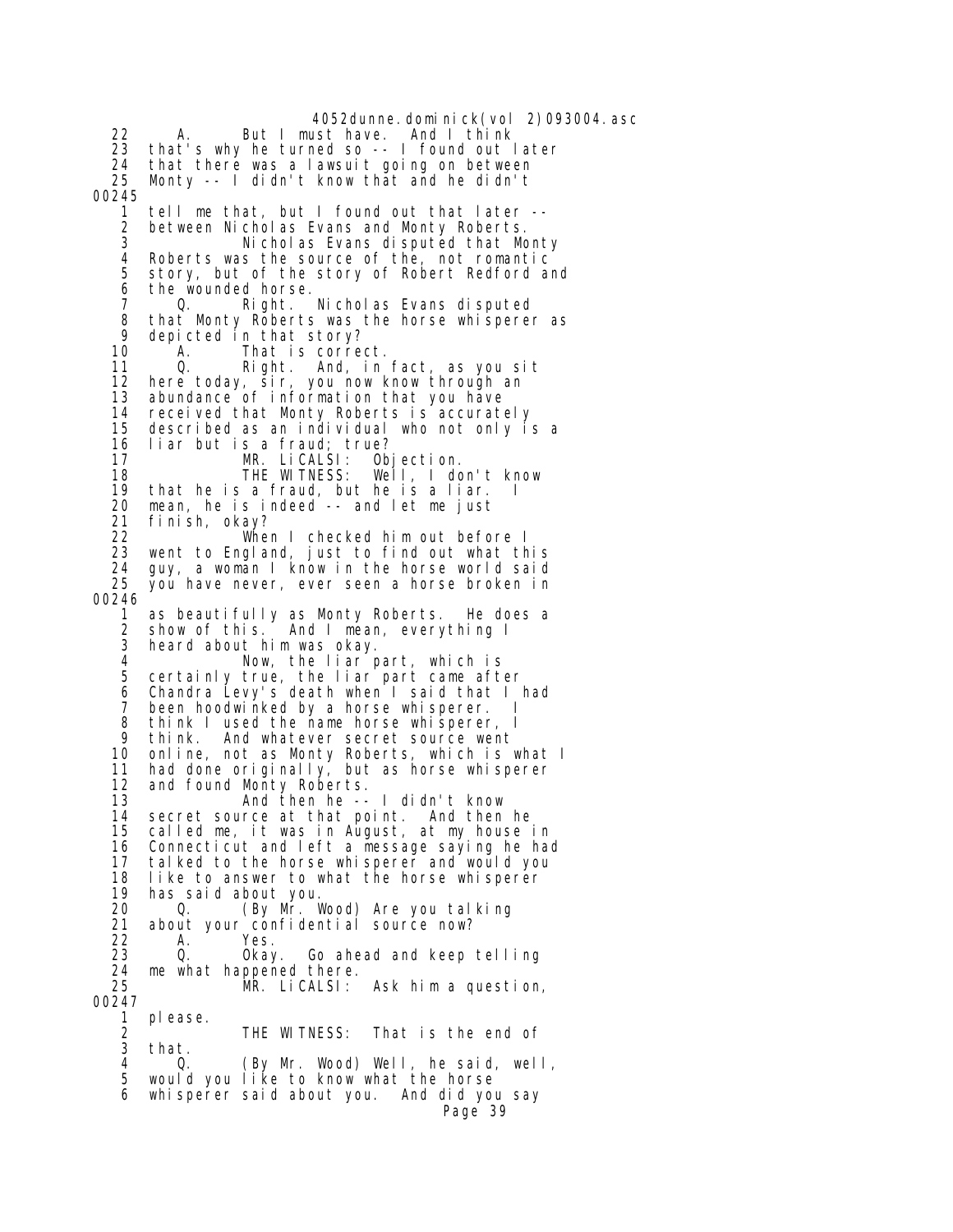4052dunne.dominick(vol 2)093004.asc 7 yeah? 8 A. I said -- oh, I am sorry. I am 9 sorry. 1 said -- no, he said would you 11 like to answer some questions about what the 12 horse whisperer said about you. I said yes, 13 but if you listen to me first to tell you<br>14 how the horse whisperer came into my life. 14 how the horse whisperer came into my life. 0. And then what was said after that?<br>A. And then I told him the whole 16 A. And then I told him the whole<br>17 story, and he believed me completely. 17 story, and he believed me completely. And that is when I heard about the horse 19 whisperer's aunt who is a lady called Joyce 20 Rennebaum, the sister of either his mother or 21 his father, I'm not sure of that, and who 22 told me what a liar he was. Q. Now, you said he went online, 24 computer, Internet; right? 25 A. Yes. 00248 1 Q. You were able to go online in<br>2 October or November of 2001; were you ne October or November of 2001; were you not, 3 sir? 4 A. Yes.<br>5 MR. 5 MR. LiCALSI: Wait, wait, wait.<br>6 0. (By Mr. Wood) I didn't ask you 6 Q. (By Mr. Wood) I didn't ask you did 7 you. I'm saying you had online Internet 8 access in the fall of 2001; didn't you, Mr. 9 Dunne? 10 MR. LiCALSI: Let me -- are you 11 asking him if he had Internet access or if 12 he knew how to use Internet access at that<br>13 time? 13 time?<br>14 0. 14 Q. (By Mr. Wood) You had online 15 Internet access in the fall of 2001; didn't you, Mr. Dunne? 17 A. I had it and didn't know how to 18 use it at that time. 19 Q. But your secretary did? 20 A. No, it wasn't my secretary. It 21 was -- 22 Q. Your assistant did? It was my sister-in-law, Joan 24 Di di on.<br>25 0. 25 Q. She could go online for you and 00249 get information if you asked her; true? 2 A. She is the one who got me the 3 names of his books and the names of his 4 videos.<br>5 0. 5 Q. You could have asked her in 6 October or November of 2001 to go online and 7 research the horse whisperer or Monty Roberts<br>8 if you had wanted to, and she knew how to do  $8$  if you had wanted to, and she knew how to do 9 it: right? 9 it; right? 10 A. Well, she did. 11 Q. She went and did a search on the 12 horse whisperer and Monty Roberts? 12 horse whisperer and Monty Roberts? 13 A. No, on the -- no. On Monty 14 Roberts. She didn't go under the horse<br>15 whisperer. There were two different well whisperer. There were two different websites 16 on him.<br>17 0. 17 Q. And this was done when? Page 40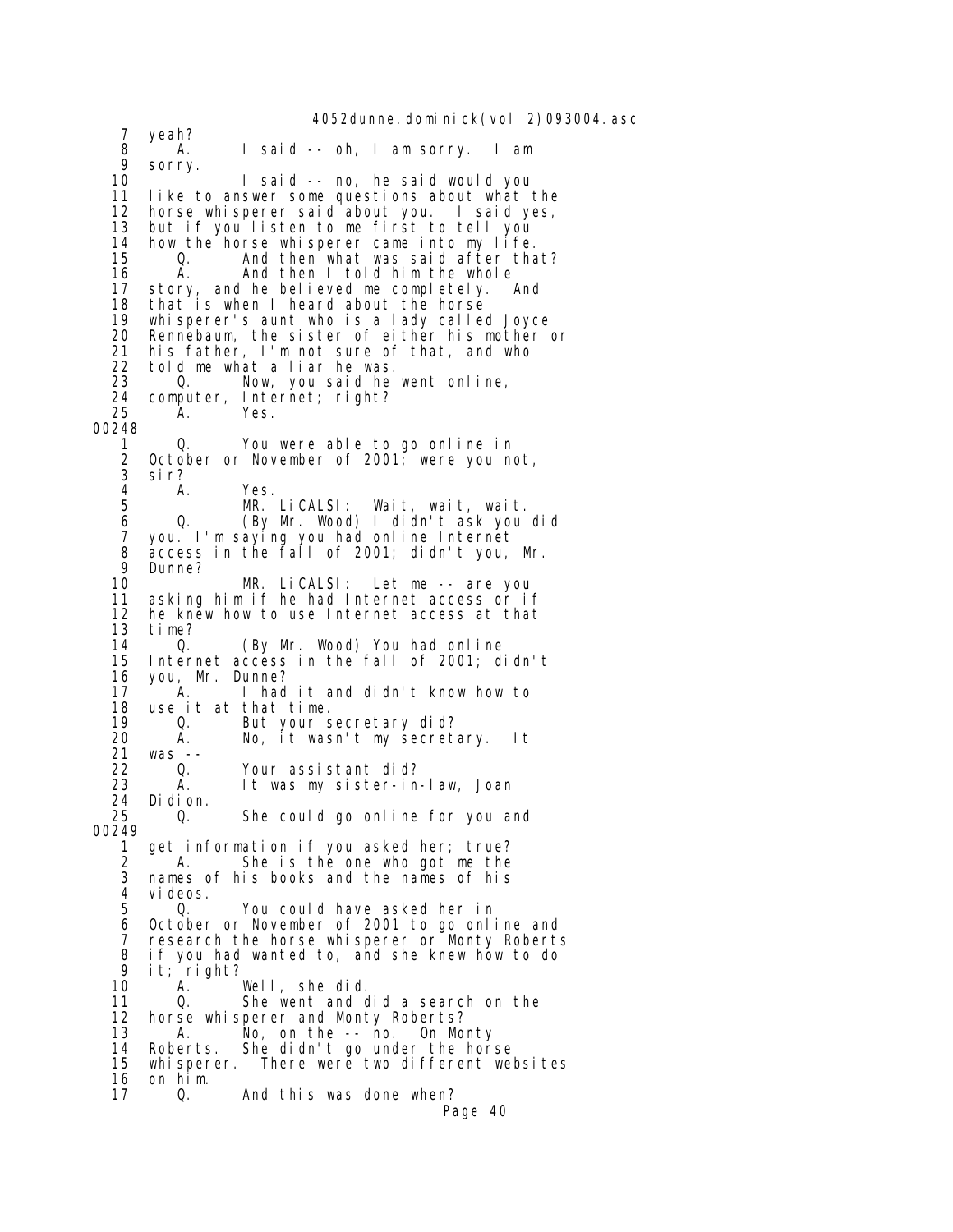4052dunne.dominick(vol 2)093004.asc 18 A. It was done on the day after Monty 19 Roberts called me from Germany. 20 Q. So this would have been in early 21 October of 2001? 22 A. I think so. Did she print out the results of 24 her Internet search on Monty Roberts?<br>25 MR. LiCALSI: If you know. If you know. 00250 1 THE WITNESS: I don't know if she 2 printed them out. 3 Q. (By Mr. Wood) And I apologize if I 4 didn't catch<sup>this.</sup><br>5 A. Iamver A. I am very close to her. I mean, 6 we talk every day. 7 Q. What is her name?<br>8 A. Joan Didion. 8 A. Joan Didion.<br>9 O. Where doess 9 Q. Where does she reside? A. Here in New York. She is a 11 famous writer. 12 Q. Do you have her address and telephone number. 14 A. Of course. 15 Q. And she is your -- 16 A. Sister-in-law.<br>17 Q. Thank\_vou. Ok 17 Q. Thank you. Okay. 18 And do you recall what information 19 she came up with about Monty Roberts?<br>20 A. Yes. I just told you. The 20 A. Yes. I just told you. The names of his books, the names of his videos, all 22 of which I went out and bought.<br>23 0. You had all of his bo 23 Q. You had all of his books and all 24 of his videos, and you still have those?<br>25 A. I think so. I must have. A. I think so. I must have. 00251 1 Q. Other than your request to your 2 sister-in-law to do an online search of the name Monty Roberts, what other steps did you 4 take to try to check out Monty Roberts before 5 December 20, 2001? Did you do anything else? 6 A. Well, that was pretty good 7 information to me.<br>8 0. Thank you. 0. Thank you. But I mean, did you 9 do anything else? A. No. I wrote the letter to 11 Graydon. 12 Q. That was the end of your efforts.<br>13 You did this online search prior to writing You did this online search prior to writing 14 the letter to Graydon Carter on October 7, 15 2001; right? 16 A. Yes.<br>17 Q. And 17 Q. And subsequent to that time period,<br>18 before December the 20th 2001, you did 18 before December the 20th 2001, you did 19 nothing else to investigate Monty Roberts; 20 true?<br>21 A. 21 A. I honestly can't remember if I 22 did. I must have -- I just can't remember. 23 Q. Do you remember doing anything in 24 November of 2001 to investigate Monty Roberts? 25 A. I just don't remember. I am 00252 1 sorry. MR. LiCALSI: Other than what he Page 41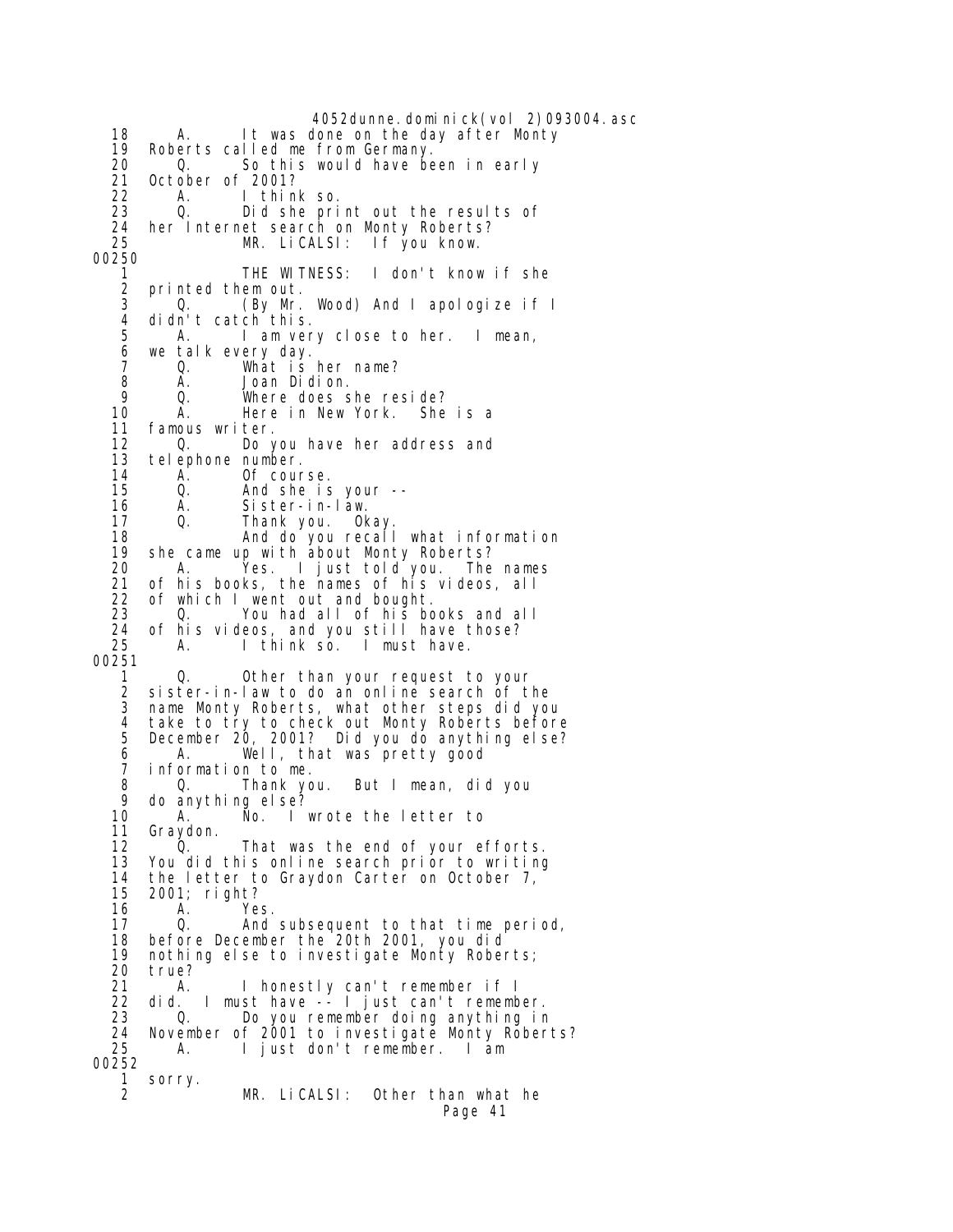4052dunne.dominick(vol 2)093004.asc 3 has already testified to? 4 Q. (By Mr. Wood) Did you do anything 5 in the month of November of 2001 to 6 investigate Monty Roberts? 7 A. I honestly don't know. I don't 8 recall.<br>9 O 9 Q. Well, if you had, would it be entered in some form in your diary? 11 A. Not necessarily. 12 Q. Did you ever talk with a friend of 13 yours -- strike that. 14 As you sit here today, sir, I want 15 to make sure this is clear, November or at 16 any time in December of 2001, prior to your 17 appearance on The Laura Ingraham Show, did 18 you take any steps, you, Dominick Dunne, to<br>19 in any way investigate the credibility or t 19 in any way investigate the credibility or the 20 reputation of Monty Roberts? 21 A. Well, I think by going to Nicholas 22 Evans, I would call that. I didn't get<br>23 through to Nicholas Evans, but --23 through to Nicholas Evans, but --<br>24 0. I don't want to cut you 24 Q. I don't want to cut you off, but that was in October when you were in England; 00253 1 right? 2 A. Yeah.<br>3 Q. Iam I am asking you now in November of 4 2001 or at any time in December of 2001 up 5 to your appearance on The Laura Ingraham 6 Show, did you, Dominick Dunne, take any 7 action to in any way investigate the 8 reliability or credibility or reputation of 9 Monty Roberts?<br>10 A. I ju A. I just don't recall.<br>O. As you sit here toda 11 Q. As you sit here today, you don't<br>12 recall doing anything; do you? recall doing anything; do you? 13 A. I don't. 14 Q. Is that right?<br>15 A. Yes. A. Yes. 16 Q. Who paid for your trip down to 17 Washington to meet with Jerry Gruner?<br>18 A. Vanity Fair. 18 A. Vanity Fair. 0. Were you under any pressure to 20 write about the horse whisperer from Vanity 21 Fair because of the amount of money that had 22 been invested in your trips? 23 A. No, I wasn't under any pressure; 24 but I felt obliged to, you know, as they had 25 spent that money on me, to -- and Jerry 00254 1 Gruner cautioned me. He said be very 2 careful, be very careful what you write. 3 MR. WOOD: One second. How we 4 doing on time?<br>5 THE THE VIDEOGRAPHER: Ten minutes 6 more. 7 Q. (By Mr. Wood) I am sorry. Gruner<br>8 cautioned you. Did you ever -- are your 8 cautioned you. Did you ever -- are your<br>9 columns in Vanity Fair -- 9 columns in Vanity Fair -- 10 A. Diaries they call it.<br>11 0. Excuse me. The Domin 0. Excuse me. The Dominick Dunne 12 Diaries, are they -- I take it you submit 13 your diary column; right? Page 42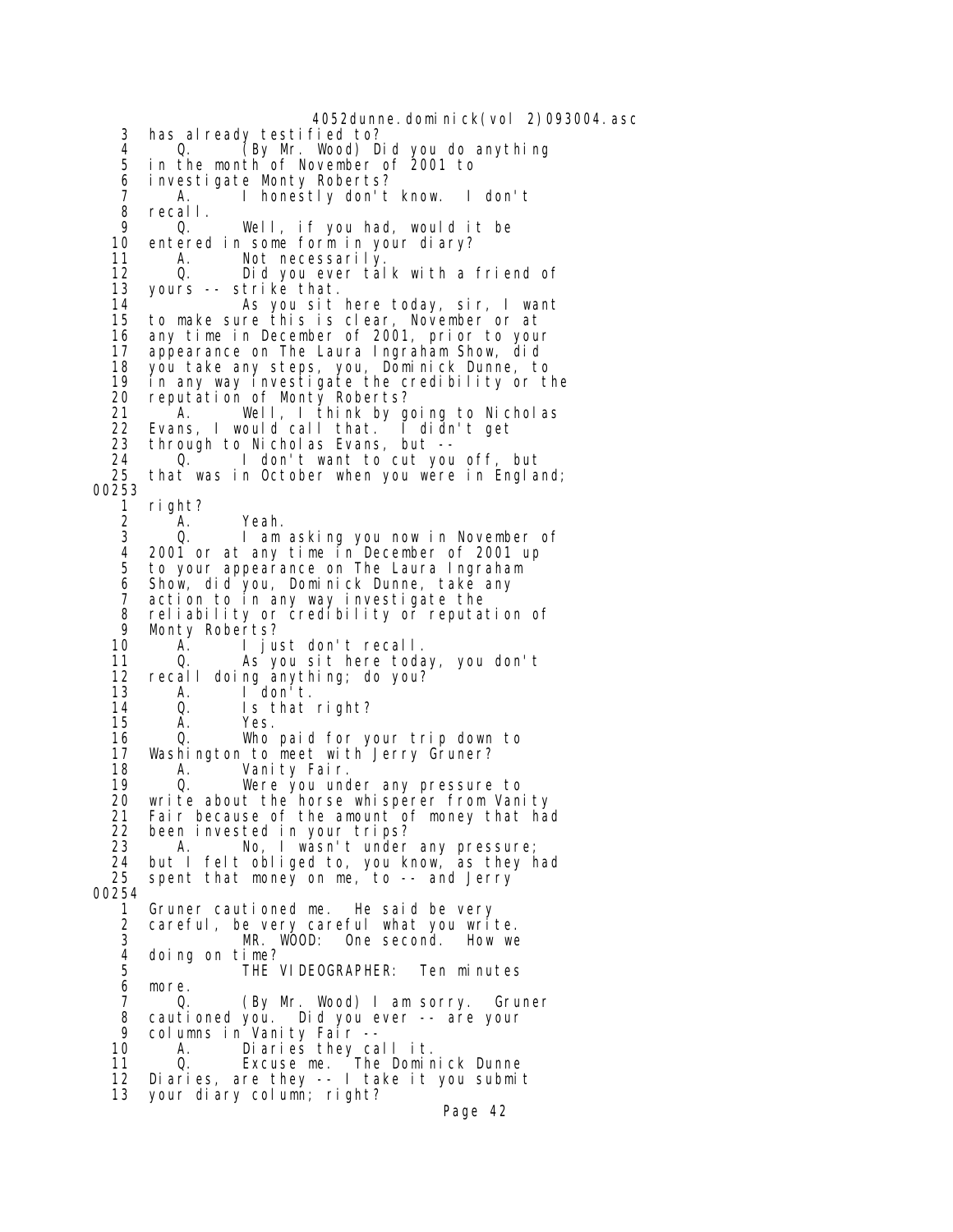4052dunne.dominick(vol 2)093004.asc 14 A. Yes.<br>15 Q. Who 15 Q. Who do you submit it to? 16 A. Tomy--<br>17 MR. LiC*I*  17 MR. LiCALSI: I am going to 18 caution you, any inquiry into the editorial 19 process is protected by the New York shield 20 law, the California shield law, both states' constitutions and the First Amendment. 22 MR. WOOD: All right. Your 23 caution is duly noted. And I have -- I 24 would be surprised if one cannot discuss any aspect of an editorial process by virtue of 00255 1 any state law or constitutional law. That is 2 -- I hear you. That is your position. 3 MR. LiCALSI: I am not stopping 4 you from asking. MR. WOOD: I hope you are not.<br>MR. LiCALSI: I am just sayinc 6 MR. LiCALSI: I am just saying if 7 you get into specifics -- 8 THE WITNESS: But I can explain<br>9 it. 9 it. 10 MR. WOOD: Why don't you just let 11 him testify how he does -- I want to figure 12 out how he does Vanity Fair columns.<br>13 MR. LiCALSI: Fine. 13 MR. LiCALSI: Fine. 14 Q. (By Mr. Wood) Who do you submit<br>15 them to? Didn't need to -them to? Didn't need to --16 A. I mean, it is the same as in<br>17 every magazine. A writer submits to an 17 every magazine. A writer submits to an 18 editor. Okay? The editor shows it to the 19 top editor, i.e., Graydon, go, go with this, 20 we like this. Then it goes through a fact<br>checking. It is taken to the -- ther 22 checking. It is taken to the -- there is a<br>23 man, somebody Walsh, Robert Walsh. 23 man, somebody Walsh, Robert Walsh. 24 Q. Who is he? He is -- Robert Walsh is the sort 00256 1 of liaison between the fact checkers and the 2 lawyers. He is the one who goes to the 3 lawyers, Jerry Barrons is one of the lawyers, 4 I can't think of the name of the other one, 5 and they read it. They say, how do you know 6 this, how do you know this, is that the 7 thing. And they give you all this stuff. 8 Then it comes back to you through your fact<br>9 checker. And then you make changes. I 9 checker. And then you make changes. I<br>10 mean, whatever they ask you make change mean, whatever they ask you make changes. 11 Q. So somewhere you believe there 12 would be copies of your original diary 13 articles, and I am interested in the ones 14 that discuss my client or the Chandra Levy<br>15 case, as submitted by you and then obvious case, as submitted by you and then obviously 16 the final draft as published?<br>17 A. We were trying to f 17 A. We were trying to find those.<br>18 MR. LiCALSI: No. Answer the 18 MR. LiCALSI: No. Answer the 19 questions posed.<br>20 THE W 20 THE WITNESS: I am sorry.<br>21 0 (By Mr Wood) You believe 21 Q. (By Mr. Wood) You believe Vanity<br>22 Fair would have them: don't you? Fair would have them; don't you? 23 A. No, not necessarily. Do you keep your original drafts? Page 43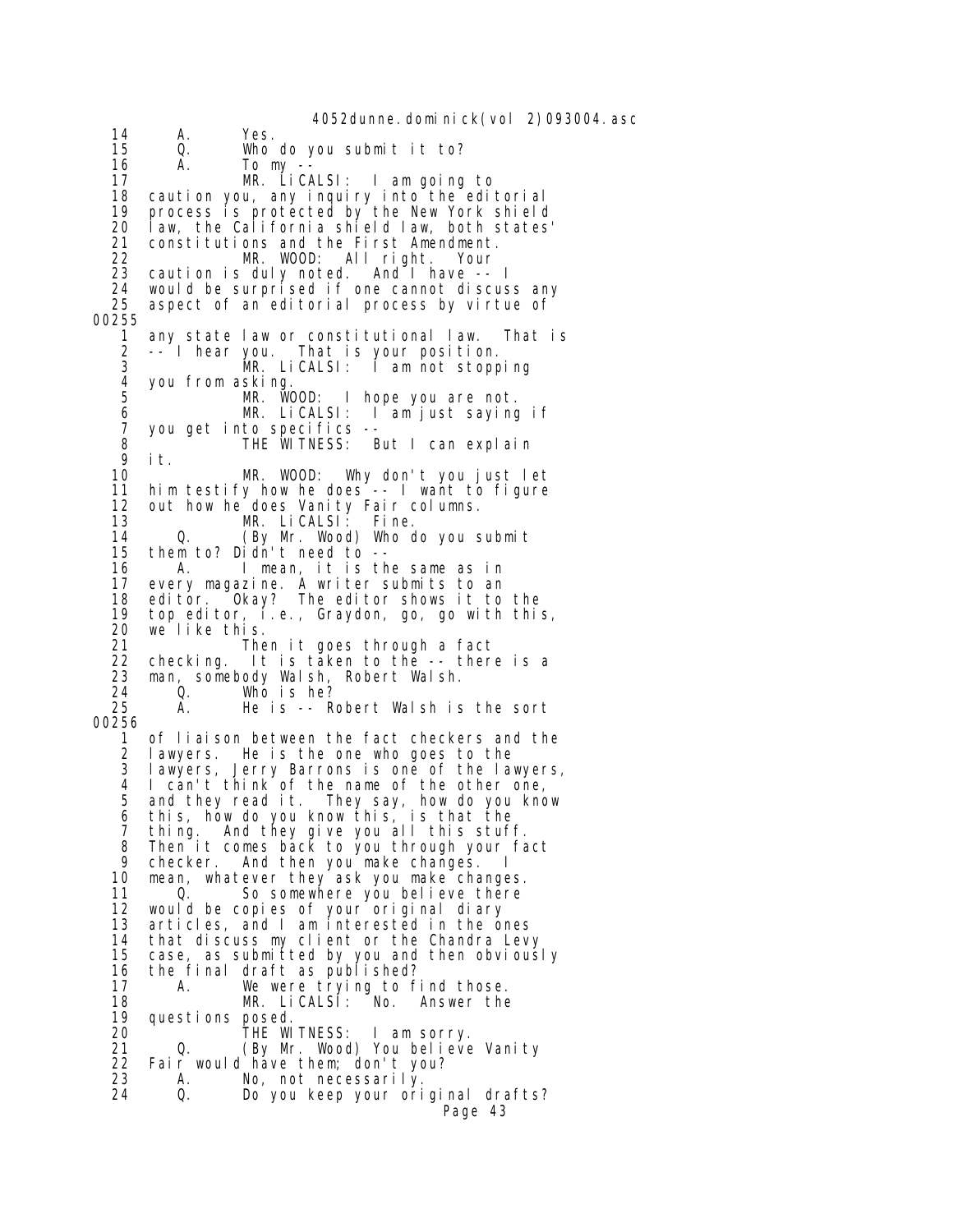4052dunne.dominick(vol 2)093004.asc 25 A. For a while. 00257 1 Q. Did you keep any of your drafts -- 2 A. I don't know. Do you recall 4 A. We are trying to locate those now.<br>5 I have got somebody going through all my --I have got somebody going through all my -- 6 I have my secretary and somebody who works 7 for me up in the country going through all 8 my things to see on the hard drive if there<br>9 are first drafts 9 are first drafts. Now, who is your -- your secretary 11 and someone else who works for you. Who is 12 that individual? 13 A. It is a person -- well, a lot of 14 people work for me. But there's --<br>15 0. I am talking about the tw 1 am talking about the two, sir, 16 your secretary -- I want the names of the 17 people who are going through your computer 18 hard drive right now?<br>19 A. Laura Nappi 19 A. Laura Nappi, NA-P-P-I, who is my<br>20 secretary here in New York. In the country secretary here in New York. In the country 21 there is a man, he is a specialist in 22 computers. And I have a lot of trouble with<br>23 computers because I am not technical at all 23 computers because I am not technical at all<br>24 and don't know how to do a lot of things. 24 and don't know how to do a lot of things. And he is a guy called Charlie Delinks. 00258 1 can get you a number. I don't know it 2 offhand. And he comes to my house about once a week. 4 Q. What is he doing right now? A. What he is doing right now, we are 6 trying to find if there are first drafts of 7 -- I am having him do all first drafts<br>8 rather than have him look for specific 8 rather than have him look for specific ones 9 and then we will pick out the ones that we<br>10 want. want. 11 Q. Is he actually, to your 12 understanding, going through your computer 13 files looking -- 14 A. Yeah. I don't know.<br>15 0. -- for the articles 0. -- for the articles or is he 16 actually doing some sort of physical 17 examination on the hard disk itself?<br>18 A. I don't know. 18 A. I don't know. 19 0. The computer that he is looking<br>20 at, is that your only computer that you u at, is that your only computer that you use 21 to write your articles? 22 A. No. I use one in the city and 23 one in the town. I carry it back and forth 24 on a floppy. 25 Q. So you have got your New York 00259 1 secretary looking at your New York computer, 2 and you have got this gentleman -- 3 A. That's right. 4 Q. -- looking at your Connecticut 5 computer? 6 A. That's correct. Q. Both computers are the ones that  $8$  you have used for the last several years? A. Forever, yes.

Page 44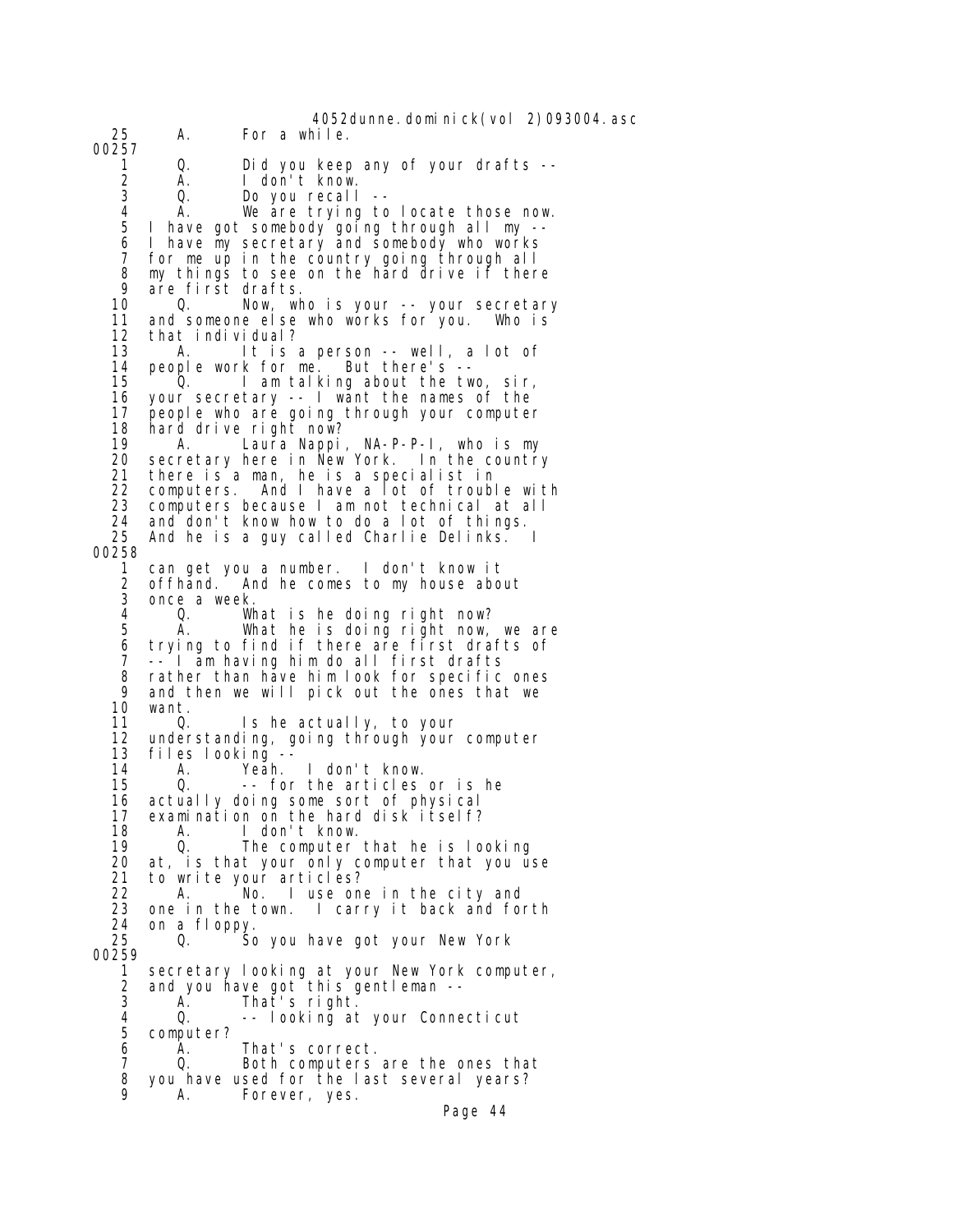4052dunne.dominick(vol 2)093004.asc 10 Q. I mean, so clearly the information 11 on those computer hard drives would go back 12 at least until January of 2001; is that true? 13 A. I am not sure. I got to be 14 quite honest with you. I think we changed 15 the one in the country within the year. 16 0. Did you save all of your work from<br>17 the one that you believe you replaced in the the one that you believe you replaced in the 18 country and put it on the hard drive of the 19 one you replaced it with? 20 A. Yeah. I think this guy did that.<br>21 I mean. I wouldn't know how to do that. I mean, I wouldn't know how to do that. 22 Q. But you wouldn't have thrown out 23 your computer and thrown out the files; you 24 would have those backed up and put on your new computer; right? 00260 1 A. Yeah.<br>2 I got 2 I got to go to the bathroom. 3 Q. And the New York computer you 4 clearly have used the same one since at least<br>5 January of 2001; true? January of 2001; true? 6 A. Oh, yeah. Because it is old now, 7 and I am going to get rid of it. 8 MR. WOOD: Well, don't get rid of<br>9 it right away please not until we have a 9 it right away, please, not until we have a chance to find out what is there. 11 THE VIDEOGRAPHER: So we are going<br>12 off the record at 3:13. This is the end of 12 off the record at 3:13. This is the end of 13 tape number three.<br>14 (Whereup 14 (Whereupon, a recess was taken at 15 this time.) 16 THE VIDEOGRAPHER: Beginning tape number four and returning to the record at 18 3:20 from 3:13.<br>19 0. (By M 0. (By Mr. Wood) If it turns out that 20 you are able to recover your original drafts as sent to Vanity Fair, obviously, that would 22 allow us to look at what you sent and how it 23 was at least changed for whatever reason. 24 am not asking about the reason for the change  $25$  in terms of what was finally published; in terms of what was finally published; 00261 1 right? 2 A. Yes, I have no problem.<br>3 MR. LiCALSI: Just to b 3 MR. LiCALSI: Just to be clear, we 4 have objected to the production of that 5 material on a couple of grounds. One is any 6 of that material that -- 7 MR. WOOD: This is taking up time 8 of the deposition.<br>9 MR LiCA 9 MR. LiCALSI: Well, you told my 10 client something. He doesn't know about<br>11 whether documents are going to be produce whether documents are going to be produced. 12 I have to respond to what you said. 13 MR. WOOD: There is nothing here<br>14 to obiect to. I mean, you tossed me out a 14 to object to. I mean, you tossed me out at<br>15 5:30 yesterday, and this is taking up time. 15 5:30 yesterday, and this is taking up time. 16 I came up here to take testimony. I know 17 what you've objected to. MR. LiCALSI: Continue. Continue. 19 MR. WOOD: I am not trying to be 20 mean with you. You know, you put the clock Page 45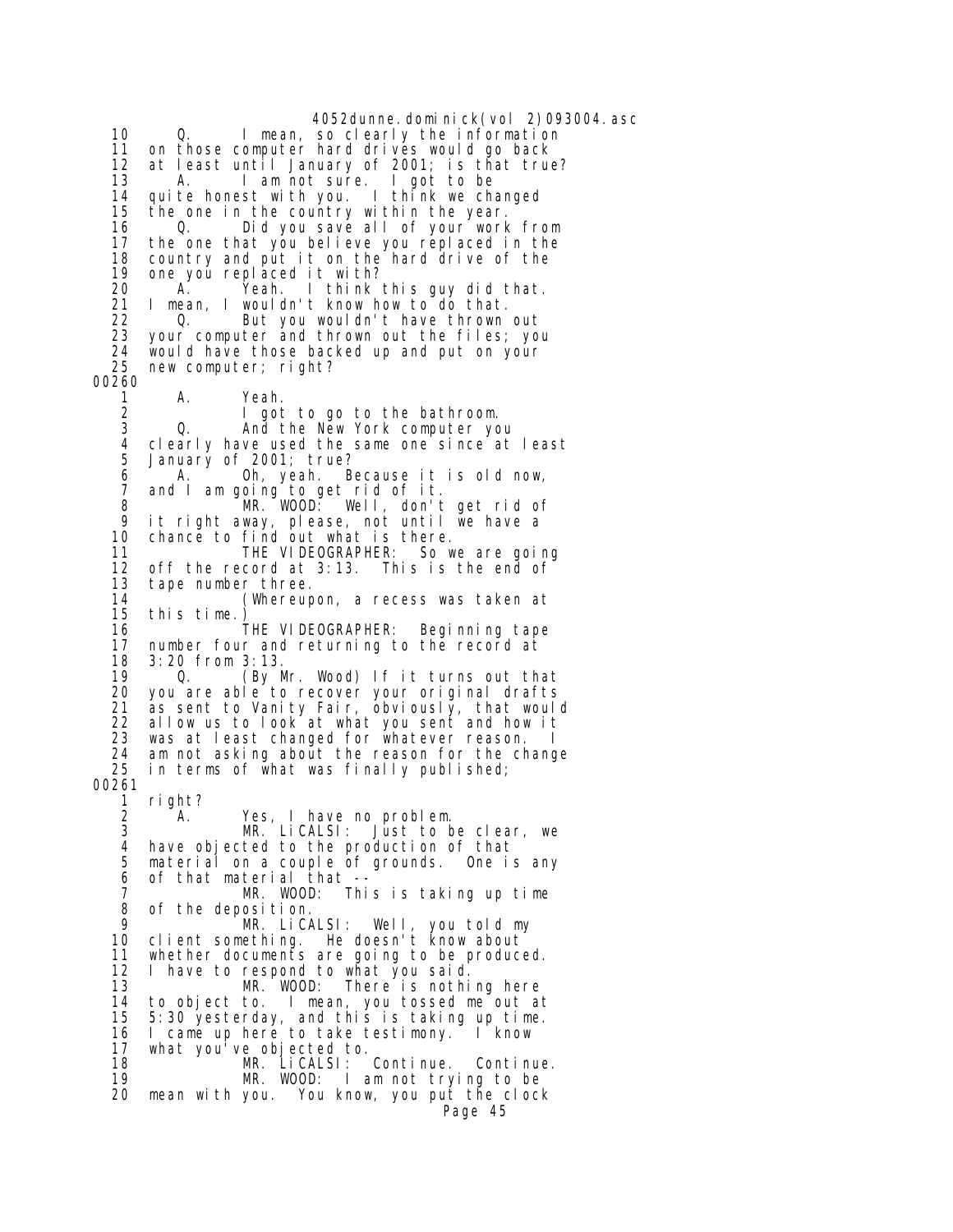4052dunne.dominick(vol 2)093004.asc 21 on me and then just start talking about what 22 you objected to. I don't see why that has 23 -- it has no purpose here.<br>24 0. (By Mr. Wood) Mr 24 Q. (By Mr. Wood) Mr. Dunne, do you, 25 not speculation, okay? Do you have any 00262 1 information, factual information, about how 2 Chandra Levy was abducted? MR. LiCALSI: Objection to factual 4 information again. 5 Q. (By Mr. Wood) You understand when 6 I say factual, I am talking about the 7 difference between factual information --8 A. And theory.<br>9 0. -- and spec 9 Q. -- and speculation? 10 A. And theory. And theory.<br>11 Q. Yes. Do you have any fa Yes. Do you have any factual -- 12 A. I have the theory that -- do I 13 have a factual information on that? No. 14 find it a very logical explanation, however. 15 Q. Which -- what explanation is that?<br>16 A. That she went off on the back of That she went off on the back of 17 a motorcycle. 18 Q. As opposed to driving off in a 19 vehicle?<br>20 20 Why is one more logical than the 21 other in your theory?<br>22 A. Because I t 22 A. Because I think she would have<br>23 gone off of her own accord on the back o 23 gone off of her own accord on the back of a<br>24 bicycle if she had known the bike rider. 24 bicycle if she had known the bike rider. Motorcycle. 00263 1 Q. You don't think she might have 2 been abducted by some criminal while she was walking in Rock Creek Park? 4 A. I have no idea. 5 Q. I mean, the simple fact of the 6 matter is, you used the word theory, and I 7 understand, the riding off on the back of a 8 motorcycle is, as you've described it, your 9 theory; right? 10 A. (Witness nodded head affirmatively.) 11 Q. True? A. (Witness nodded head affirmatively.) 13 Q. You have -- 14 A. I beg your pardon. True.<br>15 It is basically your spec 15 Q. It is basically your speculation about one possible explanation for what might 17 have happened to her; true? 18 A. 'Yes. I wasn't alone in that<br>19 theory, by the way. It was a very pop 19 theory, by the way. It was a very popular 20 theory.<br>21 0. 21 Q. Well, who besides yourself and Mr.<br>22 LeBoutillier espoused the motorcycle theory? LeBoutillier espoused the motorcycle theory? 23 A. Well, I mean, I can't think of any 24 names offhand; but, I mean, it was a pretty 25 generally talked about theory at the time. 00264 1 Q. Maybe in large part or at least in 2 part because you were discussing it on 3 national television and people talked about it 4 because you were talking about it; true? MR. LiCALSI: Objection,

Page 46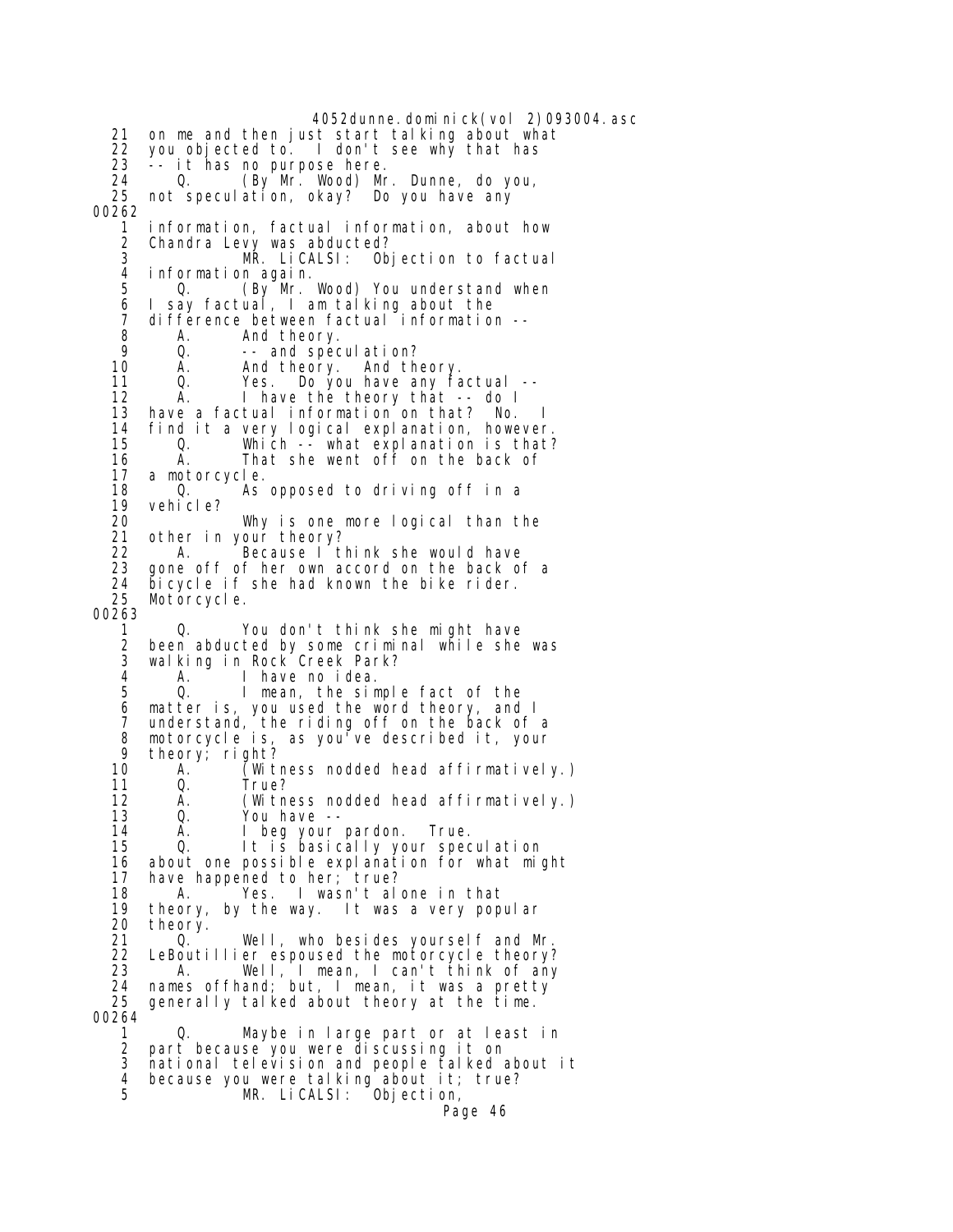4052dunne.dominick(vol 2)093004.asc 6 argumentative. 7 Q. (By Mr. Wood) Isn't that true? 8 A. I don't know that. 9 Q. You would expect that. I mean, 10 your phone was ringing off the hook after you 11 made the Laura Ingraham appearance on December 12 20th; wasn't it?<br>13 MR. LiCALSI: Answer if you can. 14 Q. (By Mr. Wood) So much so that you<br>15 left town. Isn't that the truth, sir? 15 left town. Isn't that the truth, sir?<br>16 A. It was Christmas. I went up 16 A. It was Christmas. I went up to my kids. 18 <sup>O</sup>. Yeah. But the New York post, page 19 6, ran a story on it, the Laura Ingraham<br>20 interview; you know that, don't you? 20 interview; you know that, don't you? 21 A. Yeah, sure. 22 Q. And then the phone started ringing. 23 You may have said up to 40 phone calls from 24 friends -- A. Oh, please. 00265 1 Q. -- friends and reporters? 2 A. Oh, please. 3 MR. LiCALSI: Objection. Where do 4 you get 40 phone calls from.<br>5 THE WITNESS: Wher 5 THE WITNESS: Where are you 6 getting 40 phone calls, I never had 40 phone 7 calls.<br>8 Q. 8 Q. (By Mr. Wood) After the New York 9 Post -- MR. LiCALSI: Could you, for the 11 record, identify what you are doing?<br>12 MR. WOOD: I will. 12 MR. WOOD: I will. MR. LiCALSI: Are you reading from 14 an article? MR. WOOD: I am trying to ask a 16 question if you would please not interrupt me. I can read from an article, I can read 18 from my notes. Let me ask him. 19 MR. LiCALSI: Yeah, but you can 20 indicate for the record what you are doing. 21 MR. WOOD: I have no obligation to 22 indicate on the record what I am doing.<br>23 MR. LiCALSI: I think you do. 1 think you do. 24 MR. WOOD: I am not going to fight with you. You're wasting time 00266 intentionally. 2 I do not. I am looking for some 3 information with which to form a question, 4 please, sir. I have a right to do that. 5 And please don't interrupt me again on that. 6 Q. (By Mr. Wood) I want to know, sir, 7 after you got back from the interview -- did 8 you do the interview from your apartment in 9 New York?<br>10 A. 10 A. Which interview?<br>11 Q. With Laura Ingra 0. With Laura Ingraham. Where were 12 you when you did the interview? 13 A. Oh, I was -- yes, I was in my<br>14 apartment and she was in a studio. apartment and she was in a studio. 15 Q. You were in New York or were you 16 in Connecticut?

Page 47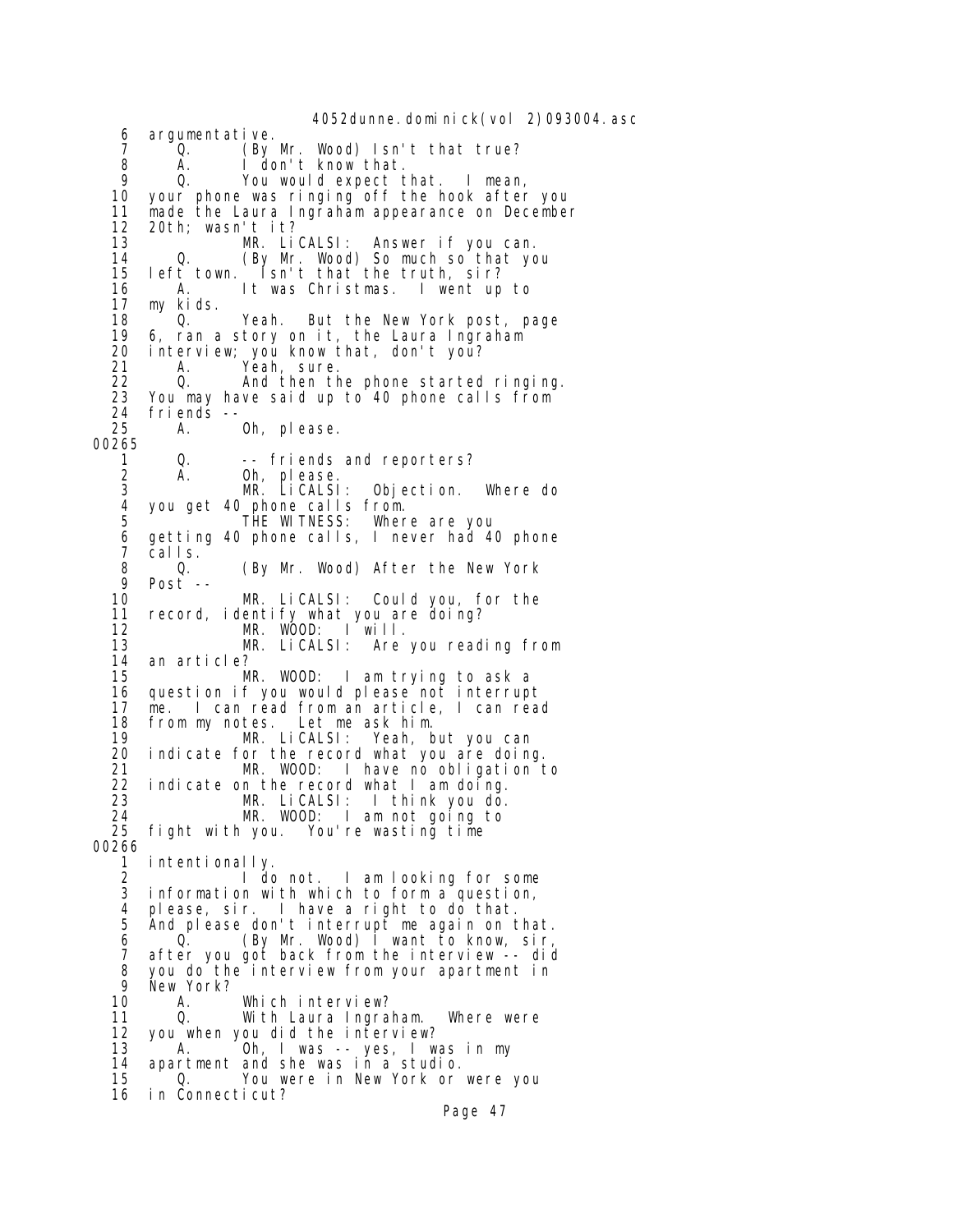4052dunne.dominick(vol 2)093004.asc 17 A. No. I was in New York. 18 Q. And then you saw where an article<br>19 was published in the New York Post about the 19 was published in the New York Post about that 20 interview; true? 21 A. Yes.<br>22 Q. Rig 22 Q. Right? 23 A. Correct. 24 Q. And then the phone started to ring; right? 00267 1 A. Yeah. 2 Q. And you knew you had to start 3 keeping your trap shut and you took off for 4 Rhinebeck where you knew no one could reach 5 you; is that true?<br>6 A. That is 6 A. That is what I wrote. 7 Q. Was it the truth? 8 A. Yeah.<br>9 O. Letm 9 Q. Let me go back to the motorcycle 10 theory. You didn't have any names of anybody 11 else other than yourself and Mr. LeBoutillier<br>12 that you were aware of that was out that you were aware of that was out 13 discussing that theory, no one else? 14 A. Well, there were a lot of people 15 on TV I heard.<br>16 0. Name 16 Q. Names?<br>17 A. I can' I can't tell you that. 18 Q. Can you give me any other names of<br>19 any individuals -- 19 any individuals -- 20 A. No. 21 Q. -- that you're aware of that were<br>22 in the media --22 in the media<br>23 A. No. 23 A. No. I could ask around, but I 24 can't now. -- asserting the theory that 00268 1 Chandra Levy had ridden off on the back of a 2 motorcycle?<br>3 A N 3 A. No. 4 Q. Is that your theory now about what happened to her? 6 <sup>A</sup>. I don't know that I really have a<br>7 theory now after this lawsuit I iust don't theory now after this lawsuit. I just don't 8 know that I have a theory now what happened<br>9 to her 9 to her.<br>10 0. 10 Q. Well, it wasn't the horse whisperer<br>11 story; was it? 11 story; was it? It sure wasn't. 13 Q. I mean, you now acknowledge that 14 you got hoodwinked? 15 A. I did. 16 Q. That story was bogus; true?<br>17 A. Brilliantly bogus, but bogus 17 A. Brilliantly bogus, but bogus. 18 Q. Brilliantly false? 19 A. It was. 20 Q. True? 21 A. It was the greatest story teller I 22 ever talked to. 23 Q. But whether brilliantly or not?<br>24 MR. LiCALSI: He was talking. 24 MR. LiCALSI: He was talking.<br>25 THE WITNESS: Even you would Even you would 00269 1 believe him.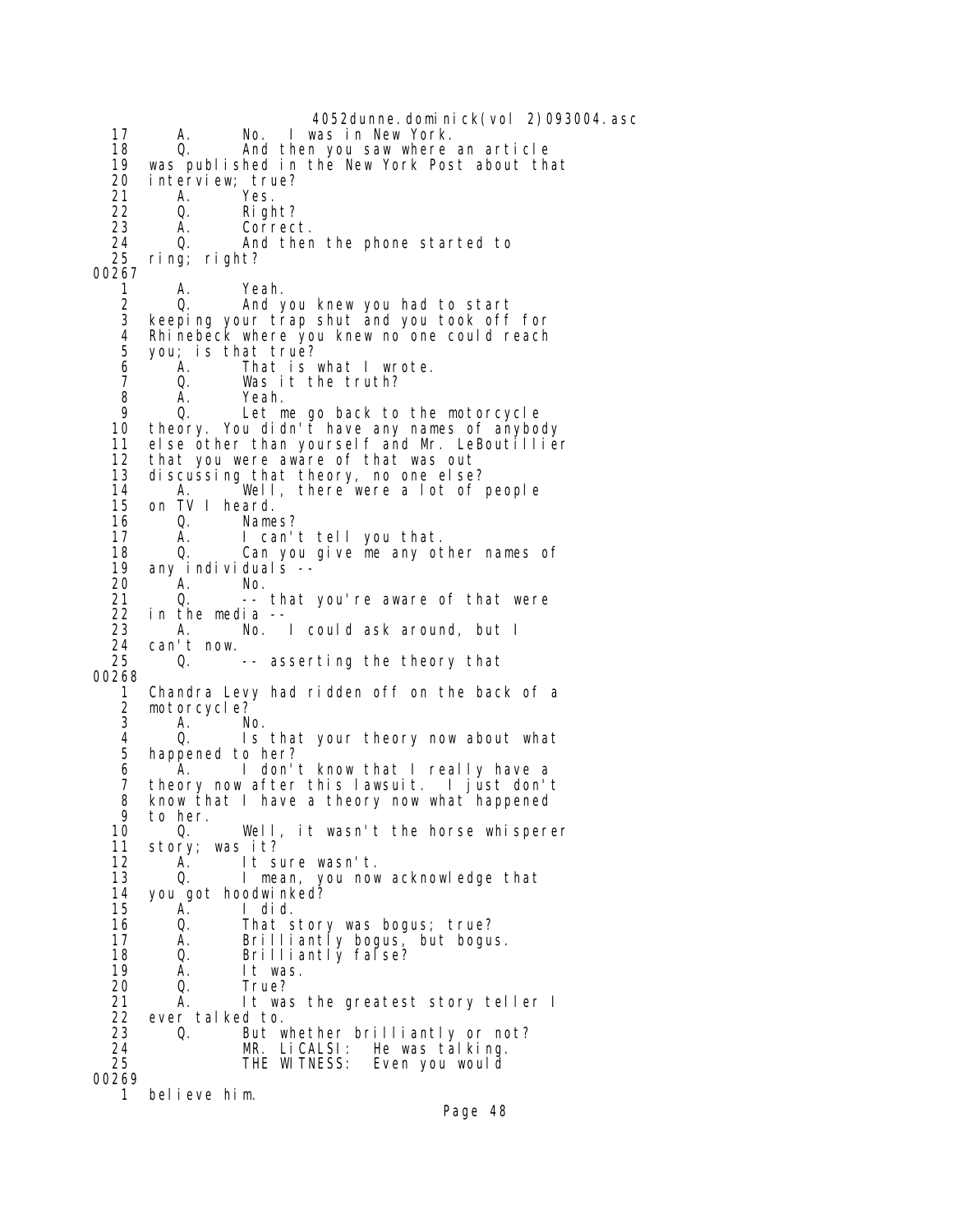4052dunne.dominick(vol 2)093004.asc 2 Q. (By Mr. Wood) Well, don't count on 3 that one; but nonetheless, I have a pretty 4 good track record of knowing when I am dealing with an FBI agent and when I'm not.<br>MR. LiCALSI: Now that's uncalled 6 MR. LiCALSI: Now that's uncalled 7 for. Don't -- ask questions. 8 MR. WOOD: If I offended you, I 9 apologize. I thought it was kind of -- MR. LiCALSI: No, it was a 11 sarcastic remark directed at my client.<br>12 MR. WOOD: I represented Rich 12 MR. WOOD: I represented Richard<br>13 Jewell. We had a few go-rounds with --Jewell. We had a few go-rounds with -- 14 MR. LiCALSI: I know you are very 15 famous. We know you are very famous. 16 THE WITNESS: We know.<br>17 MR. WOOD: I didn't sa 17 MR. WOOD: I didn't say I was<br>18 famous. I made a comment about FBI and I made a comment about FBI and what 19 I thought was when his -- in response to 20 what he said even I would have believed it. 21 MR. LiCALSI: Please ask your 22 question. MR. WOOD: Well, I am sorry you 24 were offended. I didn't mean to offend you by that. You looked over and said I would 00270 1 have believed it. I wouldn't have believed a 2 moment of it, but just so that's clear.<br>3 don't want by my acquiescence have you : 3 don't want by my acquiescence have you think 4 I would have believed this kind of stuff. 5 THE WITNESS: Yeah, but you didn't 6 hear him tell it. 7 MR. WOOD: I don't need to hear 8 it to know when I'm being -- 9 MR. LiCALSI: Wait until there is a question, please. 11 Q. (By Mr. Wood) So today what I want 12 to know is do you have a theory about how she was abducted or by whom she was abducted? 14 A. I certainly don't know by whom she was abducted. 16 Q. Do have you a theory as to how? 17 A. I still think it is possible that 18 she went off on the back of a motorcycle. 19 Q. Do you concede it is equally 20 possible that she was walking or running in 21 the park and some unknown person abducted her  $22$  and ultimately murdered her? 22 and ultimately murdered her? A. Well, I have read all the stories 24 of the man whom you are probably referring 25 to. 00271 1 Q. I am not referring to any man,<br>2 sir. 2 sir. MR. LiCALSI: Let him finish the 4 answer.<br>5 Q. 5 Q. (By Mr. Wood) I just want to tell 6 you I am not referring to any man. 7 A. Well, I can say what I -- there 8 was a suspect man who had attacked other 9 women in the park. I do not believe it was 10 he. I can't remember his name. 11 Q. Why do you believe it is not that 12 individual?

Page 49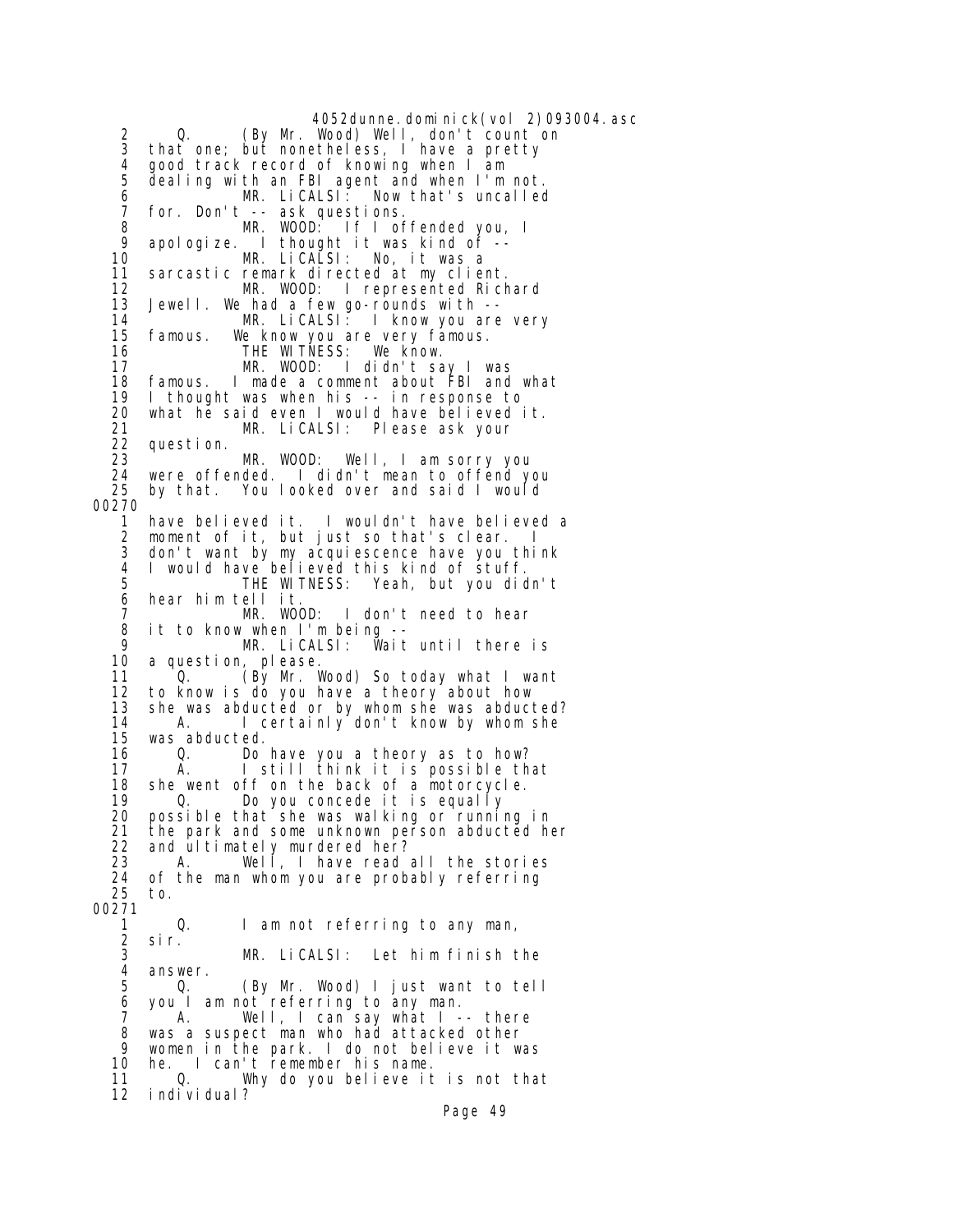4052dunne.dominick(vol 2)093004.asc 13 A. Because they could never -- they 14 could never pin it on him. I can't remember, but I just didn't believe it was 16 he. 17 Q. Well, they never pinned anything on 18 Mr. Condit, did they? 19 MR. LiCALSI: Argumentative. 20 Q. (By Mr. Wood) Did they? 21 MR. LiCALSI: Argumentative. 22 THE WITNESS: I never pinned it on<br>23 Mr. Condit either. 23 Mr. Condit either. 24 Q. (By Mr. Wood) You are telling me, sir, that you would never have attempted to 00272 1 suggest or convey that Gary Condit had 2 something to do with the abduction of Chandra<br>3 Levy? Is that your testimony? Levy? Is that your testimony?<br>MR. LiCALSI: Do you 4 MR. LiCALSI: Do you want to hear the question again? 6 THE WITNESS: No. 7 Q. (By Mr. Wood) Is that your 8 testimony?<br>9 A 9 A. I really don't know the answer to<br>10 that. 10 that.<br>11 0. 11 Q. You don't know whether you would<br>12 have ever attempted to suggest or convey th 12 have ever attempted to suggest or convey that<br>13 Gary Condit had something to do with the Gary Condit had something to do with the 14 abduction of Chandra Levy? Is that what you<br>15 are telling me? 15 are telling me?<br>16 A. I don 16 A. I don't know. 17 Q. Were you attempting to suggest or 18 convey that Gary Condit had something to do<br>19 with the abduction of Chandra Levy when you 19 with the abduction of Chandra Levy when you rel ated the Monty Roberts' horse whisperer 21 story that included a statement that Mr. 22 Condit created the atmosphere or environment 23 that led to her abduction? 24 A. I think in the circumstance someone could have acted on what he said without him 00273 1 being aware of it if it was, indeed, true 2 that he complained that he couldn't get rid<br>3 of this woman with whom he had a relationshi of this woman with whom he had a relationship 4 with. 5 Q. But you don't have any information 6 that there has ever been a statement made by<br>7 Mr. Condit that he had complained that he 7 Mr. Condit that he had complained that he<br>8 couldn't get rid of a woman with whom he l 8 couldn't get rid of a woman with whom he had 9 a relationship with; the only information you 10 have about that was from the now brilliantly 11 false horse whisperer story; true?<br>12 A. That's right. 12 A. That's<sup>'</sup>right.<br>13 O. Sointerms.c 13 Q. So in terms of -- and I guess<br>14 that is what you thought you were conver that is what you thought you were conveying 15 with the Thomas Becket syndrome approach; 16 right?<br>17 A. 17 A. Yes. 18 Q. But the problem is that you don't 19 have any information from any reliable source, 20 or now any source whatsoever, that Gary 21 Condit has ever made any statement to anyone 22 at any time that he had a problem with 23 Chandra Levy or any other woman that he Page 50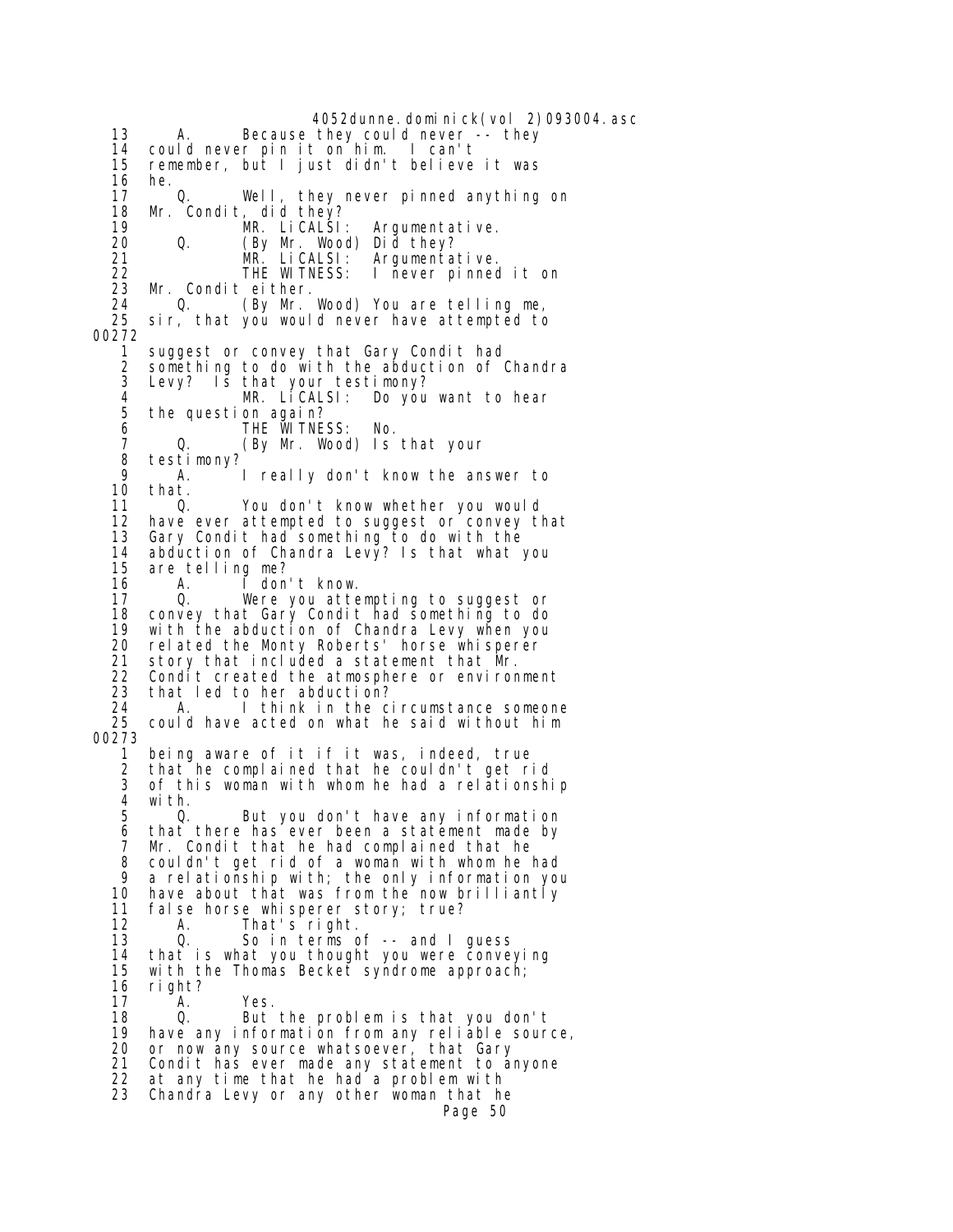4052dunne.dominick(vol 2)093004.asc 24 needed to deal with or to try to get rid of 25 her? You don't have any such information; do 00274 1 you? 2 MR. LiCALSI: Objection to the form. 4 THE WITNESS: I have information 5 that he said to Anne Marie Smith words to -- 6 these aren't exact words -- I may have to 7 disappear for a few days, I may be in 8 trouble. That is not the exact words, but<br>9 that has -- I don't think those can be 9 that has -- I don't think those can be i gnored. 11 <sup>o</sup> Q. (By Mr. Wood) Well, do you think 12 that conveyed to Anne Marie Smith that she<br>13 might want to take things in her hands and 13 might want to take things in her hands and 14 go<sup>-</sup>kill someone?<br>15 MR. Li MR. LiCALSI: Objection.<br>THE WITNESS: No, I don' 16 THE WITNESS: No, I don't think 17 that at all. 18 Q. (By Mr. Wood) No, of course not.<br>19 Even if you assume the statement to be tru 19 Even if you assume the statement to be true 20 that Mr. Condit made such a statement to Anne 21 Marie Smith, that he might have to be gone<br>22 for a few days or he might have some troub 22 for a few days or he might have some trouble<br>23 or be in trouble, however you describe it. 23 or be in trouble, however you describe it,<br>24 that doesn't have anything to do with the 24 that doesn't have anything to do with the<br>25 Thomas Becket syndrome theory: does it? Thomas Becket syndrome theory; does it? 00275 1 A. No. 2 Q. What I am asking about is whether you have any information that would in any 4 way establish that at any time Gary Condit made any statement to anyone that he was 6 having a problem with Chandra Levy or a young 7 woman that he was in a relationship with, 8 that she was in some fashion a person that<br>9 he wanted to get away from or get rid of 9 he wanted to get away from or get rid of,<br>10 anything like that? anything like that? 11 <sup>MR.</sup> LiCALSI: Other than he has<br>12 already testified. 12 already testified.<br>13 MR. WOOD: 13 MR. WOOD: He hasn't testified<br>14 anything other than excuse me other than anything other than, excuse me, other than 15 what he said was contained in the story told 16 by Monty Roberts. And I want to know -- 17 MR. LiCALSI: That is what I 18 am -- THE WITNESS: See, I believed 20 Monty Roberts. I believed him totally and 21 completely.<br>22 0. 22 Q. (By Mr. Wood) I am not asking you about whether you believed him. I am asking 24 you, sir, other than the statements that were attributed to Mr. Condit in the Monty Roberts 00276 1 story, do you have any other information that 2 Gary Condit in fact ever made any such or<br>3 similar statements to anybody? similar statements to anybody? 4 A. I don't. 5 Q. So with the exception of the 6 statements attributed to Mr. Condit by Monty Roberts, you don't have any information that 8 Mr. Condit in any way said something to any Page 51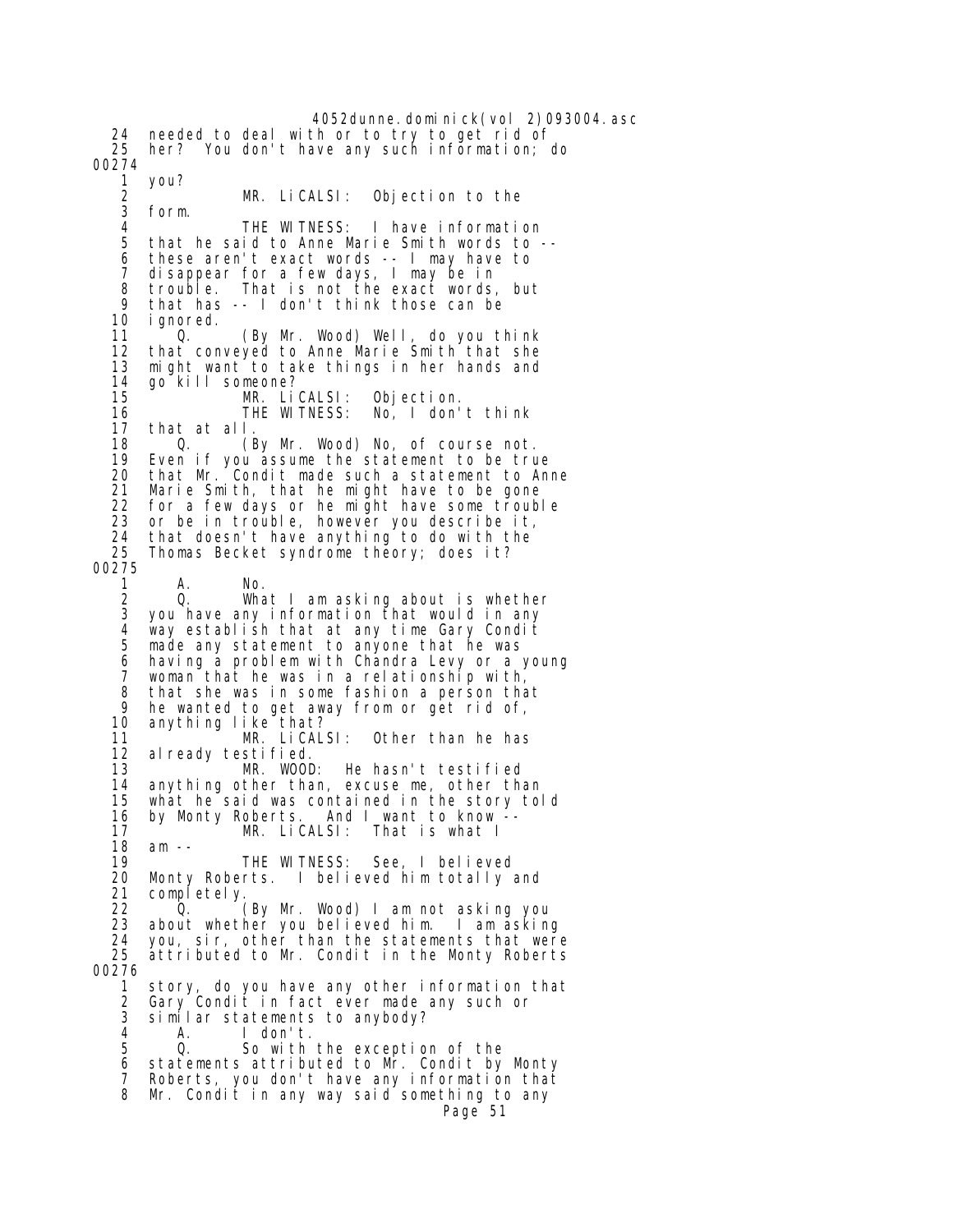4052dunne.dominick(vol 2)093004.asc 9 friend or acquaintance that would have ever 10 conveyed that he had a problem with Chandra<br>11 Levy or someone, some young girl, that coul 11 Levy or someone, some young girl, that could 12 have led that person to somehow take action 13 to get rid of her under kind of the Thomas 14 Becket syndrome? You don't have any such 15 information; do you, sir? A. No, but I have information that 17 Chandra told her aunt on, I believe, the 18 night before her disappearance or two nights,<br>19 whatever it was, that she had some ecstatic 19 whatever it was, that she had some ecstatic news. She had already said that she was --21 told Aunt Linda that she was involved with,<br>22 in love with the congressman, former 22 in love with the congressman, former<br>23 congressman. 23 congressman.<br>24 O Si 24 Q. Sir, I am asking you about statements made by Gary Condit? 00277 1 MR. LiCALSI: He answered your 2 question. 3 THE WITNESS: I don't have any 4 statements by Gary Condit. 5 MR. WOOD: May I finish? 6 MR. LiCALSI: I thought you had. 7 MR. WOOD: No, you didn't. 8 MR. LICALSI: NÓ, I did.<br>9 MR. WOOD: Well I had n MR. WOOD: Well, I had not. 10 am sorry. You unintentionally interrupted me. 11 Q. (By Mr. Wood) Sir, I want to know 12 whether you have any information about any 13 statement attributed to Gary Condit where Gary 14 Condit in any way conveyed to a friend or an 15 acquaintance or anyone anything along the 16 lines of Chandra Levy is driving me crazy, I 17 got a problem with this young woman, she is<br>18 a clinger, anything like that, other than th 18 a clinger, anything like that, other than the<br>19 statements attributed to him in the Monty 19 statements attributed to him in the Monty<br>20 Roberts storv? 20 Roberts story?<br>21 MR. I 21 MR. LiCALSI: Asked and answered.<br>22 O. (By Mr. Wood) Do have you any 22 Q. (By Mr. Wood) Do have you any 23 other such information, sir?<br>24 A. I don't other tha 24 A. I don't, other than the fact that<br>25 she had a history of being a clinger in pas she had a history of being a clinger in past 00278 1 relationships. 2 Q. Tell me about that history of<br>3 being a clinger in past relationships. 3 being a clinger in past relationships. In two relationships with, I think 5 they were people in Modesto. One was a 6 detective with whom she had an affair with, 7 and he couldn't -- he had a hard time 8 dumping her. And there was another one.<br>9 can't remember who the other guy was lo 9 can't remember who the other guy was, local<br>10 folks, before Washington. folks, before Washington. 11 Q. Well, even assuming that she was a 12 clinger and it is true what you just said 13 about her, if you assume that to be true, I want to know about Gary Condit. 15 have any information Gary Condit ever<br>16 described her as a clinger or someone described her as a clinger or someone he was 17 having a problem with --<br>18 A. I have not. 18 A. I have not.<br>19 Q. -- or somet -- or somebody he wanted to get Page 52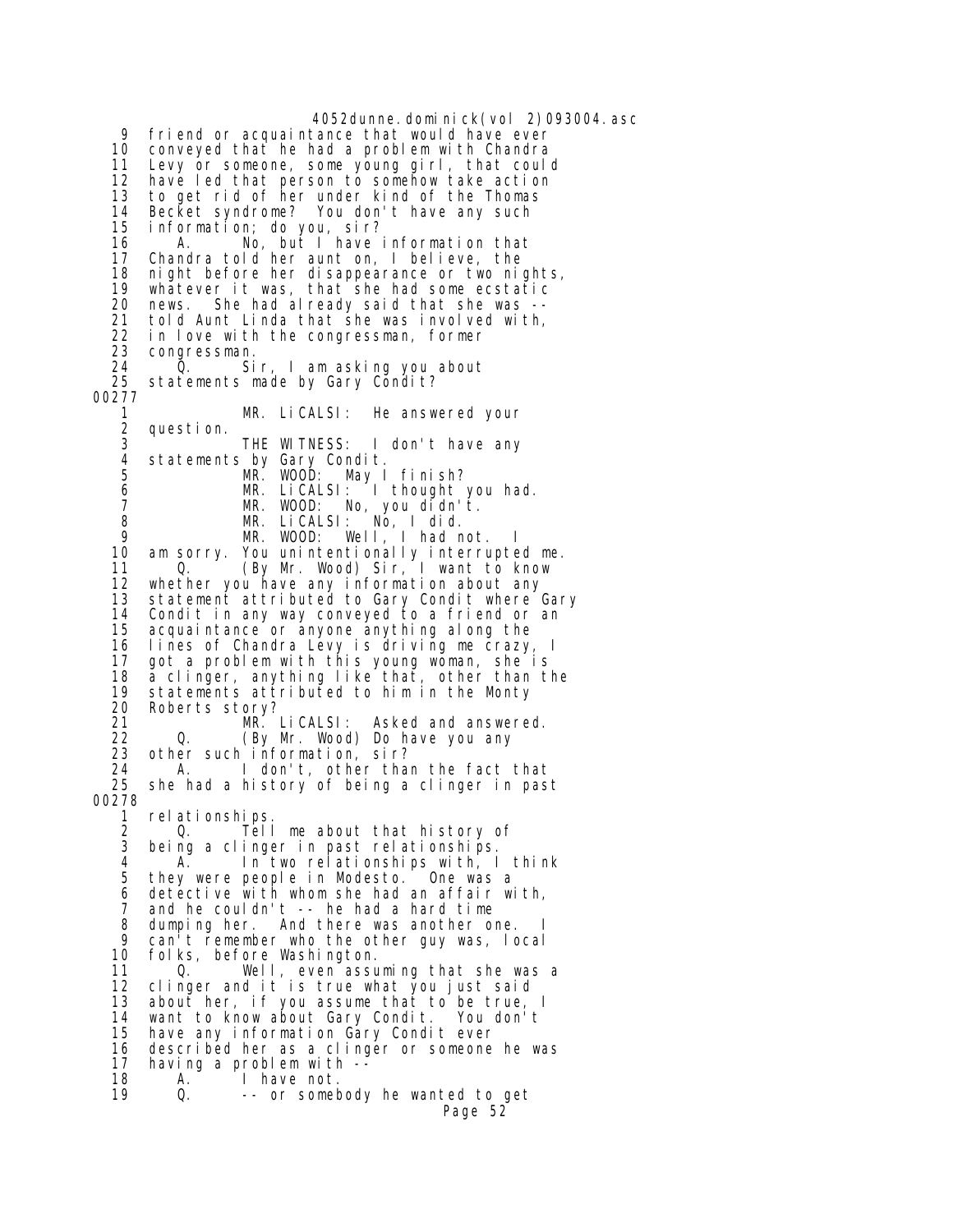4052dunne.dominick(vol 2)093004.asc 20 rid of, none, zero; right? 21 A. No, right. 22 MR. LiCALSI: I am going to object<br>23 in that he has already told you what 23 in that he has already told you what 24 information. I think the repeated use of the 25 word information is misleading. You have 00279 1 asked him that, and he has answered it. 2 MR. WOOD: I have the witness on 3 cross-examination. I don't think the use of 4 the word information is misleading.<br>5 0. (By Mr. Wood) Now, the bo 5 Q. (By Mr. Wood) Now, the bottom line 6 is you agreed with me in my last, you have 7 no information whatsoever; am I right? 8 A. That is correct. 9 Q. And, in fact, you do not know 10 anything about how Chandra Levy was actually 11 murdered other than her body was found in 12 Rock Creek Park; right? 13 A. That is correct. Correct. 14 Q. Tell me, in your role as a 15 victim's rights advocate, what you have done 16 in the last year to further the investigation 17 into the murder of Chandra Levy. 18 A. Well, since this lawsuit started, I<br>19 didn't do anymore at all on it. 19 didn't do anymore at all on it. Before this lawsuit started, when 21 was the last time you had done anything as a 22 victim's advocate, as you describe yourself, anything to further the investigation into the 24 murder of Chandra Levy?<br>25 A. I can't remem A. I can't remember. I don't know. 00280 1 Q. Do you remember doing anything in 2 the year 2002?<br>3 MR. MR. LiCALSI: Other than his 4 testimony so far?<br>5 MR. WOO 5 MR. WOOD: I don't think he has 6 testified to -- tell me what I have left 7 out. What did he testify to in 2002 that he 8 did to investigate?<br>9 MR. LiCAL 9 MR. LiCALSI: You want me to tell you? 11 MR. WOOD: No, because I want to 12 get it accurate. I am just kidding, by the 13 way. Kind of.<br>14 0. (By 14 Q. (By Mr. Wood) I want you to tell me, sir, what you -- let's draw a sharp 16 line.<br>17 A. 17 A. I can't remember this. 18 Q. What did you do -- 19 MR. LiCALSI: Are you okay. 20 Q. (By Mr. Wood) -- after December 20th, 2001, when you went on The Laura 22 Ingraham Show, what did you do at any time since that date to try to further the law 24 enforcement investigation or the media awareness of Chandra Levy's investigation to 00281 1 try to help get the case solved? I just 2 want to get a general idea of what you've done. Have you done anything, sir?<br>4. I really can't remember. 4 A. I really can't remember. Page 53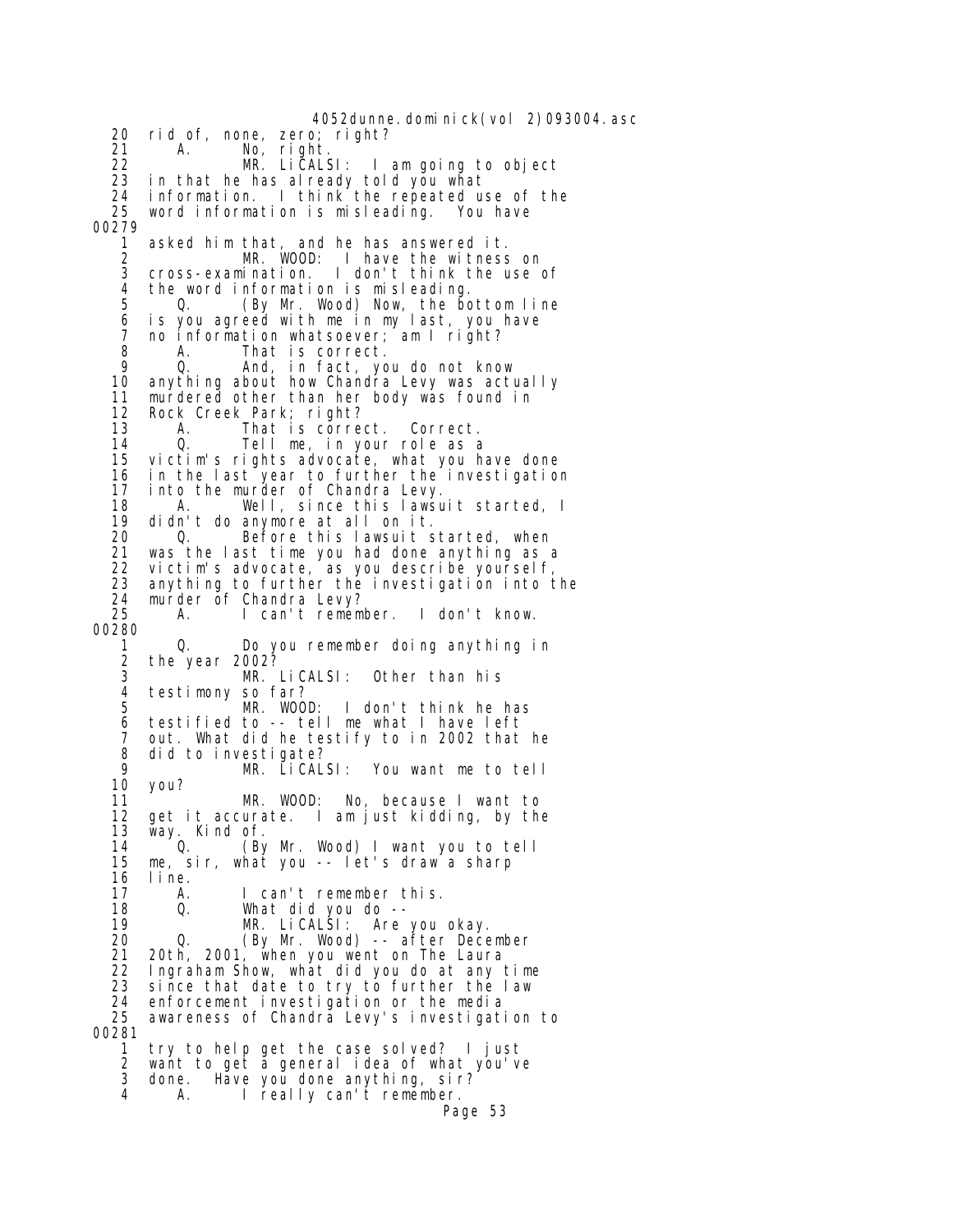4052dunne.dominick(vol 2)093004.asc 5 Q. Have you done anything, sir? 6 A. I can't remember if I have. I 7 just don't remember that. 8 Q. Well, when did you lose passion 9 for finding out who killed her? 10 MR. LiCALSI: Objection. No 11 foundation.<br>12 0. 0. (By Mr. Wood) When did you lose 13 the passion for trying to advance the cause 14 of finding out what happened to Chandra Levy, 15 Mr. Dunne? 16 A. Well, I investigated the guy that they had under suspicion. I never thought he 18 was the right one.<br>19 0. Anything 19 Q. Anything else? 20 A. I can't remember his name, that<br>21 auv. 21 guy.<br>22 0. 22 Q. Anything else? 23 MR. LiCALSI: He is still 24 answering your question.<br>25 MR. WOOD: I u MR. WOOD: I understand. 00282 1 THE WITNESS: Well, I mean, that 2 is all I can think of.<br>3 0. (By Mr. Wood 3 Q. (By Mr. Wood) You believe that is 4 all you did? I think so. 6 Q. When did you investigate this 7 gentleman who is in jail and charged with two 8 other assaults on females in Rock Creek Park?<br>9  $\mu$  Yeah 9 A. Yeah. 10 Q. When did you conduct that 11 investigation? A. Well, it wasn't conducting an 13 investigation. I made a lot of calls about 14 the guy to find out about him, if he was a 15 logical person. I talked to Lisa DePaulo, 16 who was really an authority on the case.<br>17 talked to my secret source, who was --17 talked to my secret source, who was --<br>18 0. Champ Clark? 18 Q. Champ Clark? 19 MR. LiCALSI: Objection. We are 20 not -- you know, you think -- you are having 21 a lot of fun; but, yeah, it's objectionable. 22 MR. WOOD: I tell you something. 23 I am not here to have fun.<br>24 MR. LiCALSI: We 24 MR. LiCALSI: Well, you seem to<br>25 be. Why are you grinning and chuckling? be. Why are you grinning and chuckling? 00283 1 MR. WOOD: Well, because, I mean, 2 Champ Clark is the source, and y'all have 3 admitted it, and it's just -- I'll put a 4 subpoena on Champ Clark and let him tell me. 5 I will let People Magazine know that Champ 6 Clark, who is writing about the Condit case, 7 has been serving as a secret confidential 8 source to Dominick Dunne; and we will find 9 out what People Magazine thinks about that 10 kind of conflict of interest. 11 MR. LiCALSI: Yeah, we will.<br>12 MR. WOOD: We will deal wit 12 MR. WOOD: We will deal with Mr.<br>13 Clark, as we are dealing with others at th Clark, as we are dealing with others at the 14 moment. MR. LiCALSI: I'm sure you will. Page 54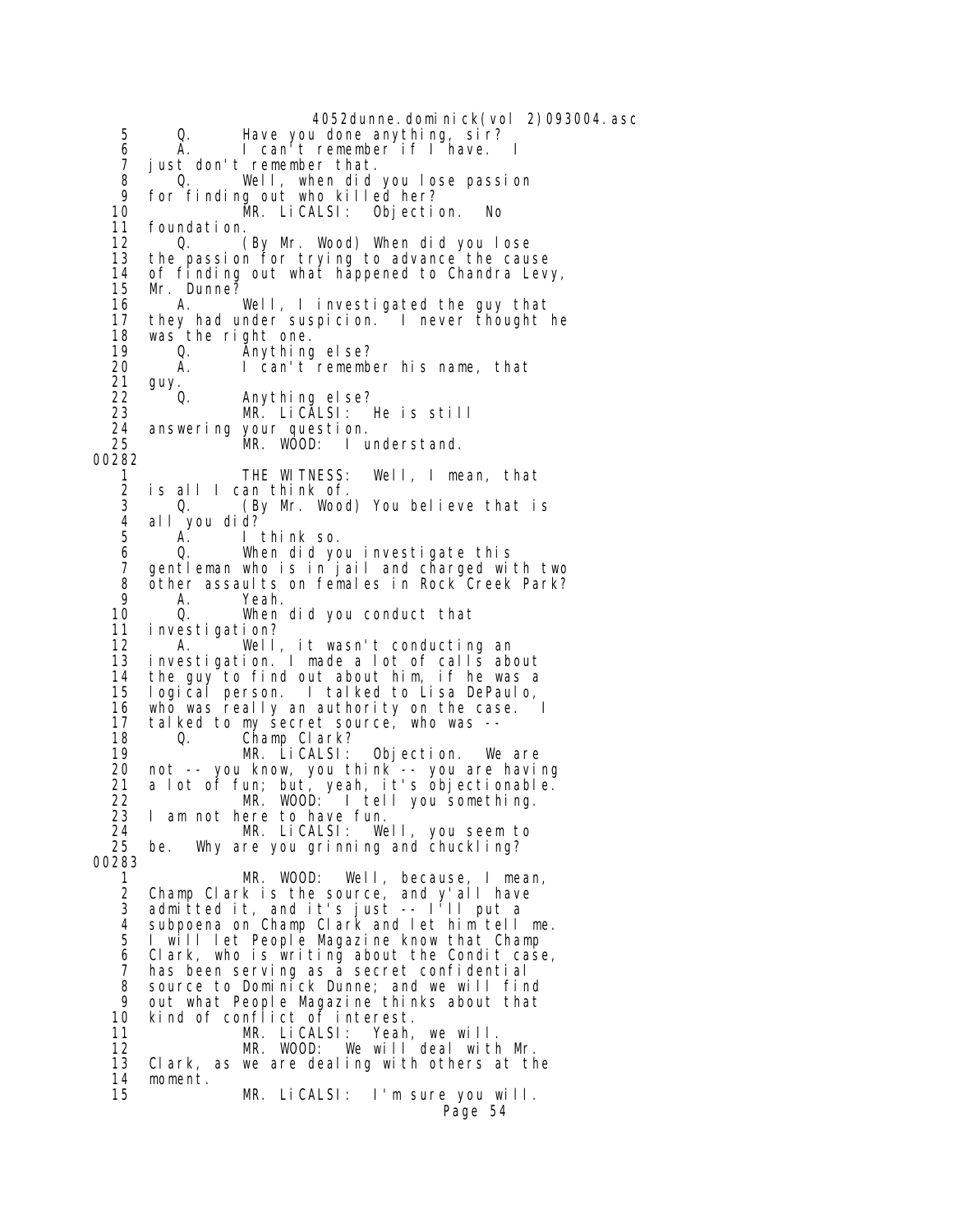4052dunne.dominick(vol 2)093004.asc<br>MR. WOOD: You better believe I 16 MR. WOOD: You better believe I 17 will, sport. 18 THE VIDEOGRAPHER: Going off the 19 record at 3:44. 19 record at 3:44.<br>20 (Wher 20 (Whereupon, a recess was taken at 21 this time.) 22 THE VIDEOGRAPHER: Returning to the<br>23 record at 3:53 from 3:44. 23 record at 3:53 from 3:44. 24 Q. (By Mr. Wood) Mr. Dunne, the<br>25 person that you say that you did some 25 person that you say that you did some 00284 1 investigation on or made some calls about, I 2 think were your words actually, Ingmar 3 Guandique, is that the individual? 4 A. Who? 5 Q. The man that was in jail that was 6 under suspicion in the Chandra Levy case?<br>7 A. Yes, that is the name, I think. A. Yes, that is the name, I think. 8 Q. That is the name?<br>9 A. Yeah. 9 A. Yeah.<br>10 O. Now. 10 Q. Now, you did do some other 11 investigation, though, after December 20, 2001. 12 You did some investigation to try to find out 13 if Gary Condit had set you up with the horse 14 whisperer story; didn't you? 15 A. I did? MR. LiCALSI: Is that -- 17 THE WITNESS: No. 18 MR. LiCALSI: Do you know that? 19 THE WITNESS: I don't know that.<br>20 I thought somebody might have set me up, b 20 I thought somebody might have set me up, but 21 it never occurred to me it was Gary Condit. 22 Q. (By Mr. Wood) How about Bob Foxworthy, do you know who that is? 24 A. Is that a CIA guy?<br>25 Q. I am asking you, s 1 am asking you, sir, do you know 00285 1 who Bob Foxworthy is? 2 A. I don't. I have heard the name,<br>3 though. though. 4 Q. Did you ever correspond with anyone about the idea that Gary Condit may have had 6 some connection to Monty Roberts and perhaps 7 had set you up with the story? 8 A. No, but I asked -- it is 9 interesting, though. I asked Monty Roberts 10 if he knew Gary Condit. And he said -- he 11 said -- this is on the first phone call. 12 And because, you know, they are from the same 13 part of the world. I don't know if it is 14 in the same district, but it is the same<br>15 part of the world. And he said, his wor And he said, his words 16 were, I think I wrote this down, we all knew what he was about before he went to 18 Washington. And he was talking about his, in 19 a very disapproving voice, about his, shall 20 we say, free lifestyle. 21 Q. Is that what he described to you,<br>22 free lifestyle? 22 free lifestyle? 23 A. No, no. I just said that when I<br>24 am talking about his sexual life. 24 am talking about his sexual life.<br>25 0. This is coming from Mor Q. This is coming from Monty Roberts? 00286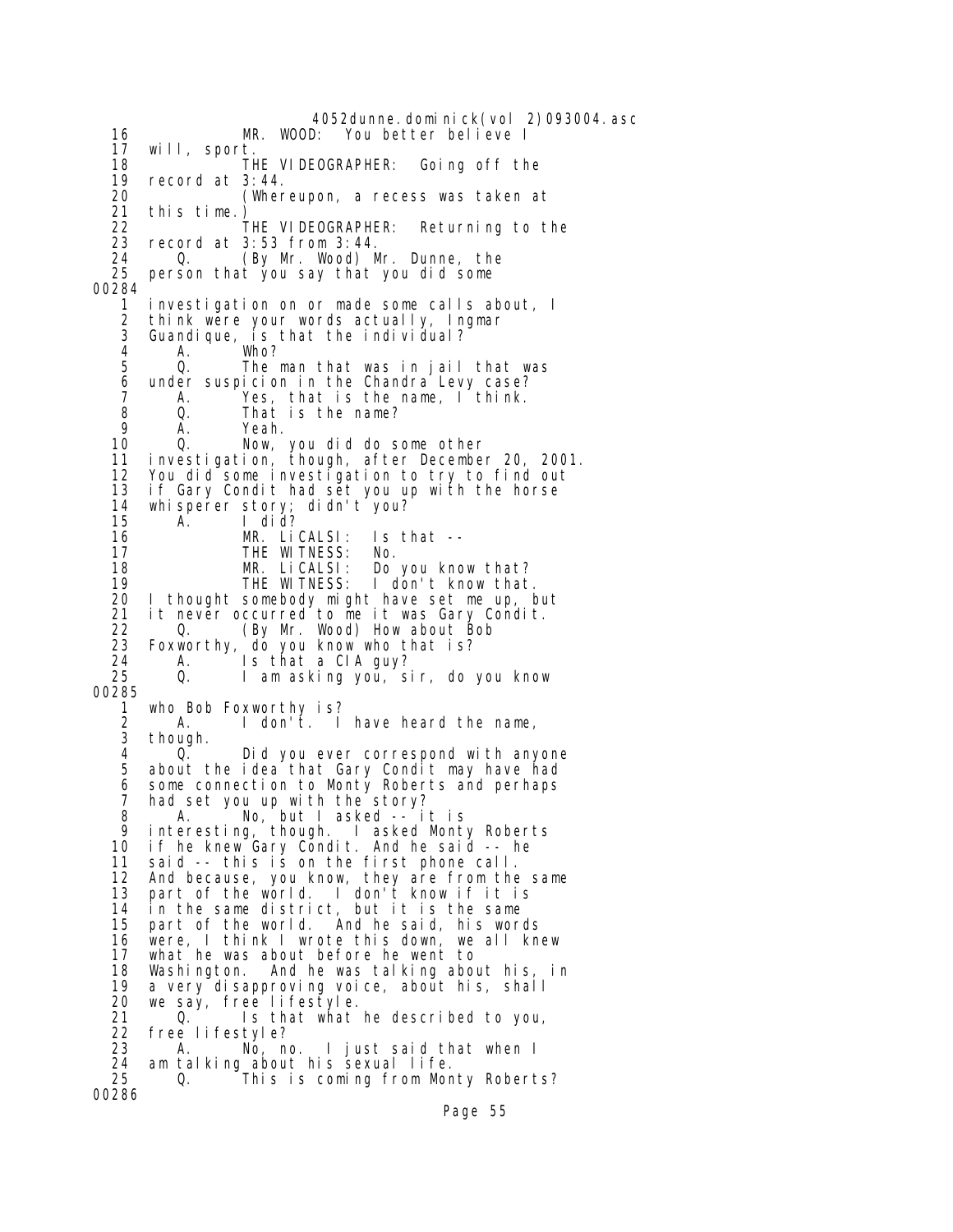4052dunne.dominick(vol 2)093004.asc 1 A. This is coming from Monty Roberts. 2 Q. He did not tell you that he 2 Q. He did not tell you that h<br>3 personally knew Gary Condit; did he?<br>4 A. He said he didn't. 4 A. He said he didn't.<br>5 0. You told the horse Q. You told the horse whisperer story 6 to Graydon Carter. 7 A. Of course.<br>8 Q. Right? 8 Q. Right?<br>9 A. Yes. 9 A. Yes. 10 Q. You told it to -- 11 A. Henry Gruenwald. 12 Q. Yeah, the Gruenwalds; right? 13 A. Uh-huh (affirmative.) 14 Q. You told it to -<br>15 A. That was before 15 A. That was before -- that was the 16 day -- I told it to the Gruenwalds within an hour after it happened. They had dinner with 18 me.<br>19 0. 19 Q. You gave them the whole story? 20 A. Well, a version. 21  $Q_i$  With all the significant parts in  $22$  it; right? 22 it; right? 23 A. (Witness nodded head affirmatively.)<br>24 MR. LiCALSI: Obiection. I don't 24 MR. LiCALSI: Objection. I don't know what significant parts means. 00287 1 MR. WOOD: I think he does. 2 Q. (By Mr. Wood) You gave them the 3 highlights; didn't you? 4 A. Yeah. 0. You obviously gave the highlights 6 to Laura Ingraham at lunch; right? 7 A. Uh-huh (affirmative.) 8 Q. Is that true? 9 A. Yes.<br>10 Q. And 0. And you also gave the highlights 11 and details in the Laura Ingraham interview; 12 right? 13 A. Yeah. 14 Q. You made reference to the horse 15 whisperer in some Vanity Fair columns as well 16 as on Larry King; right? 17 A. Uh-huh (affirmative.) 18 Q. Is that true?<br>19 A. Uh-huh (affirm 19 A. Uh-huh (affirmative.) 20 Q. Is your answer yes? 21 MR. LiCALSI: You have to answer 22 audi bl y.<br>23 23 THE WITNESS: I keep doing that.<br>24 Excuse me. Yes. 24 Excuse me. Yes. Q. (By Mr. Wood) The answer is yes? 00288 1 A. Yes.<br>2 MR. LiCALSI: 2 MR. LiCALSI: Are you all right? 3 THE WITNESS: Yes, I am fine. 4 Q. (By Mr. Wood) And apparently you<br>5 had some folks fairly spellbound at one of had some folks fairly spellbound at one of 6 these cocktail parties, do you recall that, 7 with Gore Vidal present? 8 A. Yes. It wasn't a cocktail party, 8 A.<br>9 but --<br>10 Q. 0. I'm sorry. What was it?<br>A. A dinner. 11 A. A dinner.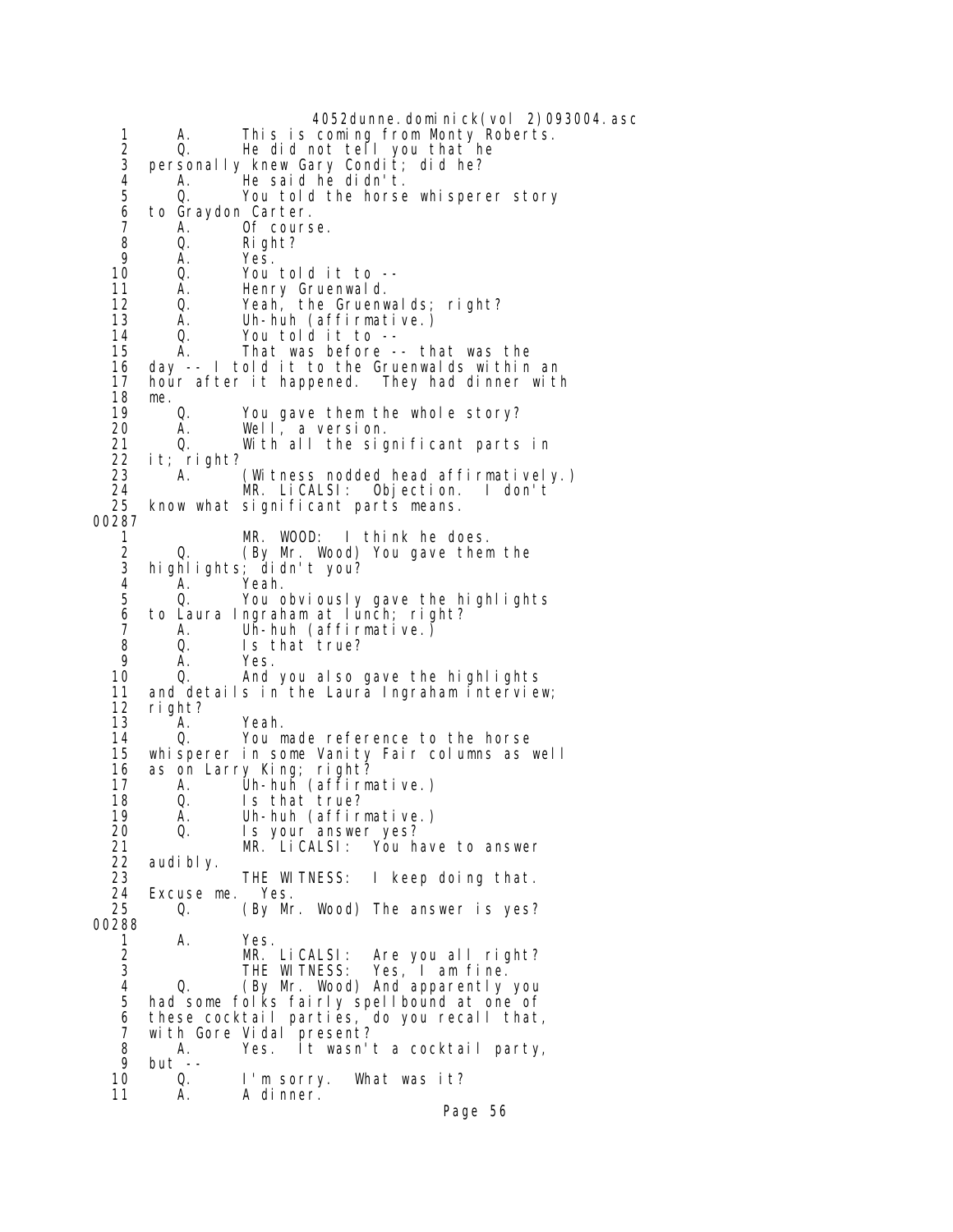4052dunne.dominick(vol 2)093004.asc 12 Q. And tell me where was that dinner? 13 A. In Trader Vic's. I beg your 14 pardon. In Los Angeles. But I -- 15 Q. And you told -- excuse me. You 16 told the story -- 17 MR. LiCALSI: No. He was adding 18 to his answer.<br>19 THE WITNESS: 19 THE WITNESS: I told them a<br>20 minuscule version of the story. 20 minuscule version of the story.<br>21 0. (By Mr. Wood) Well, t 21 Q. (By Mr. Wood) Well, tell me<br>22 exactly what you told them? 22 exactly what you told them? 1 didn't tell anything about -- I 24 told -- the main thing was about the horse whisperer, that this guy out of the blue had 00289 1 called me, told me this story. I had gone I had met with this guy I 3 thought was from the FBI. I didn't say I 4 thought. I said was from the FBI. They had 5 taken it sufficiently seriously enough that<br>6 they gave me questions to ask the horse 6 they gave me questions to ask the horse<br>7 whisperer They had asked me to go to 7 whisperer. They had asked me to go to 8 Washington. I went to Washington. I met 9 these people. They asked me if I could go 10 to England. I went to England. I went to a 11 race. That is what I told.<br>12 0. You didn't mentio You didn't mention Gary Condit? 13 A. I didn't mention Gary Condit.<br>14 0. By name or otherwise? 14 Q. By name or otherwise? 15 A. Well, his name certainly came in.<br>16 I mean, he was part of the story. 16 I mean, he was part of the story. 17 Q. Tell me what part of the story he 18 played? MR. LiCALSI: Are you asking as he 20 told it to -- 21 MR. WOOD: Yeah. 22 MR. LiCALSI: -- the people at the 23 dinner party? 24 MR. WOOD: That's what we're talking about. He said  $-$ 00290 1 MR. LiCALSI: Well, I am just 2 asking for a clarification. MR. WOOD: You didn't mention Gary 4 Condit; he said I didn't mention Gary Condit. 5 THE WITNESS: Well, I didn't<br>6 mention the part about the embassies, 6 mention the part about the embassies, I don't bel i eve. 8 Q. (By Mr. Wood) Well, did you talk 9 about how she had been taken away on the<br>10 airplane? 10 airplane?<br>11 A. 11 A. Yeah, I probably did. 12 Q. Did you talk about the fact that<br>13 Gary Condit had made statements about havi Gary Condit had made statements about having 14 some problems with the young lady?<br>15 A. No. I don't -- 15 A. No, I don't -- 16 Q. You left Gary Condit out totally? 17 A. I don't think he figured heavily 18 into that.<br>19 0 19 Q. Did he figure into the story that you told at that time at all, sir? I want 21 to know what you said to that group about 22 Gary Condit in terms of his role in the Page 57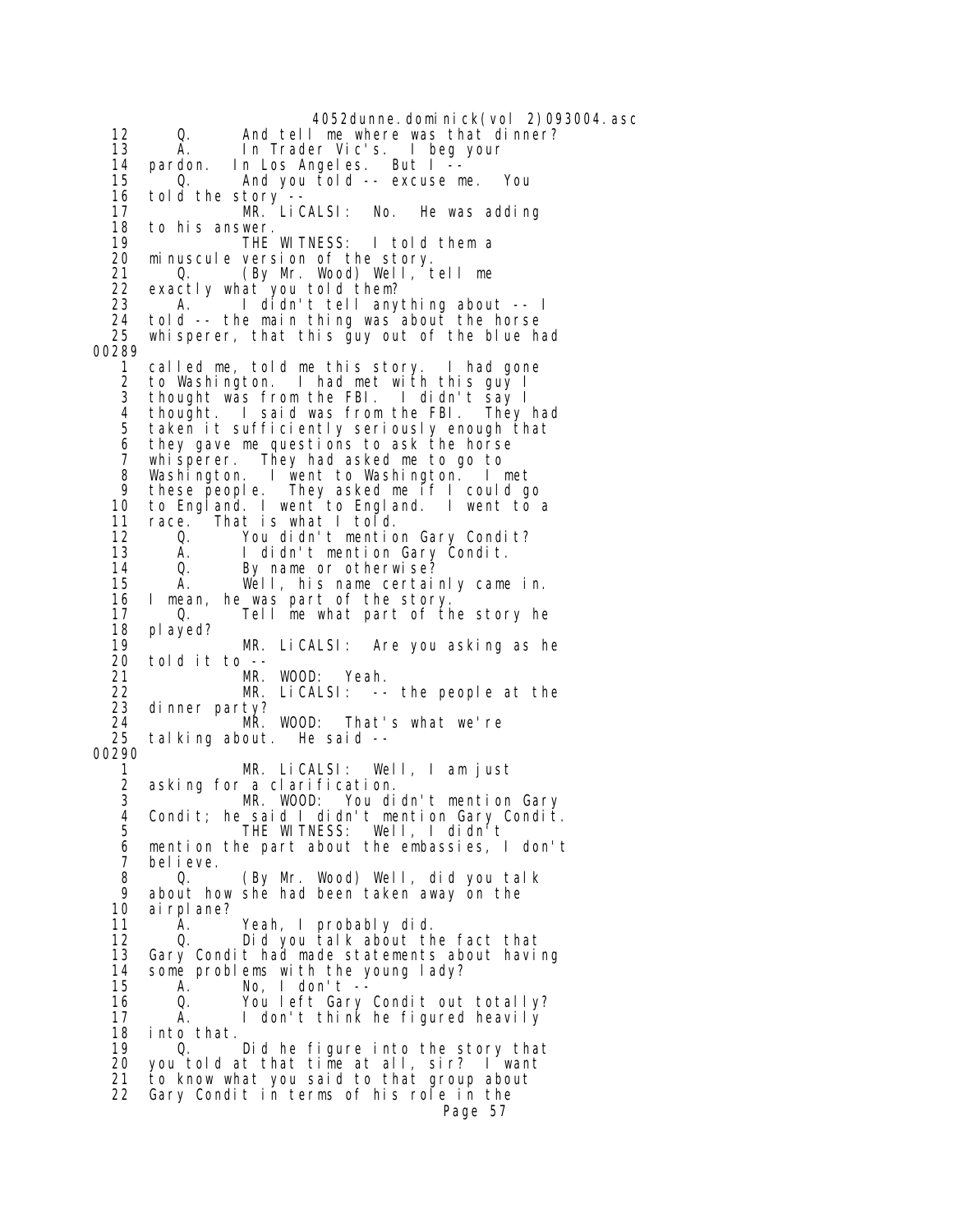4052dunne.dominick(vol 2)093004.asc 23 horse whisperer story? 24 A. I told the story on to Anjelica<br>25 Huston that night who was there. Huston that night who was there. 00291 1 MR. LiCALSI: He is asking what 2 you told the group. 3 THE WITNESS: When I stood up and 4 -- I don't recall doing it. I mean, I was totally surprised to be asked to stand up. 6 I was sort of embarrassed. I was in a 7 different city. And it was a quicky story. 8 It was a quicky version of that story. 9 Q. (By Mr. Wood) Where else did you 10 tell that story, the horse whisperer story? 11 A. I don't know. I mean, other than 12 what you talked about, I don't know.<br>13 0. Did you tell others? 13 Q. Did you tell others?<br>14 MR. LiCALSI: What t 14 MR. LiCALSI: What time frame? MR. WOOD: At any time.<br>MR. LiCALSI: You mean 16 MR. LiCALSI: You mean through 17 today? MR. WOOD: At any time.<br>THE WITNESS: I never t 19 THE WITNESS: I never talk about 20 it anymore. 21 Q. (By Mr. Wood) Why not?<br>22 A. Because you are in the 22 A. Because you are in the picture.<br>23 0. I quess I've accomplished I guess I've accomplished 24 something.<br>25 A. A. You know, I don't know if I told 00292 1 it anymore than that. 2 Q. Do you remember Gore Vidal writing<br>3 a -- 3 a -- 4 A. Gore Vidal and I, whom I have  $known --$  6 MR. LiCALSI: He hasn't asked a 7 question. 8 Q. (By Mr. Wood) Do you remember Gore 9 Vidal writing a letter to the editor of Vanity Fair to which you responded? 11 A. That had nothing to do with Gary 12 Condit, though. That had to do with an 13 Irish Catholic slur he made. I have known 14 him for 50 years. 15 Q. Do you all get along?<br>16 A. What? 16 A. What?<br>17 Q. Do\_yo 17 Q. Do you all get along? A. Yeah, we always did until we had 19 the fight that night, but we made up since 20 then.<br>21 0. 21 Q. The fight that night. Was that at 22 Trader Vic's? 23 A. Yeah, it was about -- he made an 24 Irish Catholic slur, and I am an Irish Catholic. 00293 1 Q. Did you tell the story in New York<br>2 at the dinner party hosted by Casey Ribicoff 2 at the dinner party hosted by Casey Ribicoff?<br>3 A Casey Ribicoff Yes again a 3 A. Casey Ribicoff. Yes, again, a 4 short version of it without -- I don't think 5 with details. 6 Q. Any mention of Gary Condit? I don't know. It could have been. Page 58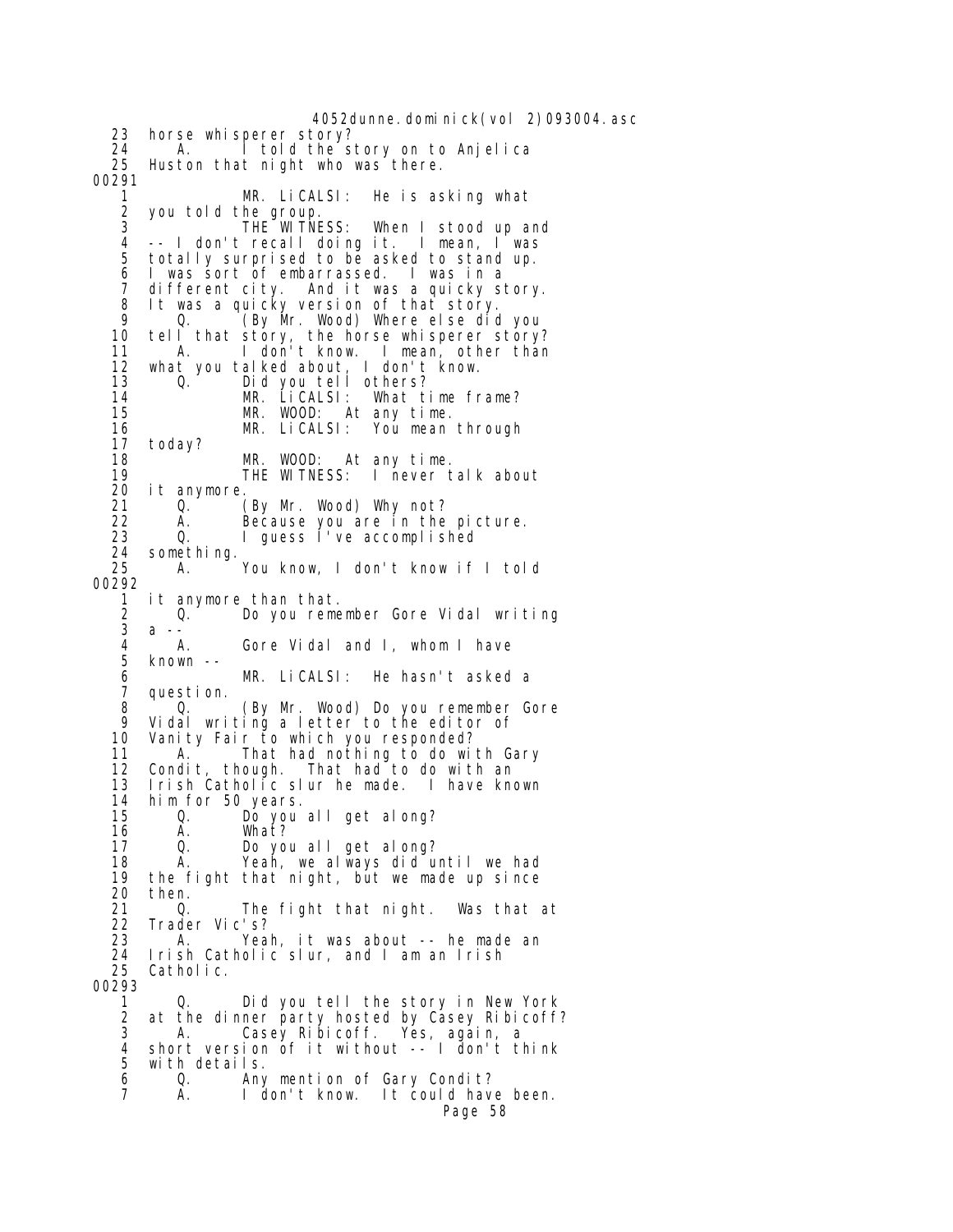4052dunne.dominick(vol 2)093004.asc 8 It would have to be mentioned, yes. I mean, 9 he was the one involved with her. But it<br>10 was mostly about the horse whisperer. 10 was mostly about the horse whisperer.<br>11 0. Well, I want to know did yo Well, I want to know did you or 12 did you not make reference to Gary Condit in 13 the horse whisperer story as you told it in 14 New York at the Ribicoff function? 15 A. I am sure I mentioned his name, 16 yes. I am sure I did. 17 Q. Do you recall what you said about 18 him when you mentioned his name? 19 A. I don't. I don't. It was ten 20 people for dinner. I didn't get up. I 21 didn't -- it wasn't like a speech. It was<br>22 dinner conversation. 22 dinner conversation. 23  $\alpha$  Bave you ever sought to speak with  $24$  any the people at either the Irader Vic's 24 any the people at either the Trader Vic's<br>25 party or the Ribicoff party to see what t party or the Ribicoff party to see what they 00294<br>1 1 recalled about your version of the horse 2 whisperer story?<br>3 A. Yeah, Yeah, I have, in fact. 4 Q. Who have you spoken with in that 5 regard? 6 T. Casey Ribicoff. With Wendy Stark.<br>The haven't talked with Gore. I mean, nobody 7 I haven't talked with Gore. I mean, nobody 8 seems to kind of --<br>9 MR LICAL 9 MR. LiCALSI: He just asked you 10 who had you spoke to. 0. **(By Mr. Wood) You understand my**  12 question? Anybody that you have spoken with 13 that was either at the Trader Vic's party in 14 LA or the New York function by Ms.<br>15 Ribicoff -- $Ri \text{ bi coff } -$ <br>A. Y 16 A. Yeah.<br>17 Q. -- to -- to ask them about what they 18 recalled about what you said about the horse 19 whisperer story. 20 A. I have.<br>21 Q. Anybody 21 Q. Anybody other -- 22 A. But nobody has had any specific 23 mention of it. 24 MR. LiCALSI: Listen to the question. He is asking you can you name such 00295 1 persons other than you have already named 2 that you've spoken with since the party. THE WITNESS: Wendy. I can't 4 really.<br>5  $0.$ 0. (By Mr. Wood) Do you recall what  $6$  they told you?<br> $7$  7 MR. LiCALSI: Objection. He has 8 identified a few people. The way you've 9 asked it is a compound question. 10 Q. (By Mr. Wood) Well, do you recall 11 what any one of those individuals told you?<br>12 1. A. Yes. 12 A. Yes. 13 Q. All right. Well, tell me the name 14 of the person and what they said to you? 15 A. Okay. But it is all like a 16 generality. I mean, you got to understand 17 something, Mr. Wood. These are people who go 18 out to dinner every night or six nights a Page 59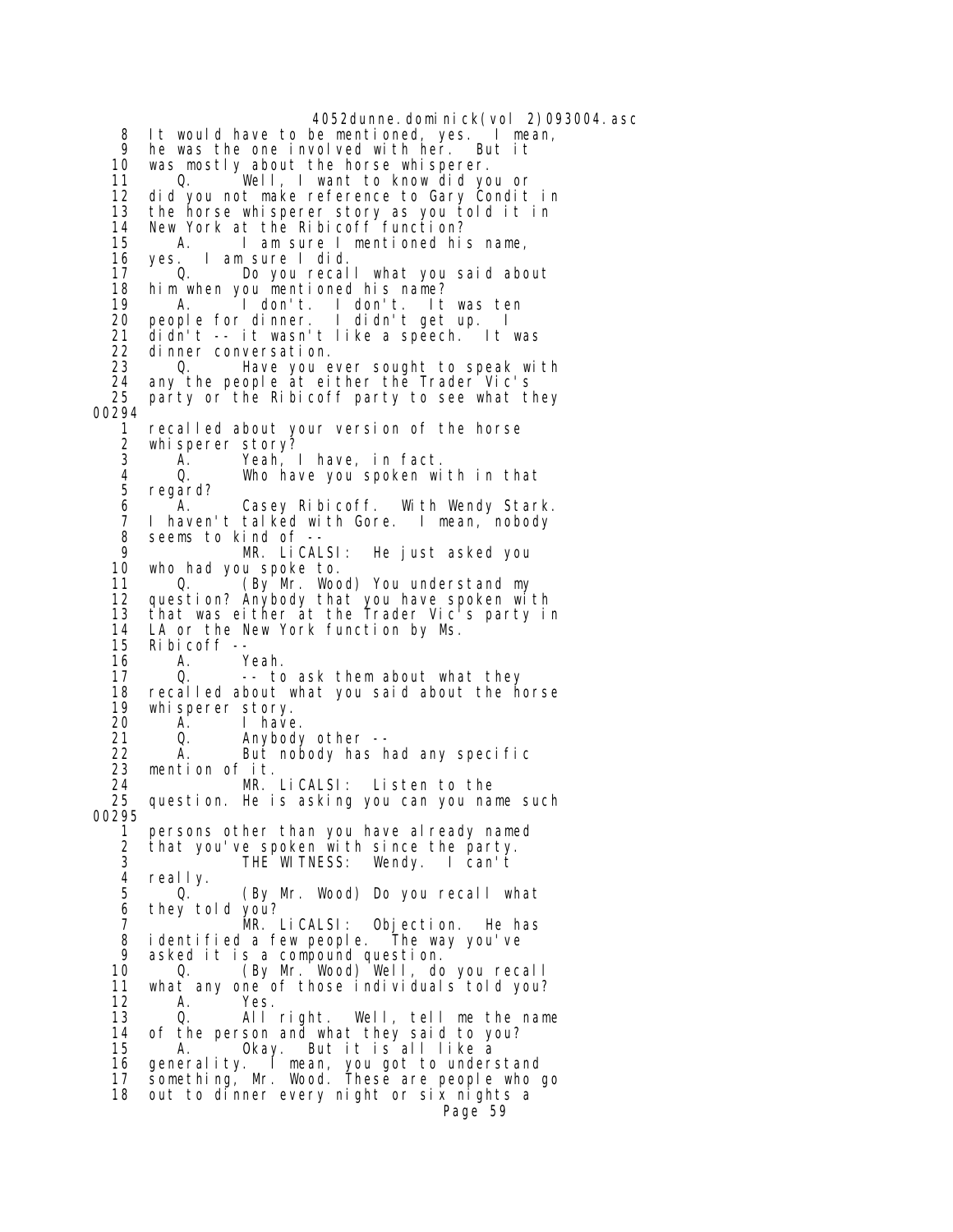4052dunne.dominick(vol 2)093004.asc<br>helatest news. You know, 19 week. You hear the latest news. 20 these are high circles. You hear hot news that is going on. And, you know, they 22 talked about Alfred Taubman for six months.<br>23 They've talked about Lord Black now for six 23 They've talked about Lord Black now for six 24 months. It's the hot -- whatever is the hot thing. 00296 1 And then, you know, you hear so 2 much. I mean, I just asked Casey Ribicoff 3 the other day, I said what did I say that 4 night? And she said, I don't know, I don't remember. You talked about the horse 6 whisperer and the -- I don't remember the 7 specifics.<br>8 0. 8 Q. Isn't that sort -- 9 A. It is not like an organized<br>10 speech. It's like you start talking speech. It's like you start talking at 11 dinner like I am talking across to you right 12 now. It is not like I am, you know, the 13 authority on the matter. I told a version 14 of the horse whisperer, which was an 15 extraordinary experience. 16 MR. LiCALSI: He has asked you 17 what you remember the people you've talked to<br>18 said. 18 said.<br>19 19 THE WITNESS: Well, they don't<br>20 seem to remember any specifics. 20 seem to remember any specifics.<br>21 0. (By Mr. Wood) The fac 21 Q. (By Mr. Wood) The fact is you 22 don't remember any specifics?<br>23 A. That's right. 23 A. That's right. 24 Q. You don't know what you said about<br>25 it. You just say today that you gave some it. You just say today that you gave some 00297 1 shortened version at both functions; right?<br>2 A. Yeah. A. Yeah. 3 MR. LiCALSI: And he also answered 4 your question of what people told him whom he inquired afterward. 6 MR. WOOD: Was that an objection? 7 MR. LiCALSI: I think you were -- 8 MR. WOOD: Just another gratuitous<br>9 comment. 9 comment. MR. LiCALSI: Well, you can call 11 it what you like. 12 MR. WOOD: Well, I don't see any 13 objection there.<br>14 0. (Bv Mr (By Mr. Wood) Mr. Dunne -- 15 A. Sir. 16 Q. -- are you sure that at either of 17 those functions you did not make any 18 statements about Mr. Condit going to Middle<br>19 Eastern embassies and making any statements 19 Eastern embassies and making any statements<br>20 about Chandra Levy or a young woman that he about Chandra Levy or a young woman that he 21 was trying -- that he was having problems 22 with; did you leave that part out, are you<br>23 certain? 23 certain? 24 A. I don't remember doing it. You don't remember saying it? 00298 A. Saying it, yeah. 2 Q. Did you leave out of the story at 3 both parties any reference to Gary Condit Page 60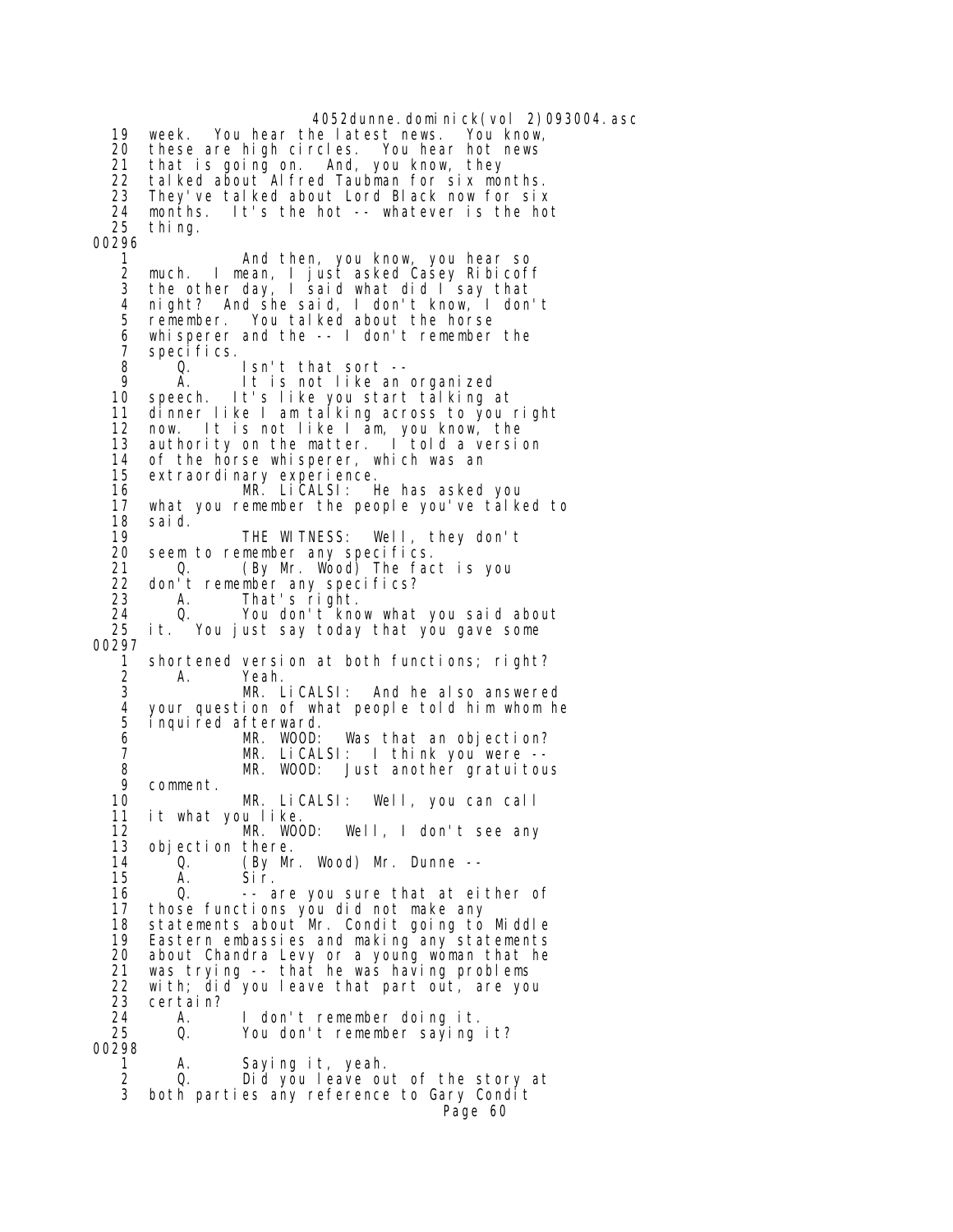4052dunne.dominick(vol 2)093004.asc 4 creating the environment that led to her 5 abduction?<br>6 A. 6 A. I just don't remember. 7 Q. You don't know whether you said it 8 or --<br>9 A. 9 A. I don't. 10 Q. -- or you didn't say it? 11 A. That's<sup>right.</sup><br>12 Q. And the fact 0. And the fact is you don't know 13 whether you made any reference to him with 14 respect to being at Middle Eastern embassies or not; do you? 16 A. No, I don't.<br>17 M.R. Li CALSI: 17 MR. LiCALSI: Asked and answered. 18 Q. (By Mr. Wood) You may have; you 19 may not have?<br>20 A. Tha That's correct. 21 Q. You didn't specifically leave it 22 out or intentionally leave it out; did you? 23 MR. LiCALSI: Objection. He's 24 already answered the question. MR. WOOD: What was his answer? 00299 1 Did he intentionally leave it out? 2 MR. LiCALSI: He said he didn't 3 remember if he said it.<br>4 MR. WOOD: I MR. WOOD: I didn't ask -- 5 MR. LiCALSI: No, no, no, no. He 6 told you he didn't remember what he said. 7 How can he answer if he intentionally left<br>8 something out that he can't remember wheth 8 something out that he can't remember whether 9 he said or not.<br>10 MR. WOOD: 10 MR. WOOD: Are you through?<br>11 MR. LiCALSI: Yeah. 11 MR. LiCALSI:<br>12 0. (By Mr. Wood) 12 Q. (By Mr. Wood) Sir, was there<br>13 anything in your mind's eye that would anything in your mind's eye that would lead 14 you to believe at that time that you might have intentionally omitted any references about 16 Gary Condit and the Middle Eastern embassy or 17 creating the environment that led to Chandra<br>18 Levy's disappearance? 18 Levy's disappearance? 19 MR. LiCALSI: Objection. It is 20 unintelligible.<br>1 THE l 21 <sup>THE WITNESS:</sup> I simply don't<br>22 remember if I said it or not. 22 remember if I said it or not. 23 Q. (By Mr. Wood) I understand. But<br>24 Iooking back in your mind's eye, do you 24 looking back in your mind's eye, do you recall having any concerns that might have 00300 1 led you not to say anything about Mr. Condit and Middle Eastern embassies or creating the 3 environment that led to Chandra Levy's 4 disappearance when relating the horse whisperer 5 story after December 20, 2001? 6 MR. LiCALSI: Objection, calls for 7 speculation.<br>8 T<del>l</del> 8 THE WITNESS: I mean, the only<br>9 time I recall doing it was on -- where no 9 time I recall doing it was on -- where now,<br>10 on the radio show, on the Laura Ingraham on the radio show, on the Laura Ingraham 11 radio show I certainly said that. 12 Q. (By Mr. Wood) And again, what you 13 are telling me is you don't know whether you 14 said it anywhere else or not? Page 61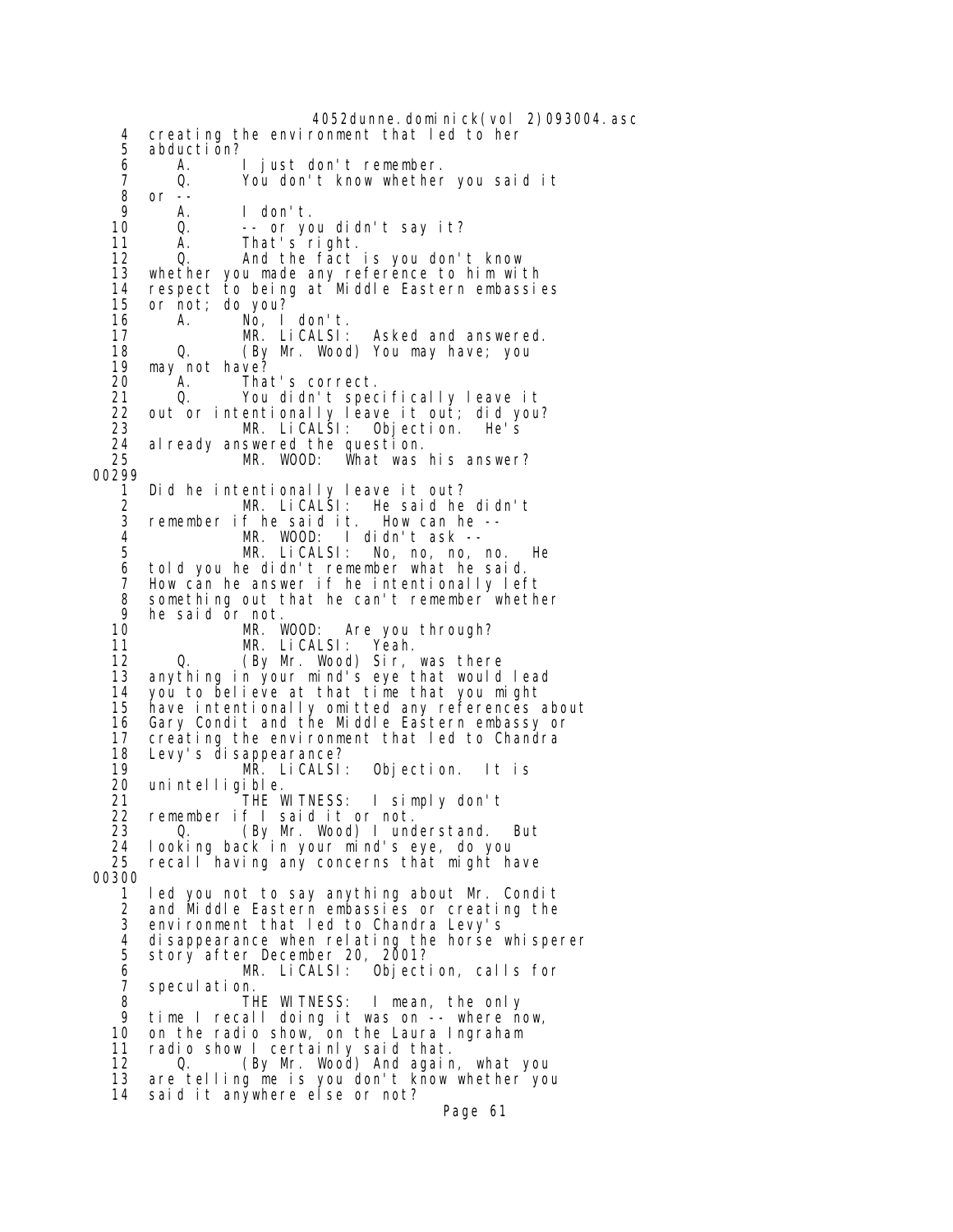4052dunne.dominick(vol 2)093004.asc 15 A. I don't. 16 Q. I think I was -- I thought I was 17 right. And maybe I have taken this out of 18 context, but there was some challenge to my 19 saying that you had upwards of 40 phone calls 20 after -- 21 A. No, that is absolutely absurd.<br>22 O. Maybe I am taking it incorrect 22 Q. Maybe I am taking it incorrectly. In your March 2002 -- have we 24 marked this as an exhibit? It is number 25 three. Dunne-3? 00301 MR. LiCALSI: Yeah, can you tell 2 him where you are referring? 3 Q. (By Mr. Wood) It started: I had<br>4 the good fortune of spending Christmas at 4 the good fortune of spending Christmas at the country home of my son Griffin in Rhinebeck, 6 New York. In reading down, you then go 7 along and say: Between -- 8 A. Oh, it does say 40. 9 Q. Between my apartment in New York<br>10 and house in Connecticut, I had 40 message and house in Connecticut, I had 40 messages 11 on the answer machines, many from reporters, 12 who were also friends, but I didn't return 13 any of them. What had happened was this.<br>14 And then you go on to relate that you had 14 And then you go on to relate that you had<br>15 been on The Laura Ingraham Show, and you been on The Laura Ingraham Show, and you told 16 the story; right?<br>17 A. Yes. 17 A. Yes.<br>18 Q. Sol 18 Q. So I was correct --<br>19 A. Yes. 19 A. Yes. 20 Q. -- that you had upwards of 40 21 phone calls after you made this appearance on<br>22 The Laura Lngraham Show, some of whom were The Laura Ingraham Show, some of whom were 23 from reporters, some of whom were from 24 friends, some of whom were from reporters who<br>25 were friends about the appearance; right? were friends about the appearance; right? 00302 1 A. That is correct. Okay. My faith in myself is 3 restored. 4 A. I am sorry. I am sorry. I wasn't 6 Q. It really wasn't horribly damaged. 7 MR. LiCALSI: I am sure it would 8 take a lot to damage that. 9 MR. WOOD: That is true. We have found something we can agree on. 11 MR. LiCALSI: I knew there was 12 hope. 13 THE VIDEOGRAPHER: Going off the 14 record at 4:11 p.m. 14 record at 4:11 p.m. 15 (Whereupon, a recess was taken at this time.) 17 (Whereupon, Exhibit-Dunne-8 was 18 marked for identification.) 19 THE VIDEOGRAPHER: Returning to the 20 record at 4:18 from 4:11. 21 Q. (By Mr. Wood) I want to hand you<br>22 what has been marked for purposes of 22 what has been marked for purposes of<br>23 identification as Dunne-8 and ask you identification as Dunne-8 and ask you, sir, 24 is that a true and correct copy of your 25 reply to Gore Vidal's letter to the editor in Page 62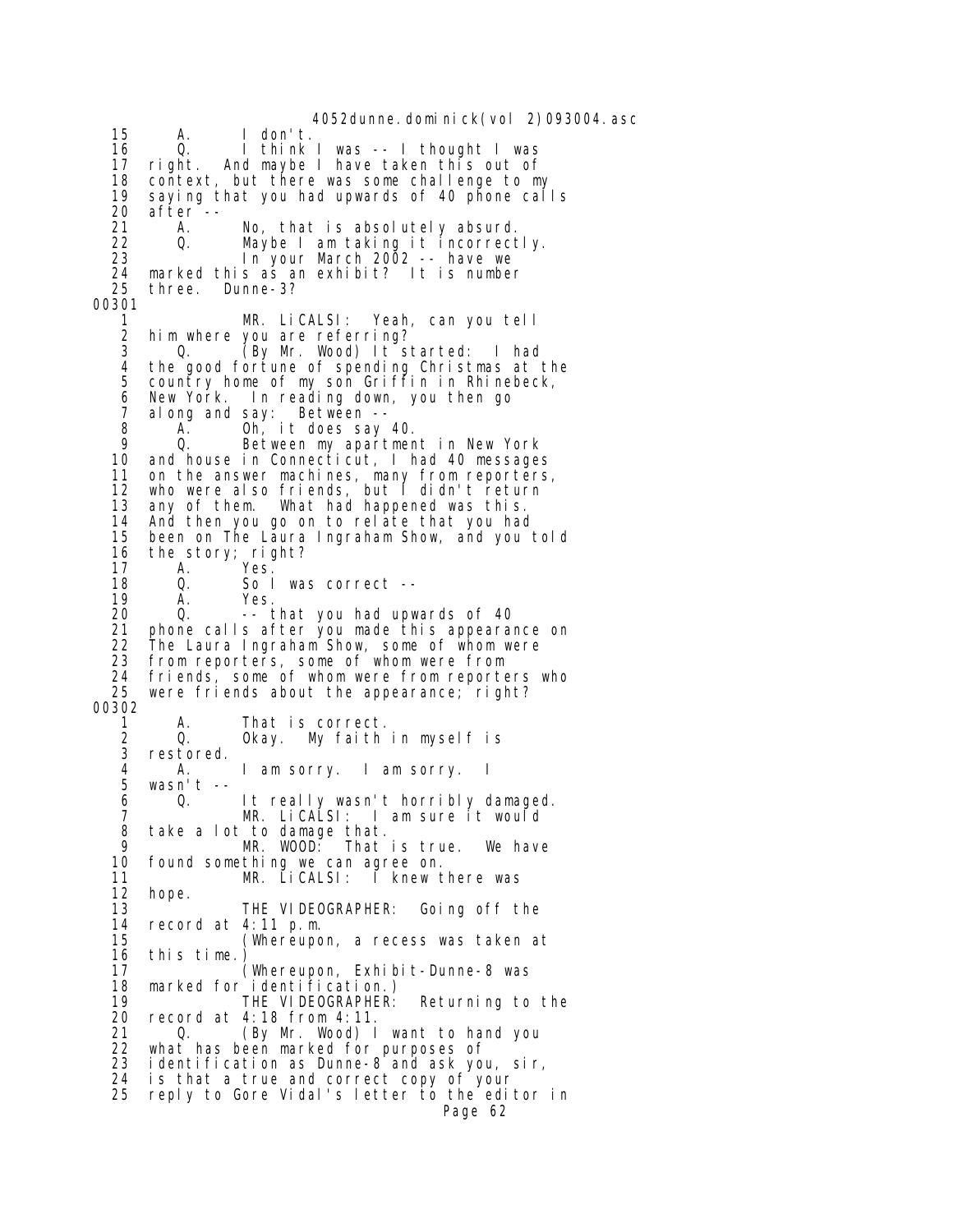4052dunne.dominick(vol 2)093004.asc 00303 1 Vanity Fair? 2 A. (Witness reviews document.)<br>3 Q. Is that a true and correct Is that a true and correct copy -- 4 you are the diarist. It says diarist's reply. That is Dominick Dunne's reply? 6 A. That is me. 7 Q. And this is referring to the 8 Beverly Hills dinner party at Trader Vic's;<br>9 right? 9 right?<br>10 A. 10 A. Right.<br>11 Q. And. vo And you make the statement at the 12 end of your letter: I thought you were in a 13 mean and miserable mood because your defense 14 of Timothy McVeigh, whom you referred to as a<br>15 patriot had been such a colossal flop that 15 patriot, had been such a colossal flop that 16 it embarrassed the room before nearly clearing<br>17 it, while I at least held the attention of it, while I at least held the attention of 18 the table by talking about Gary Condit and 19 Chandra Levy. It's as simple as that. 20 Have I read that correctly?<br>21 A. Uh-huh (affirmative.) 21 A. Uh-huh (affirmative.) 22 Q. Your words? 23 A. Uh-huh (affirmative.) 24 Q. Are those words true? Those are true. 00304 1 Q. So you did talk about Gary Condit<br>2 at that dinner party; didn't you? 2 at that dinner party; didn't you? 3 A. I've already told you that. 4 Q. You talked about Gary Condit and 5 Chandra Levy; true? 6 A. Yes.<br>7 O. Have 7 Q. Have you or anyone acting on your 8 behalf taken any steps to have any criminal 9 prosecution of Marti Shelton for what you 10 referred to as her efforts to extort money<br>11 from you about by making up E-mails from you about by making up E-mails 12 referencing Gary Condit?<br>13 MR. LiCALSI: 13 MR. LiCALSI: I'm going to object. 14 He'll be able to answer, but I'm going to 15 object that this has no relevance to any 16 issue in this case. 17 THE WITNESS: But, yes, I will 18 tell you, I never wrote those E-mails in 19 which the initials GC -- 20 MR. LiCALSI: The question is have 21 you taken any steps to have her prosecuted. 22 MR. WOOD: Here is what I want to 23 know. Let me withdraw it.<br>24 THE WITNESS: 24 THE WITNESS: She is in jail.<br>25 0. (By Mr. Wood) I understand. (By Mr. Wood) I understand. 00305<br>1 1 That's my only thing. You had nothing to do 2 with that; did you? 3 A. No. 4 Q. Or you didn't ask anybody to see<br>5 about having her put in jail? 5 about having her put in jail? 6 A. No. 7 Q. That is a different subject. I am 8 asking you, and here is what I understand. 9 You know that she contacted Mark Goidell, 10 sent E-mails. You say that she didn't -- Page 63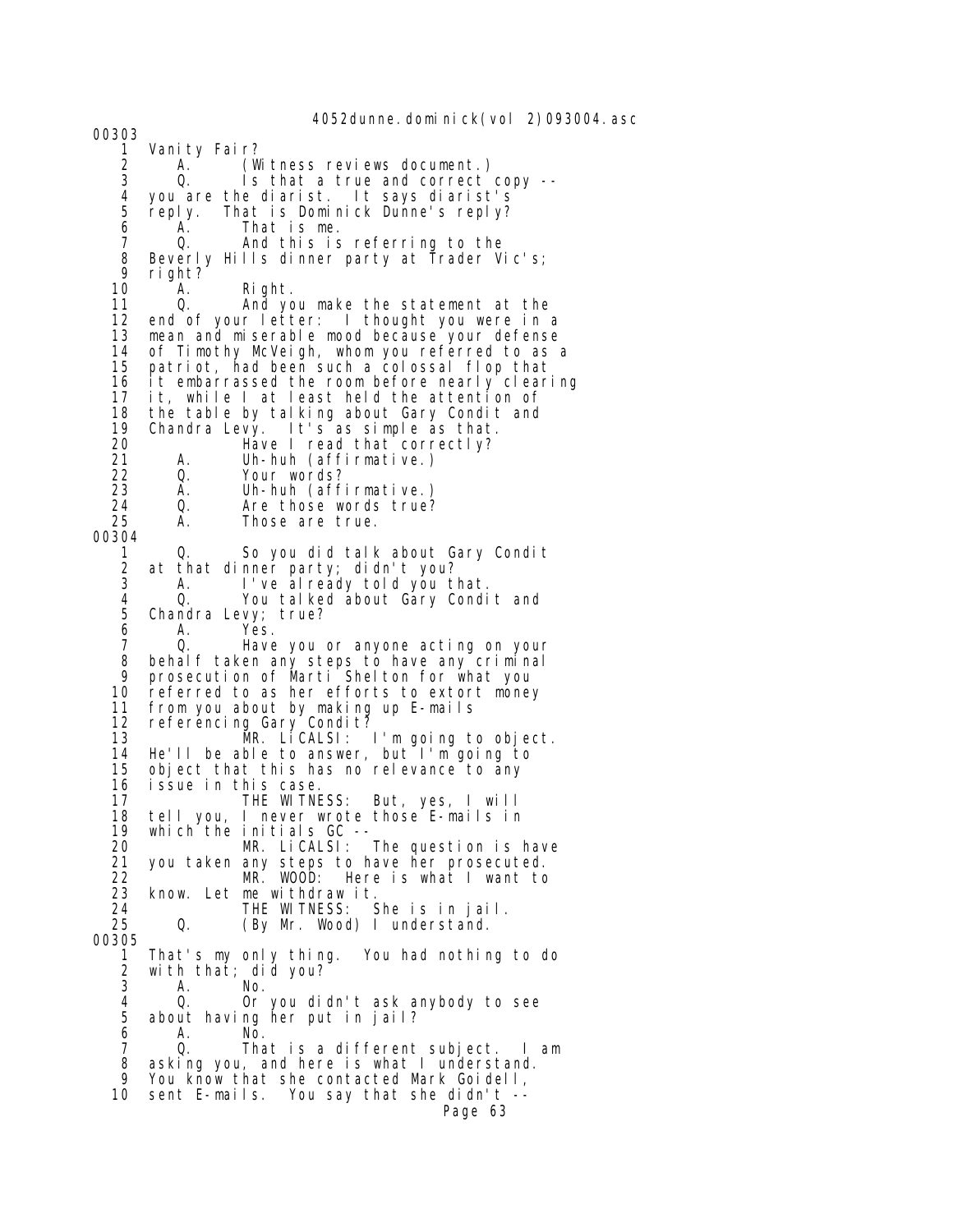4052dunne.dominick(vol 2)093004.asc 11 they are not authentic, that she made them 12 up. Okay? Am I right so far? 13 A. Yes. 14 Q. And that she did so in an effort 15 to try to extort money from you?<br>16 A. Yeah. 16 A. Yeah.<br>17 0 And\_m 17 Q. And my question is whether you 18 have taken any steps to have her criminally 19 prosecuted for her efforts at what you 20 describe to extort money from you, the crime 21 of extortion? 22 A. Now, I am not actually sure -- 23 MR. LiCALSI: What do you recall? 24 Did you report, have someone report the crime? 00306 1 THE WITNESS: Oh, yes. Yes,<br>2 indeed. I tell you -- 2 indeed. I tell you -- 3 MR. LICALSI: Let him --<br>4 MR. WOOD: No. no. no. 4 MR. WOOD: No, no, no. Wait a 5 minute. You just tell him something, and I want to follow up on it. 7 MR. LiCALSI: I didn't tell him. 8 I said did you have someone report the crime 9 for you. 10 MR. WOOD: Thank you.<br>11 Q. (By Mr. Wood) And you. (By Mr. Wood) And your answer was 12 yes. Who reported the crime for you?<br>13 A. It was a -- it was when I 13 A. It was a -- it was when I was in 14 France at the Cannes Film Festival, and it came out in the New York Post with a writer 16 called Keith Kelly that I had sent these<br>17 E-mails -- 17 E-mails -- 18 Q. Can I stop you?<br>19 MR. LiCALSI: H 19 MR. LiCALSI: Hold on a second.<br>20 Let him finish his answer. Let him finish his answer. 21 MR. WOOD: Because of your 22 self-imposed rule here that I've got to -- 23 Q. (By Mr. Wood) I want an answer to<br>24 the question who reported the crime for you 24 the question who reported the crime for you,<br>25 that would be a name -that would be a name --00307 1 A. 0kay.<br>2 0. –– no 2 Q. -- not an explanation that takes 3 up a lot of time.<br>4 A. Okay. 4 A. Okay. Okay, okay. I'm sorry. 5 Q. Who reported the crime?<br>6 A. Alawyer in France with 6 A. A lawyer in France with whom I had 7 done another case with called Michael 8 Griffith. And Michael Griffith, from France, 9 contacted Virginia where she was from and got 10 a 62-page wrap sheet from her and 11 aliases<br>11 from her. 11 from her.<br>12 0. Do you know who reported the crime 13 to authorities? 14 A. Michael Griffith. 15 Q. Who did he report it to?<br>16 A. He reported it to a lawy 16 A. He reported it to a lawyer first, 17 I believe, in Virginia called, oh, God, 18 Zwellman.<br>19 19 Is that right? Do you know -- I 20 think his name is -- 21 I can easily get that for you. Page 64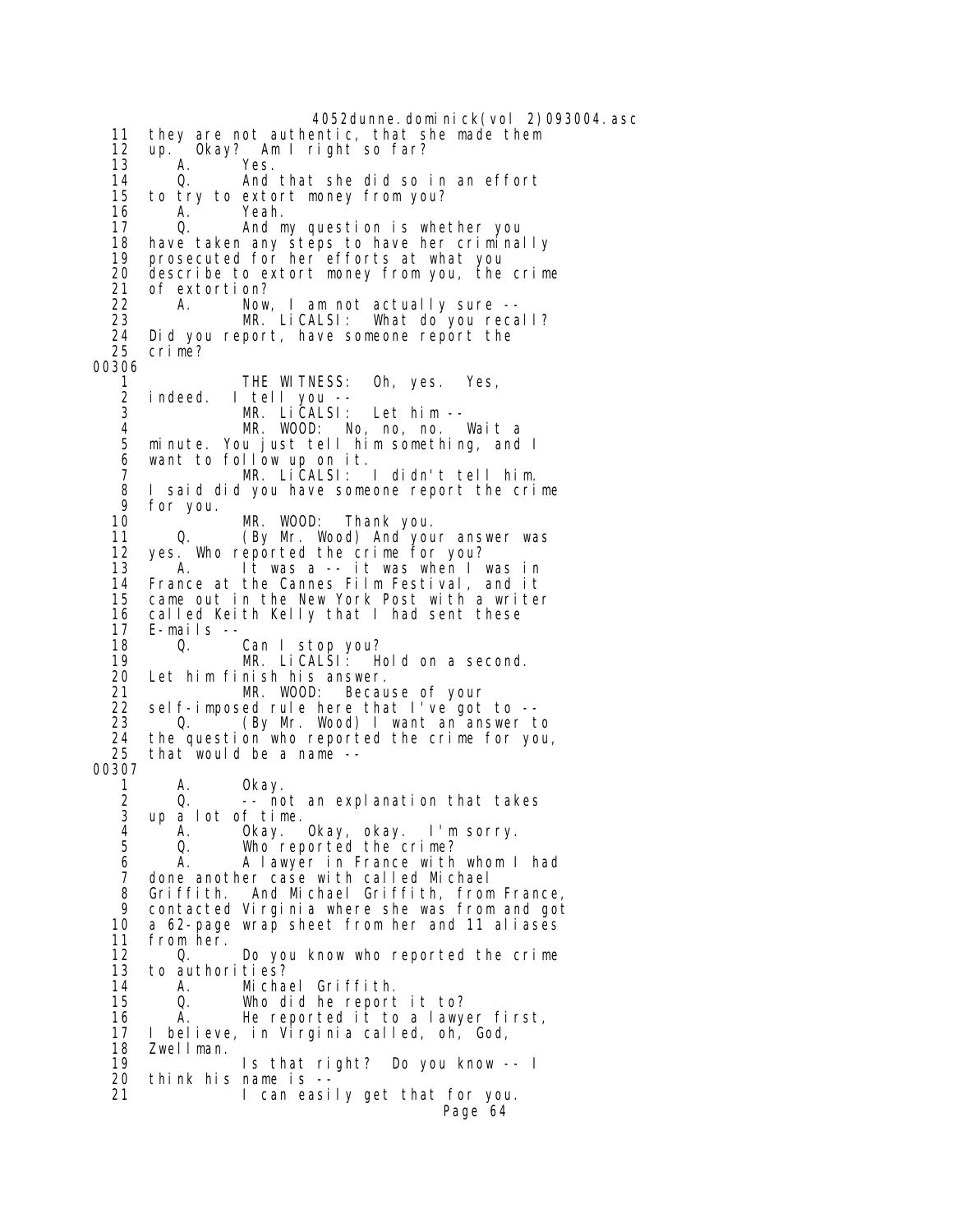4052dunne.dominick(vol 2)093004.asc 22 I've never met him. 23 Q. Do you know what authorities, law 24 enforcement authorities, it was reported to?<br>25 A. Actually, I don't. But I know she Actually, I don't. But I know she 00308 1 was arrested, I know that.<br>2 0. In connection wi 2 Q. In connection with what she tried 3 to do to extort money from you? 4 A. Well, she was wanted already in Pennsylvania for some other thing. I don't 6 know if she was arrested for me or not.<br>7  $\hbar$  . But you intended for someone 7 Q. But you intended for someone to 8 report her efforts to extort money from you 9 to the law enforcement authorities?<br>10 A. Yeah. 10 A. Yeah.<br>11 Q. And 11 Q. And you understand that that was<br>12 accomplished: right? 12 accomplished; right?<br>13 A. Yeah, it w. A. Yeah, it was accomplished. 14 Q. How long ago?<br>15 A. Because she - 15 A. Because she -- how long ago? 16 MR. LiCALSI: How long ago.<br>17 THE WITNESS: Did all this Did all this happen? 18 MR. LiCALSI: No. How long ago 19 was it accomplished that someone reported the<br>20 crime that you were --20 crime that you were --<br>21 THE WITNESS: 21 THE WITNESS: It was after I came 22 back from France. It was -- this is just a 23 guess. 24 MR. LiCALSI: Don't guess. (By Mr. Wood) Was it before or 00309 1 after Mr. LiCalsi began to represent you? 2 A. It was -- it was before. 3 MR. LiCALSI: I don't know. 4 THE WITNESS: I mean, I haven't taken an active part in that. 6 MR. LiCALSI: Let him ask you a 7 question. 8 Q. (By Mr. Wood) Do you know when 9 that was done, your best time? 10 A. It was -- well, I was still with 11 Laura Handman at the time that these things 12 started.<br>13 0. Q. I am not asking you that. 14 A. I am trying to think out loud, if<br>15 you would just allow me to, please. 15 you would just allow me to, please.<br>16 0. Okay. 16 Q. Okay.<br>17 A. When When the arrest was made,  $I$  mean, 18 I think that's only been like a week, a 19 week, two weeks, something like that.<br>20 20 She went to the Washington 20 She went to the Washington Post<br>21 also. 21 also. 22 Q. Do you know when you had her<br>23 reported to authorities for trying to reported to authorities for trying to extort 24 money from you, sir? A. I would think a couple of weeks 00310<br>1 1 back. 2 Q. From today?<br>3 A. A month maybe. I don't know for 4 sure.<br>5 0. 5 Q. You believe sometime within the 6 last month?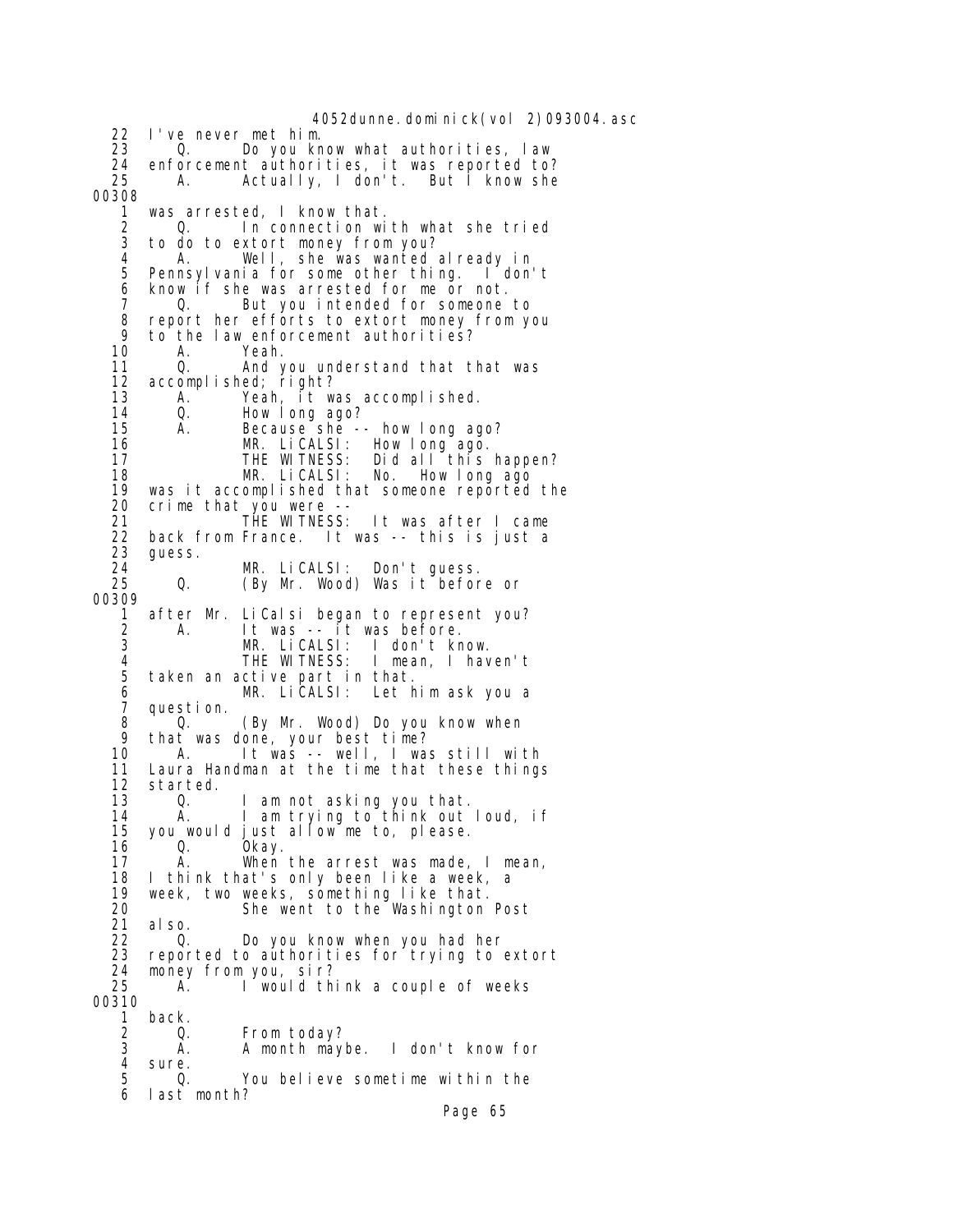4052dunne.dominick(vol 2)093004.asc 7 A. I think so. 8 Q. I want you to do one last thing 9 for me before the time expires. I want you to take a look at the amended complaint. I 11 don't know which exhibit number it is. Look 12 at page 26, if you would. 13 MR. LiCALSI: Where on page 26 14 would you like him to read? MR. WOOD: Down under Condit get a 16 Dunne-ing, second paragraph, quote, He's one<br>17 of the great bleeps, end quote, Dunne told 17 of the great bleeps, end quote, Dunne told 18 the Track.<br>19 19 Did you read that with me? 20 THE WITNESS: Who is the Track? 21 Q. (By Mr. Wood) Inside Track column<br>22 of the Boston Herald. 22 of the Boston Herald. Do you know what you said that was 24 bleeped out, he's one of the great --<br>25 A. I am sorry. A. I am sorry. 00311 1 MR. LiCALSI: It assumes he said<br>2 that. As you pointed out the other day, that. As you pointed out the other day, 3 people are often misquoted. 4 Q. (By Mr. Wood) Do you remember 5 making the quote, he's one of the great -- 6 A. No, I don't.<br>7 Q. And then --7 Q. And then -<br>8 A. Who am I ta 8 A. Who am I talking about here, Gary? 9 MR. LiCALSI: It just says the 10 Track.<br>11 0. 11 Q. (By Mr. Wood) Talking about -- 12 MR. LiCALSI: Don't -- just listen 13 to his questions and answer his questions. 14 THE WITNESS: Okay. All right.<br>15 0. (By Mr. Wood) You don't recall 0. (By Mr. Wood) You don't recall 16 making any statement to that effect about 17 Gary Condit?<br>18 A. I 18 A. I don't. 19 Q. And then go back, please -- 20 A. Which newspaper is that? 21 Q. Boston Herald. 22 Do you -- We are at  $4:30$ , so 24 maybe one more question. MR. WOOD: Well, if I ask one 00312 1 more question, then I don't get to follow up 2 or anything.<br>3 3 THE WITNESS: Go ahead.<br>4 MR Licalsi: No no r 4 MR. LiCALSI: No, no, no, no. MR. WOOD: I appreciate your 6 willingness, Mr. Dunne, but your lawyer, I 7 don't think, is going to be as willing.<br>8 Are you taking the position a 8 **Are you taking the position again,**<br>9 **because it is 4:30** and we started at 1:00 9 because it is  $\overline{4}$ : 30 and we started at 1:00,<br>10 that we are done for today? that we are done for today? 11 MR. LiCALSI: You had the equival ent of a seven-hour day with this 13 witness. That is what the court ordered, and 14 that is what we are doing. MR. WOOD: Well, I don't read the<br>der that way. I read the court's 16 court's order that way. 17 order to say that I am entitled to seven Page 66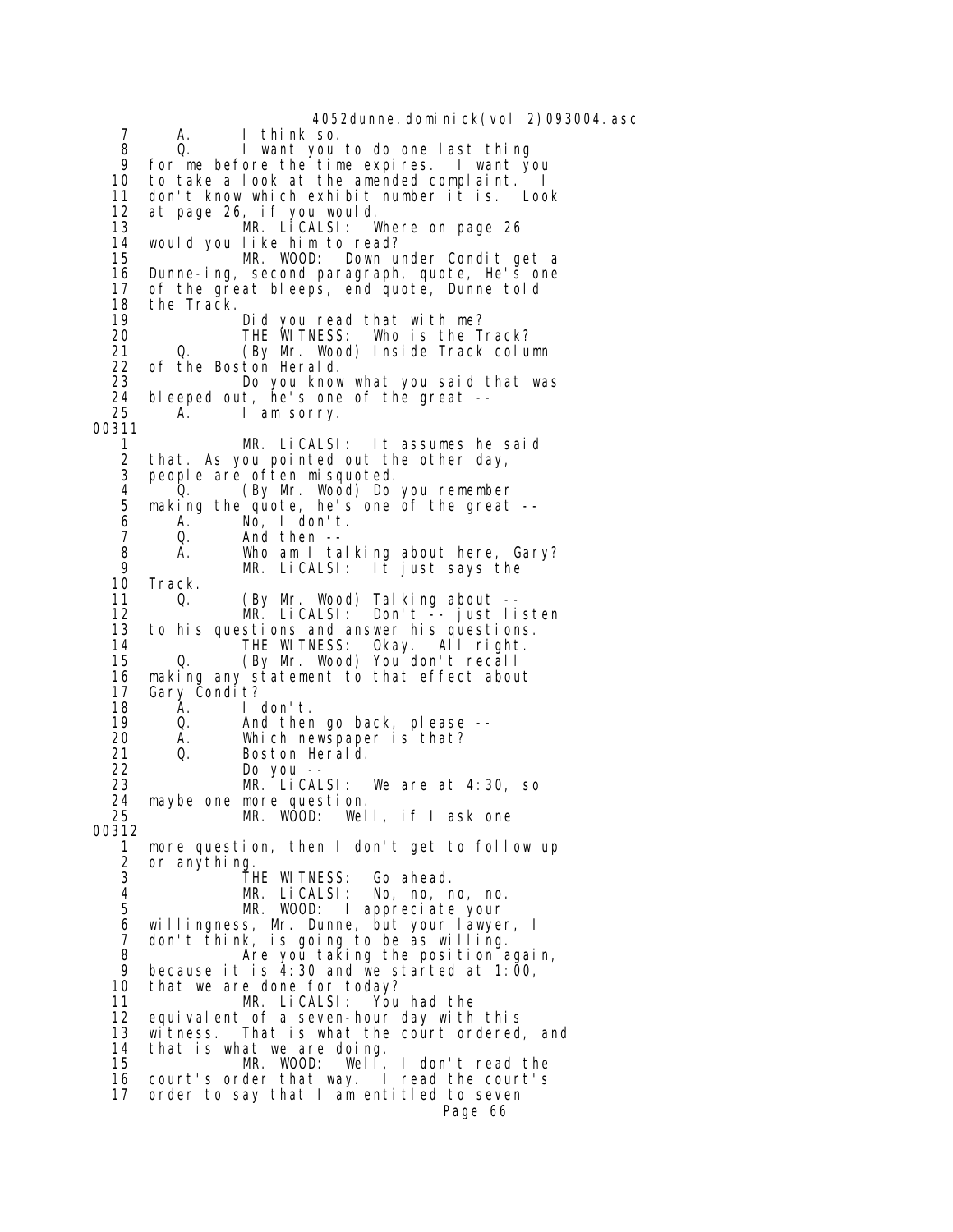4052dunne.dominick(vol 2)093004.asc 18 hours of deposition and that what the intent 19 of the agreement was with Laura Handman and 20 myself was that that seven-hour-deposition right would be divided into two days at the 22 request of Ms. Handman that I agreed to. That<br>23 is what the deal was, and that is what was is what the deal was, and that is what was 24 in the consent order. And what you turned that into is 00313 1 you've turned it into a situation where I 2 have now how many hours on the record?<br>3 THE VIDEOGRAPHER: Five bour 3 THE VIDEOGRAPHER: Five hours and 23 minutes. 5 MR. WOOD: I have five hours and 6 23 minutes on the record in this deposition. 7 I am entitled to seven hours. And it was<br>8 never the intent that I was going to come never the intent that I was going to come up 9 here and go in two-and-a-half-hour,<br>10 three-and-a-half-hour segments and three-and-a-half-hour segments and not get a 11 seven-hour deposition so that I would have to 12 come back a third time. But that is what you have done. 14 You have created a situation where now in order to finish this deposition I am 16 going to be put to the trouble and expense<br>17 of having to come up here for a third day 17 of having to come up here for a third day to  $fini sh$  it. And that was not the deal made 19 by Laura Handman and me. And I don't think 20 that any reasonable construction of the court's order would support the idea that it 22 was intended to be anything other than that,<br>23 Paul. 23 Paul. 24 But as I said yesterday, I can't make you do the right thing. I am entitled 00314 1 to more time, so the deposition is not 2 completed. The deposition is adjourned to be<br>3 completed at another time by agreement. completed at another time by agreement, 4 notice, or court order.<br>5 That's your p 5 That's your position? 6 MR. LiCALSI: That is my position. 7 MR. WOOD: Okay.<br>8 THE VIDEOGRAPHEI 8 THE VIDEOGRAPHER: This ends the 9 deposition for the day at 4:31 p.m. on 10 September 30, 2004. This is the end of tape .11 number four<br>12 (۱ 12 (Whereupon, the deposition is adj ourned.) 14 15 . 16 . 17 . 18 . 19 20 . 21 . 22 . 23 . 24 . 25 . 00315 1 STATE OF GEORGIA:<br>2 COUNTY OF FULTON: COUNTY OF FULTON: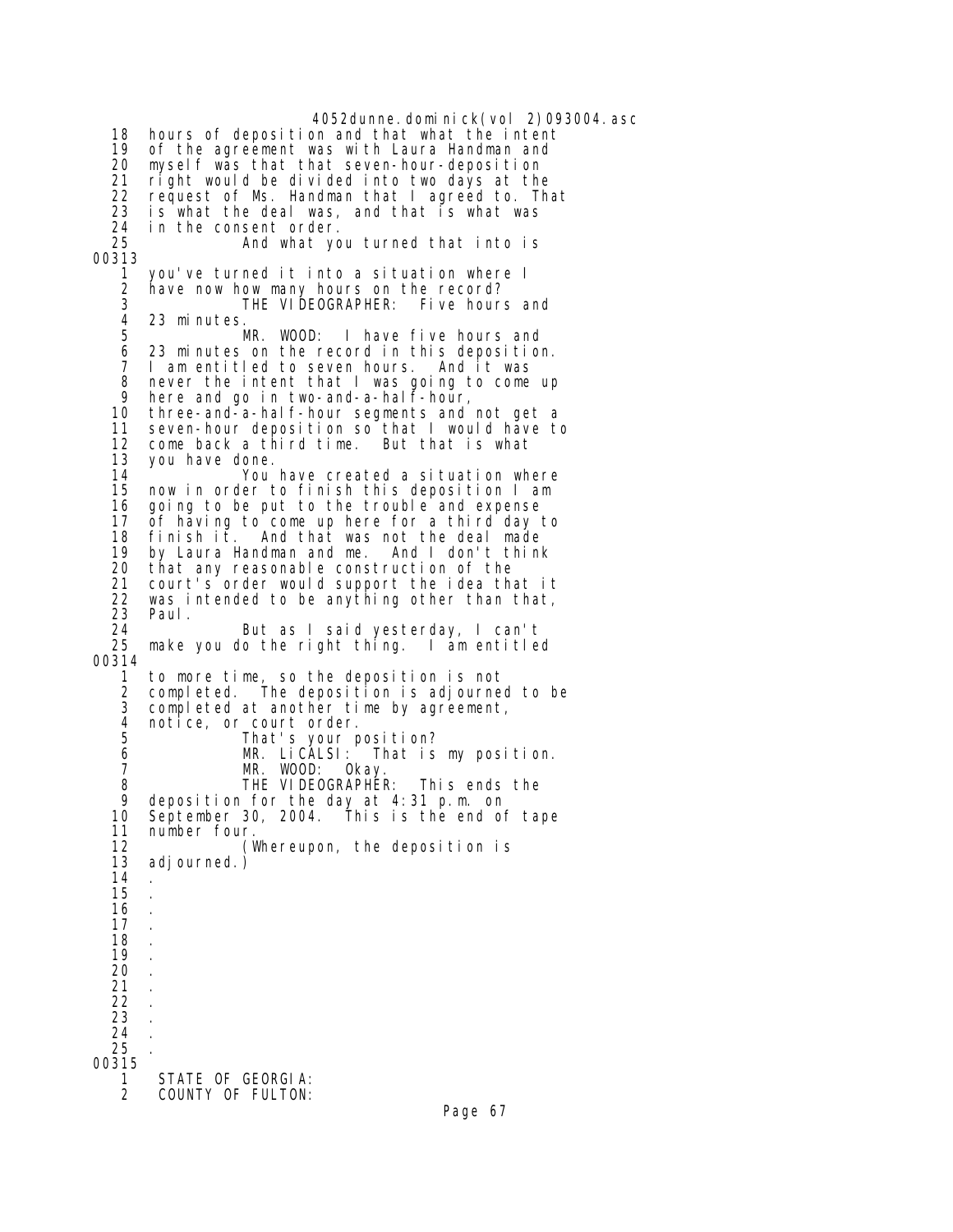4052dunne. dominick(vol 2)093004. asc 3 I hereby certify that the foregoing 4 transcript was reported, as stated in the<br>5 caption, and the questions and answers 5 caption, and the questions and answers 6 thereto were reduced to typewriting under my 7 direction; that the foregoing pages represent 8 a true, complete, and correct transcript of 9 the evidence given upon said hearing, and I<br>10 further certify that I am not of kin or 10 further certify that I am not of kin or<br>11 counsel to the parties in the case; am m 11 counsel to the parties in the case; am not 12 in the employ of counsel for any of said<br>13 parties; nor am I in any way interested i 13 parties; nor am I in any way interested in the result of said case. 15 . 16 . 17 . 18 . 19 . 20 . 21 . 22 . 23 . 24 . 25 . 00316 1 Disclosure Pursuant to Article<br>2 8(B) of the Rules and Regulations of the 2 8(B) of the Rules and Regulations of the 3 Board of Court Reporting of the Judicial 4 Council of Georgia, I make the following 5 disclosure:<br>6 l 6 I am a Georgia Certified Court 7 Reporter, here as a representative of 8 Alexander Gallo & Associates, Inc., to report 9 the foregoing matter. Alexander Gallo & 10 Associates, Inc., is not taking this 11 deposition under any contract that is 12 prohibited by O.C.G.A. 5-14-37 (a) and (b).<br>13 Alexander Gallo & Associates, 13 Alexander Gallo & Associates, 14 Inc., will be charging its usual and customary rates for this transcript. 16 . 17 . 18 Alexander J. Gallo, CCR B-1336, CRR 20 . 21 . 22 . 23 . 24 . 25 . 00317 1 CAPTION<br>2 The Deposition of Domini 2 The Deposition of Dominick Dunne,<br>3 taken in the matter, on the date, and at 3 taken in the matter, on the date, and at the 4 time and place set out on the title page 5 hereof. 6 It was requested that the deposition<br>7 be taken by the reporter and that same be 7 be taken by the reporter and that same be<br>8 reduced to typewritten form. 8 reduced to typewritten form.<br>9 1t was agreed by and 9 It was agreed by and between counsel 10 and the parties that the Deponent will read 11 and sign the transcript of said deposition. 12 . 13 .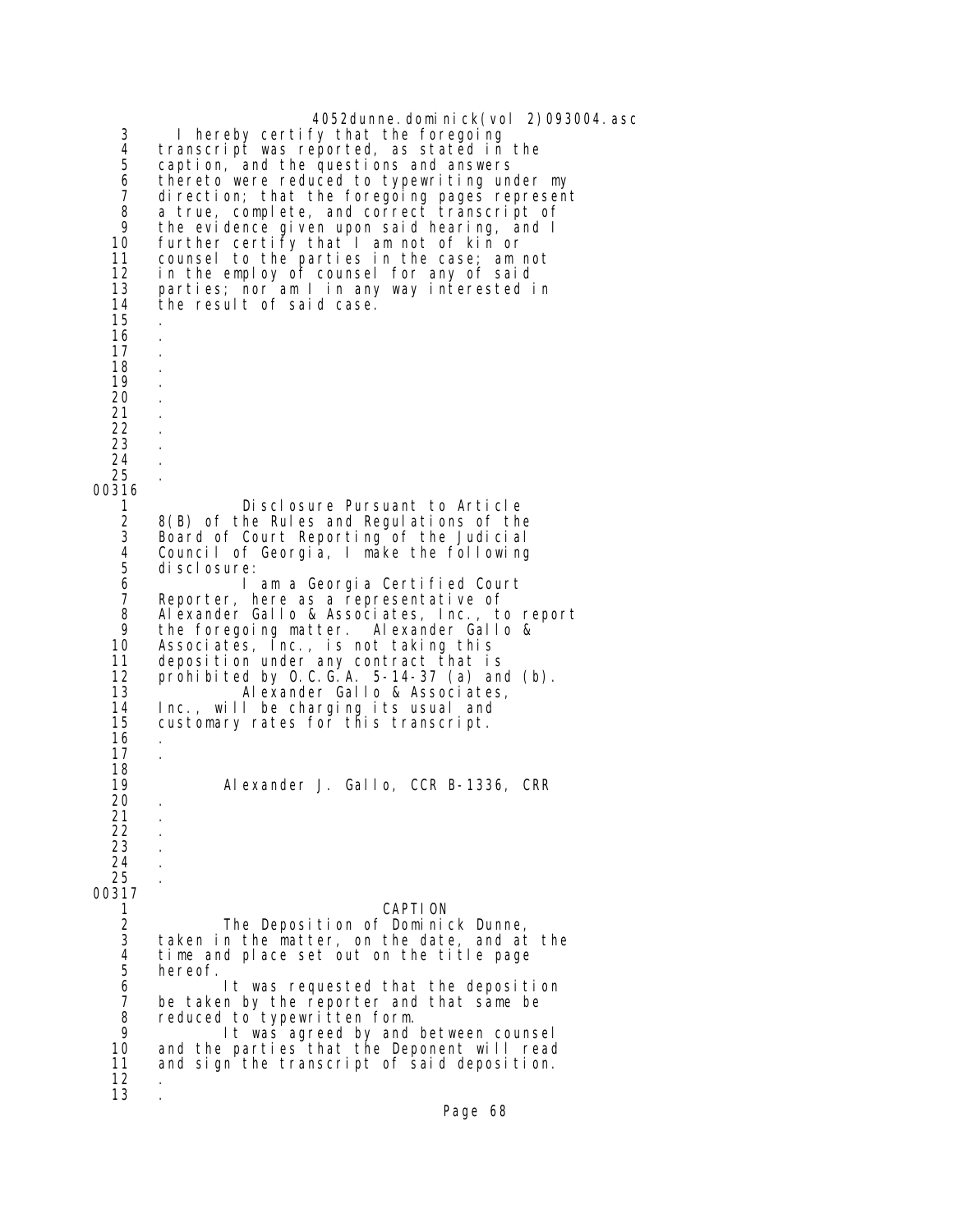4052dunne. dominick(vol 2)093004. asc 14 . 15 . 16 . 17 . 18 . 19 . 20 . 21 . 22 . 23 . 24 . 25 . 00318 1 CERTIFICATE 2 STATE OF<br>3 COUNTY/C 3 COUNTY/CITY OF<br>4 Before 4 Before me, this day, personally 5 appeared, Dominick Dunne, who, being duly<br>6 sworn, states that the foregoing transcrip 6 sworn, states that the foregoing transcript 7 of his/her Deposition, taken in the matter,<br>8 on the date, and at the time and place set 8 on the date, and at the time and place set<br>9 out on the title page hereof, constitutes a 9 out on the title page hereof, constitutes a<br>10 true and accurate transcript of said 10 true and accurate transcript of said<br>11 deposition. deposition.  $\frac{12}{13}$ Dominick Dunne 14<br>15 15 SUBSCRIBED and SWORN to before me this<br>16 day of 2004 in the 16 day of , 2004 in the<br>17 iurisdiction aforesaid. jurisdiction aforesaid. 18<br>19 My Commission Expires Notary Public  $^{20}_{21}$ 21 No changes made to the Errata Sheet;<br>22 therefore, I am returning only this 22 therefore, I am returning only this signed, 23 notarized certificate. 24 I am returning this signed, notarized 25 certificate and Errata Sheet with changes noted. 00319 1 DEPOSITION ERRATA SHEET  $\begin{array}{ccc} 2 & . \\ 3 & \text{RE:} \end{array}$ 3 RE: Alexander Gallo & Associates<br>4 File No. 4052 4 File No.<br>5 Case Cap 5 Case Caption: Gary Condit vs. 6 Dominick Dunne 7 8 Deponent: Dominick Dunne Deposition Date: September 30, 2004 10<br>11 11 To the Reporter:<br>12 I have read the 12 I have read the entire transcript of my<br>13 Deposition taken in the captioned matter 13 Deposition taken in the captioned matter or<br>14 the same has been read to me. I request 14 the same has been read to me. I request<br>15 that the following changes be entered upo 15 that the following changes be entered upon 16 the record for the reasons indicated. I 17 have signed my name to the Errata Sheet and<br>18 the appropriate Certificate and authorize ye 18 the appropriate Certificate and authorize you<br>19 to attach both to the original transcript. 19 to attach both to the original transcript. 20 . Line No. Change to:  $\frac{22}{23}$ 23 Reason for change:<br>24 Page No. Line Page No. Line No. Change to: Page 69